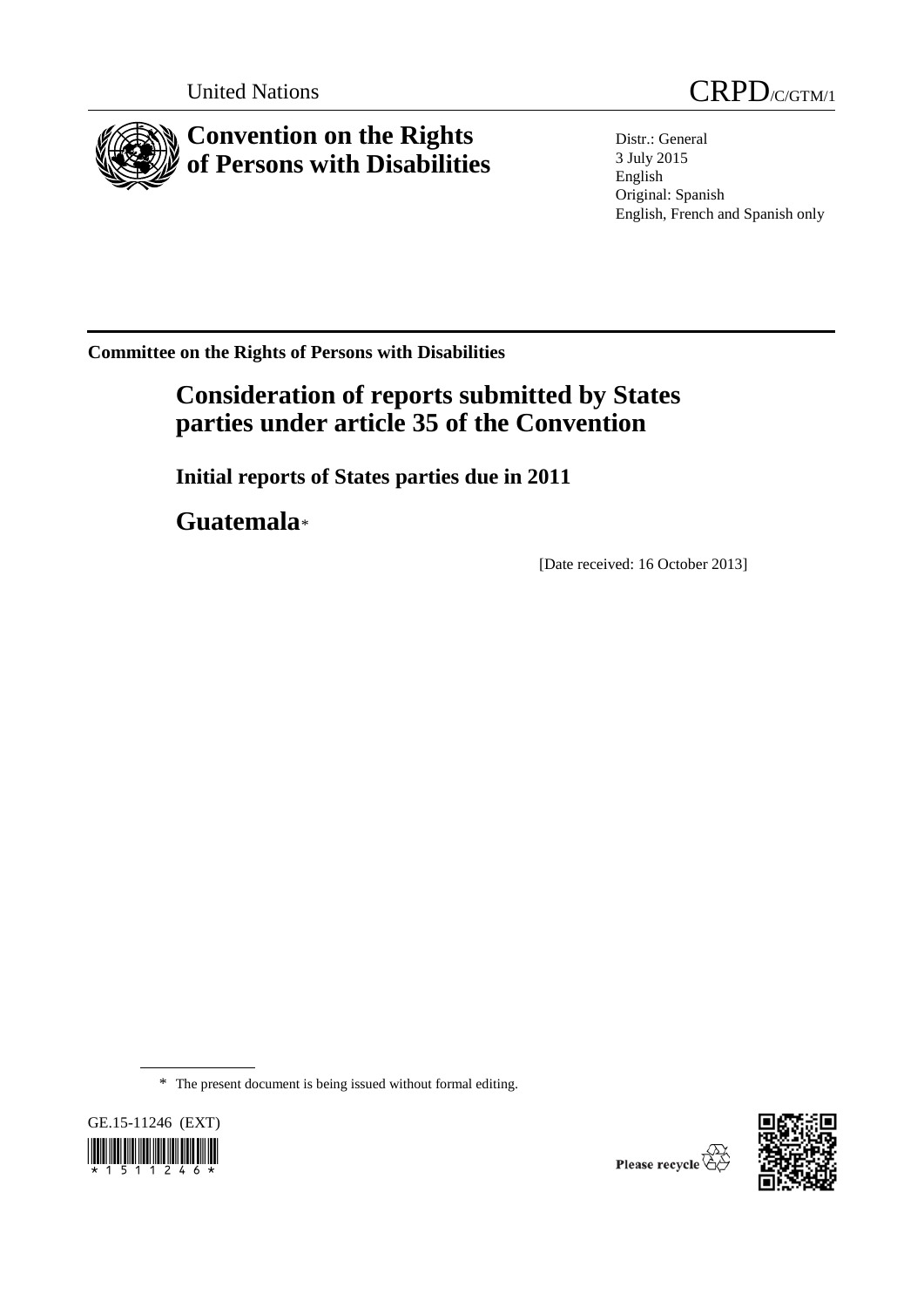# $CRPD/C/GTM/1$

# Contents

|      |                                                                                                        | Page |  |  |  |
|------|--------------------------------------------------------------------------------------------------------|------|--|--|--|
| L    |                                                                                                        | 3    |  |  |  |
| H.   |                                                                                                        | 3    |  |  |  |
| III. |                                                                                                        |      |  |  |  |
|      | A.                                                                                                     | 4    |  |  |  |
|      | <b>B.</b>                                                                                              | 12   |  |  |  |
| IV.  |                                                                                                        | 13   |  |  |  |
|      | Articles 1–4: Purpose, Definitions, General principles and General obligations<br>А.                   | 13   |  |  |  |
|      | Analysis of the legal context for implementation of the National Disability Policy as the<br><b>B.</b> | 15   |  |  |  |
|      | C.                                                                                                     | 17   |  |  |  |
| V.   |                                                                                                        | 42   |  |  |  |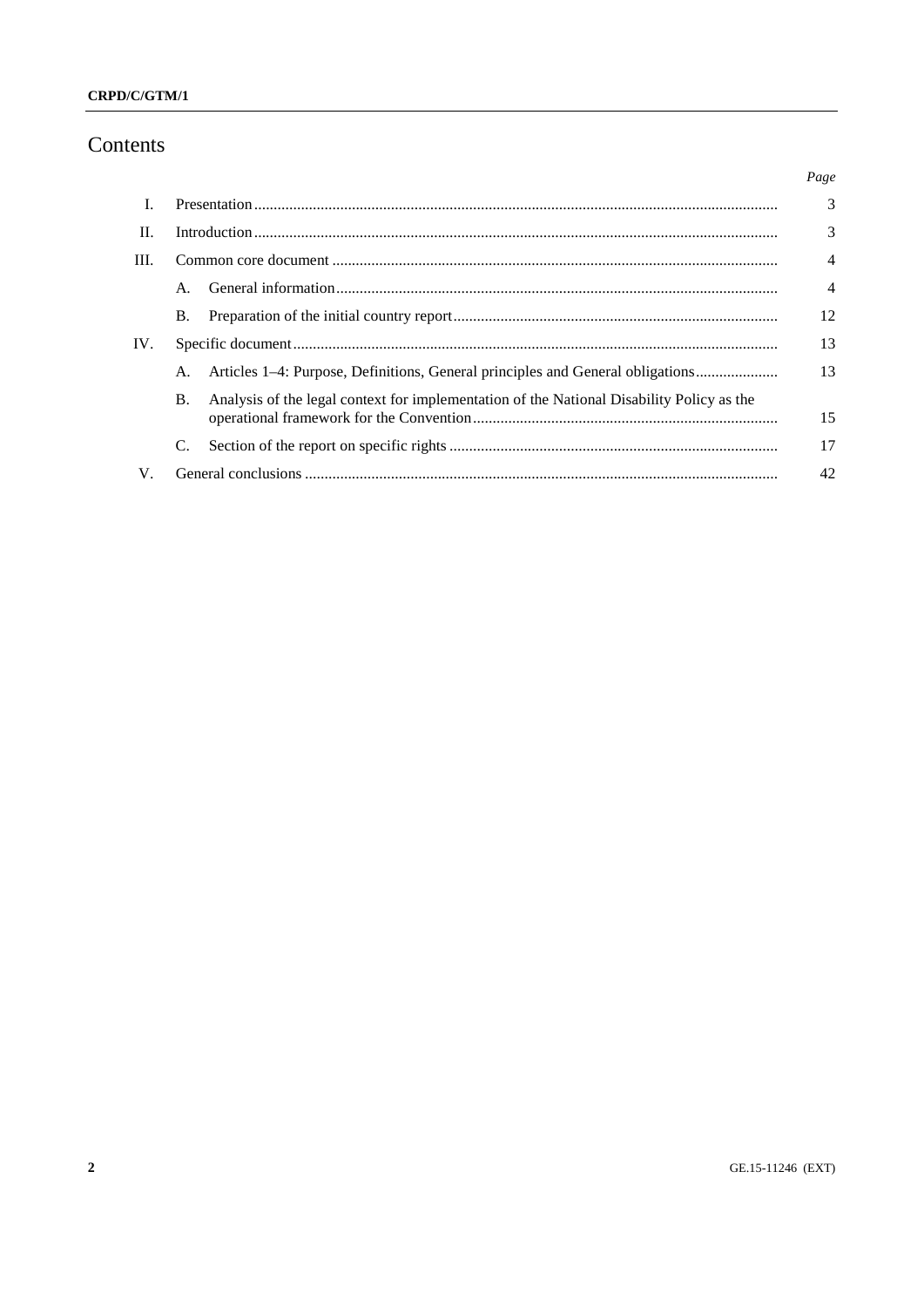# **I. Presentation**

1. Article 35 of the Convention refers to reports by States parties, which must be submitted to the Committee through the Secretary-General of the United Nations.

2. The State of Guatemala issued Government Order 78-2009, of 17 March 2009, which provides that the National Council for Persons with Disabilities shall be the government agency responsible for matters relating to compliance with and implementation of the Convention on the Rights of Persons with Disabilities, and that it shall submit the reports called for in that Convention.

3. Pursuant to that decision, the National Council for Persons with Disabilities began to seek information on the matter, a process that lasted three years. To prepare the initial country report, information was compiled on progress made in the implementation of the Convention on the Rights of Persons with Disabilities. The methodology entailed researching the available literature, holding coordination meetings, conducting workshops and holding consultations in different regions of the country. The relevant public institutions submitted written reports, and their officials provided information in targeted interviews.

4. This report is divided into two main sections. The first section includes the common core document describing the context and the overall situation of the country during 2010 and 2011, with emphasis on the issue of disability. The second part includes the treaty-specific report showing progress made in the implementation of the Convention. The report was drafted with the participation of organizations representing persons with disabilities nationwide, as well as of public institutions. The Presidential Commission for Coordinating Executive Policy in the Field of Human Rights helped with coordination, and the Office of the United Nations High Commissioner for Human Rights in Guatemala also provided support.

# **II. Introduction**

5. Over the last few years, Guatemala has made a special effort to take the needs and aspirations of persons with disabilities into account in government policies and programmes. Accordingly, different public institutions are implementing educational, rehabilitation and other services that impact, in a variety of ways, the individual and family lives of persons with disabilities.

6. Given its cultural, economic, social and political characteristics, Guatemala has had to deal with many issues that limit its ability to reach all its citizens who have disabilities. According to the national survey of persons with disabilities that was conducted in 2005, there is considerable exclusion of this population in the different areas of social activity.

7. This is due, among other factors, to the fact that services for persons with disabilities are concentrated in the larger urban areas of the country, as in the case of most public services. It is estimated that before 2000, 80 per cent of such programmes were located in urban centres, and only 20 per cent were in rural areas, and the percentages were similar for services administered by private foundations and organizations. The situation has recently begun to change, and services are now available in rural areas, mainly in educational centres.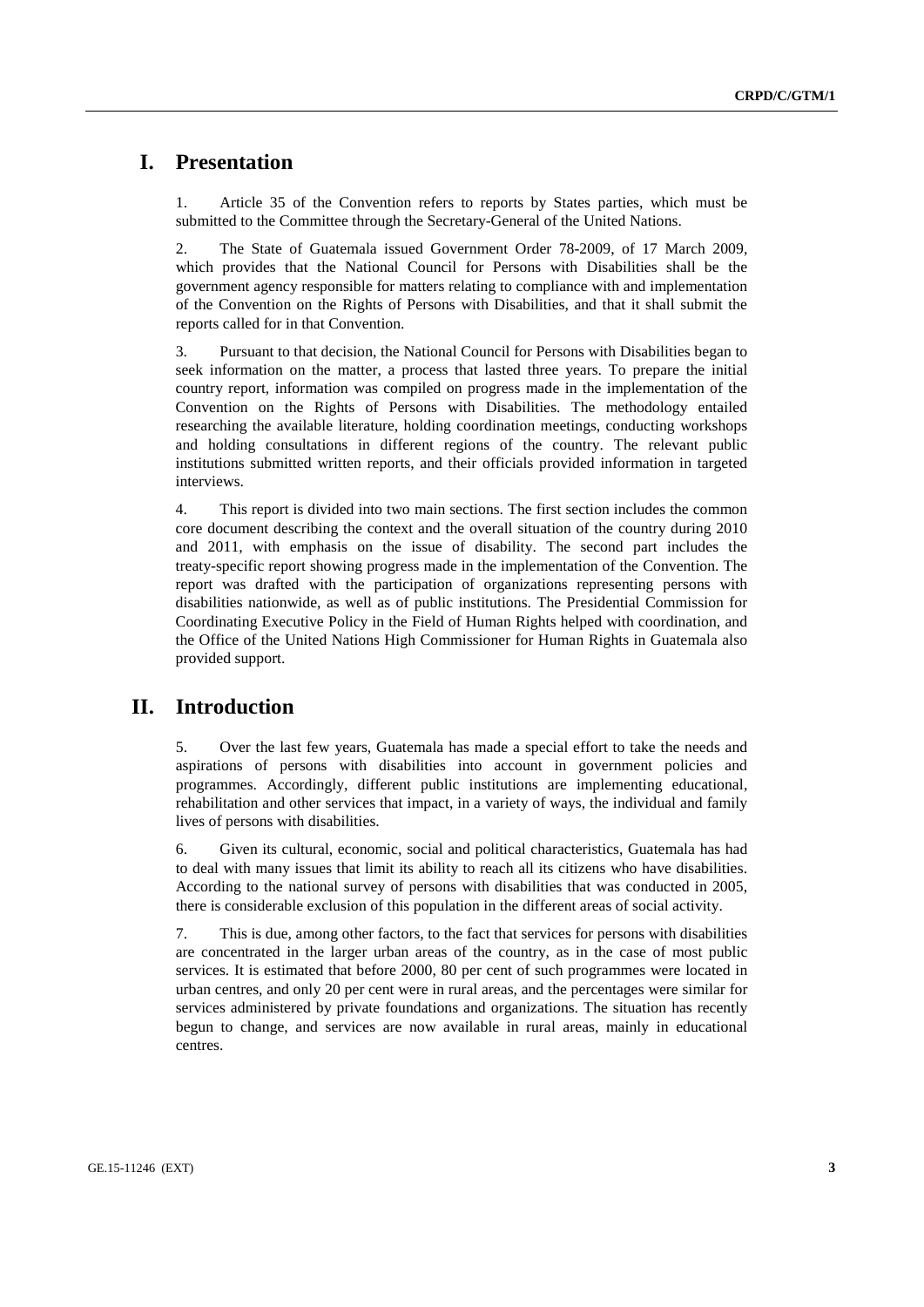8. This report presents an overview of the advances, difficulties and challenges that have arisen in connection with the planning, implementation and execution of programmes and services for persons with disabilities, as required by the Convention. Representatives of public institutions and leaders of organizations representing persons with disabilities and their families have participated in this joint effort which reflects two points of view, namely, how the users of such services perceive them and have access to them, and how the government authority views the management and achievements of the programmes.

9. Although most concerned groups have participated in the preparation of this report, not all their achievements are mentioned. The effort, however, has been worthwhile, inasmuch as it has enabled us to share with other countries the fruit of the efforts being made in Guatemala in the unceasing struggle to ensure respect for and protection of the rights of persons with disabilities.

# **III. Common core document**

# **A. General information**

#### **1. Geographic location, population data and territorial divisions**

10. The Republic of Guatemala covers an area of 108,889 km<sup>2</sup>. It borders on the west and the north with Mexico, on the east with Belize and the Gulf of Honduras, on the southeast with Honduras and El Salvador and on the south with the Pacific Ocean.

11. According to the National Survey of Living Conditions carried out by the National Institute of Statistics in 2011, the country has a population of 14.6 million, 51.1 per cent female and 48.9 per cent male, and a population growth rate of 2.5 per cent per year. The National Institute of Statistics projects that by 2011, the population will be 14,636,487.

12. A study of Guatemala should take into account certain specific characteristics such as ethnicity, geography and history, as well as the marked divisions between rural and urban areas. According to the 2011 National Survey of Living Conditions, 13.33 per cent of the population (1,951,724 persons) lives in extreme poverty, and an estimated 40.38 per cent (5,909,904 persons) live in non-extreme poverty.

13. The average population density nationwide is  $132$  inhabitants per  $km<sup>2</sup>$ . However, population is distributed unevenly, with a density of  $1,460$  inhabitants per  $km<sup>2</sup>$  in the department of Guatemala and only 17 inhabitants per  $km<sup>2</sup>$  in the department of Petén (the northernmost department of the country).

#### *Population and political division*

Guatemala is divided into eight well-defined regions (metropolitan, north, northeast, southeast, central, southwest, northwest and Petén). These regions are comprised of 22 administrative departments. The governors of departments represent the executive branch and hence, the president.

15. As a multi-ethnic and pluricultural country, Guatemala has certain unique characteristics. The following table shows the distribution of the four people groups in the country. The information is taken from the National Survey of Living Conditions conducted by the National Institute of Statistics.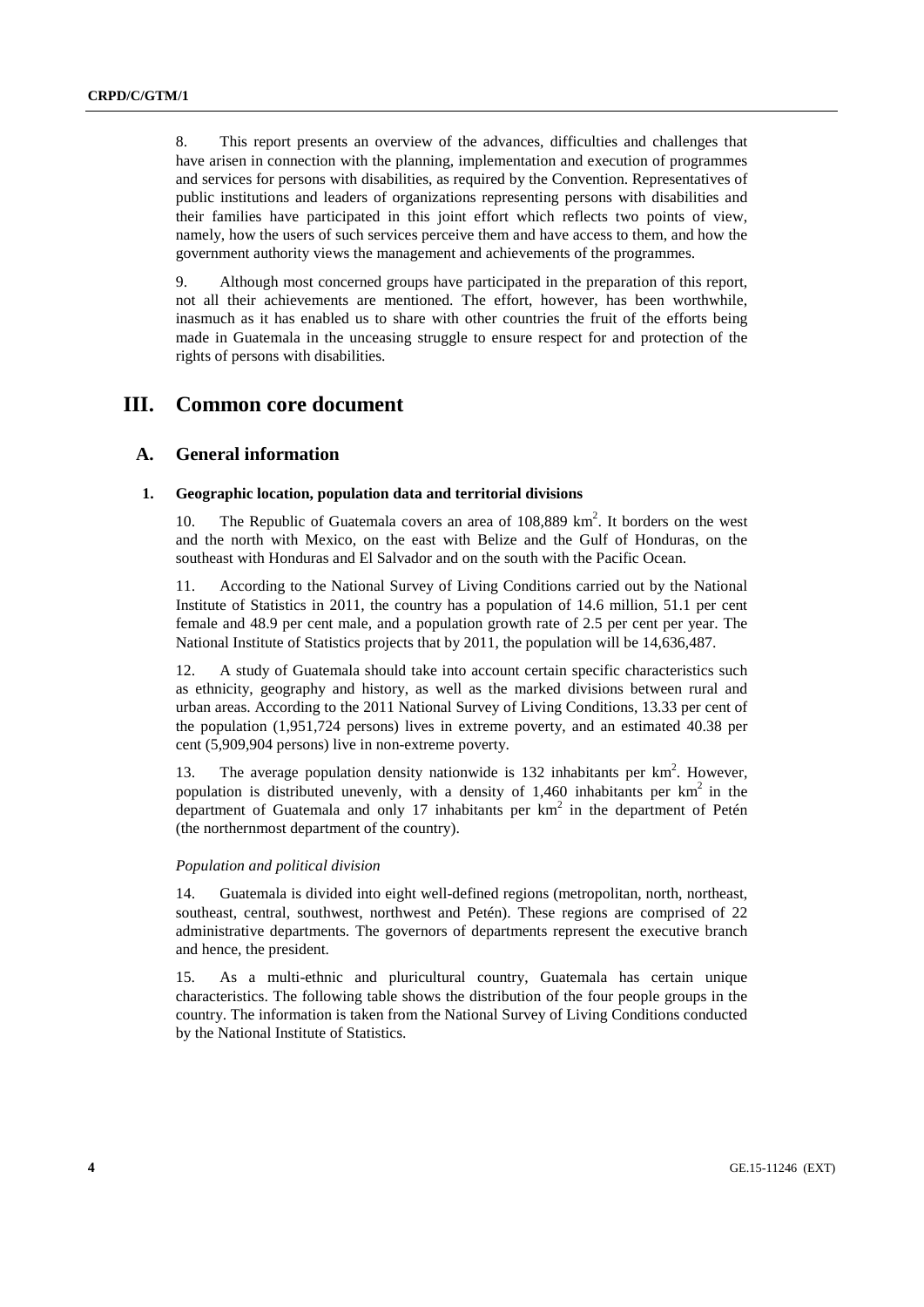| Peoples  | Population |
|----------|------------|
| Maya     | 5 666 870  |
| Garífuna | 18 802     |
| Xinka    | 68 427     |
| Ladino   | 8 761 864  |
| Others   | 120 524    |

Table 1 **Peoples and population. National Survey of Living Conditions 2011**

*Source:* Original tabulation of data from National Survey of Living Conditions 2011.

16. The pyramid shown below illustrates the structure of the population by sex and age.

Figure 1 **Population pyramid Republic of Guatemala, 2001**



*Source:* National Survey of Living Conditions 2011, National Institute of Statistics.

17. Guatemala has a very young population, as 66.5 per cent of its inhabitants are under 30 years old; persons between the ages of 10 and 14 represent 13.5 per cent of the total population. The departments of Huehuetenango, Baja Verapaz and Petén have the highest percentages of young people (73.2 per cent), and the departments of Guatemala (60.1 per cent), Zacapa (60.4 per cent) and El Progreso (62.7 per cent) have the lowest.

18. According to population projections made by the National Institute of Statistics, by the year 2011, the population will be distributed as follows: males, 7,163,013, and females, 7,473,474, adding up to a total population of 14,636,487. The urban-rural ratio is estimated at 91.4 per cent, meaning that for every 100 persons living in rural areas, 94 live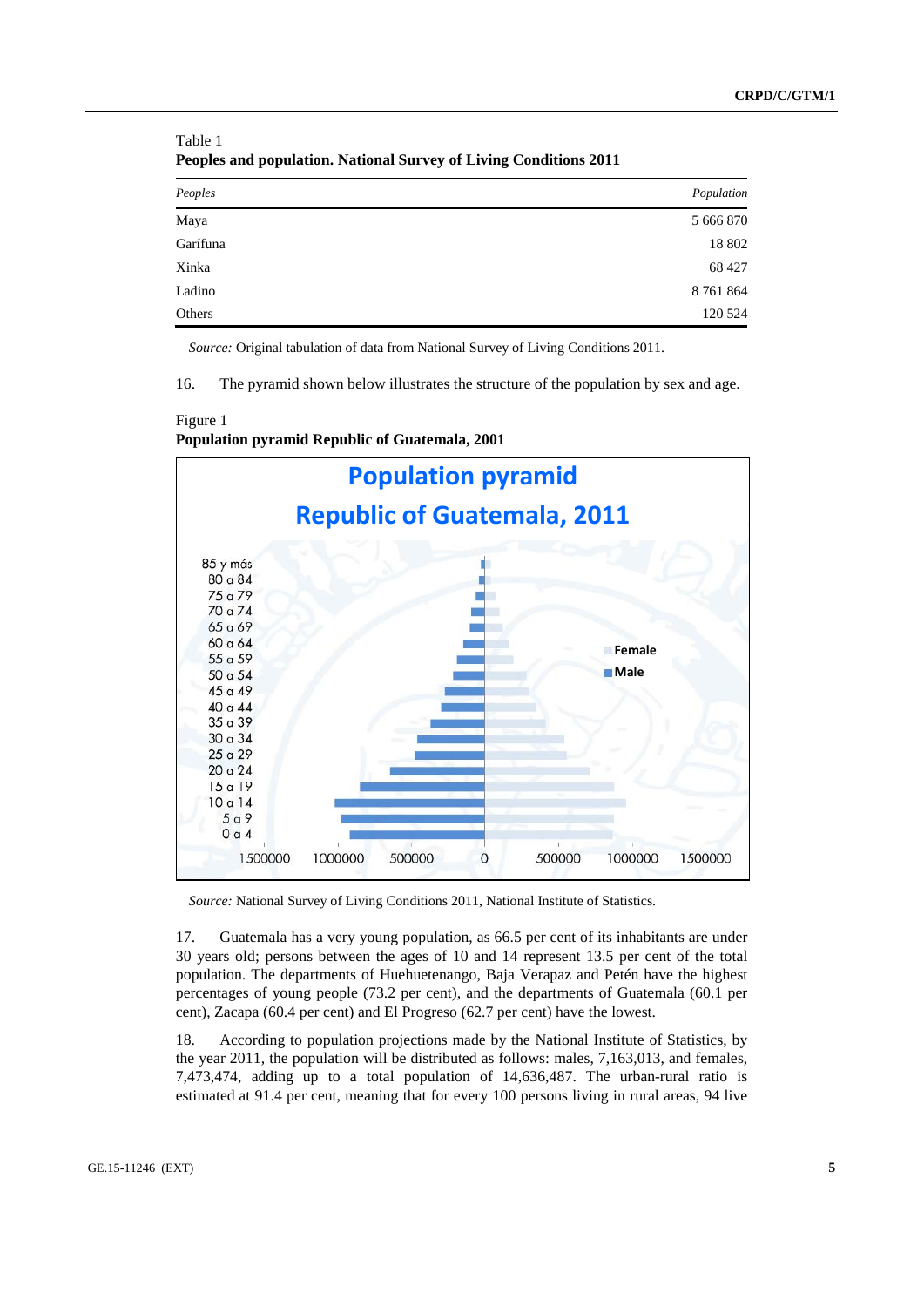in urban areas. In total figures, 7,540,106 people (51.5 per cent) live in rural areas, and 7,096,831 (48.5 per cent) live in urban areas.

19. The following table shows mortality rates.

#### Table 2

**Overall Mortality: Rate per 100 000 inhabitants, by sex. January-November 2011**

| <i>Disease</i>                 | Females | Males |
|--------------------------------|---------|-------|
| Pneumonia and bronchopneumonia | 34.73   | 42.24 |
| Acute myocardial infarction    | 17.51   | 21.48 |
| Cirrhosis of the liver         | 4.28    | 11.24 |
| Diabetes mellitus              | 8.69    | 5.58  |
| Cerebrovascular accident       | 7.04    | 7.25  |
| Acute diarrhoeal diseases      | 5.78    | 7.19  |
| Congestive heart failure       | 4.58    | 4.66  |
| Wounds from firearms           | 0.70    | 7.15  |
| Specific septicaemia           | 3.33    | 4.06  |

*Source:* National Health Study, Ministry of Public Health and Social Welfare, March 2012.

#### **2. Administrative and political structure**

20. Guatemala is a free, independent and sovereign State, organized to guarantee that its inhabitants can enjoy their rights and freedoms. It has a republican, democratic and representative system of government. The Political Constitution of the Republic of Guatemala, promulgated on 31 May 1985, is its fundamental document. The Constitution contains 281 articles which lay down the obligations of the State, the organization of the country, as well as all the rights and duties of citizens and the three branches of government.

21. Among other important rules, the Constitution establishes municipal autonomy, whereby each municipality is able to plan its own development according to its own needs, geographic location and ethnic composition. The Constitution also establishes the Supreme Electoral Tribunal, which guarantees free elections and prevents fraud. None of this has happened by chance but rather as a result of social, economic and political changes arising from the strengthening of democracy and of progressive sectors of society that lead to a less exclusionary and unfair society.

22. As a State, Guatemala guarantees the security and life of all citizens through their civil and political rights, as well as their social and cultural rights, thanks to which, over time, there have been better opportunities for the more vulnerable sectors of society. Having recognized these rights, the country has signed international instruments pertaining to specific legislation and to human rights that provide protection for women, children and persons with disabilities.

23. To ensure respect for the human rights of all Guatemalans, article 274 of the Political Constitution creates the Office of the Human Rights Advocate, who is mandated by the Congress of the Republic to protect the human rights enshrined in the Constitution.

### **3. Services to persons with disabilities and existing legislation**

24. Assistance for persons with disabilities through education began between 1945 and 1969. Private institutions concerned with sensory disabilities were the pioneers of special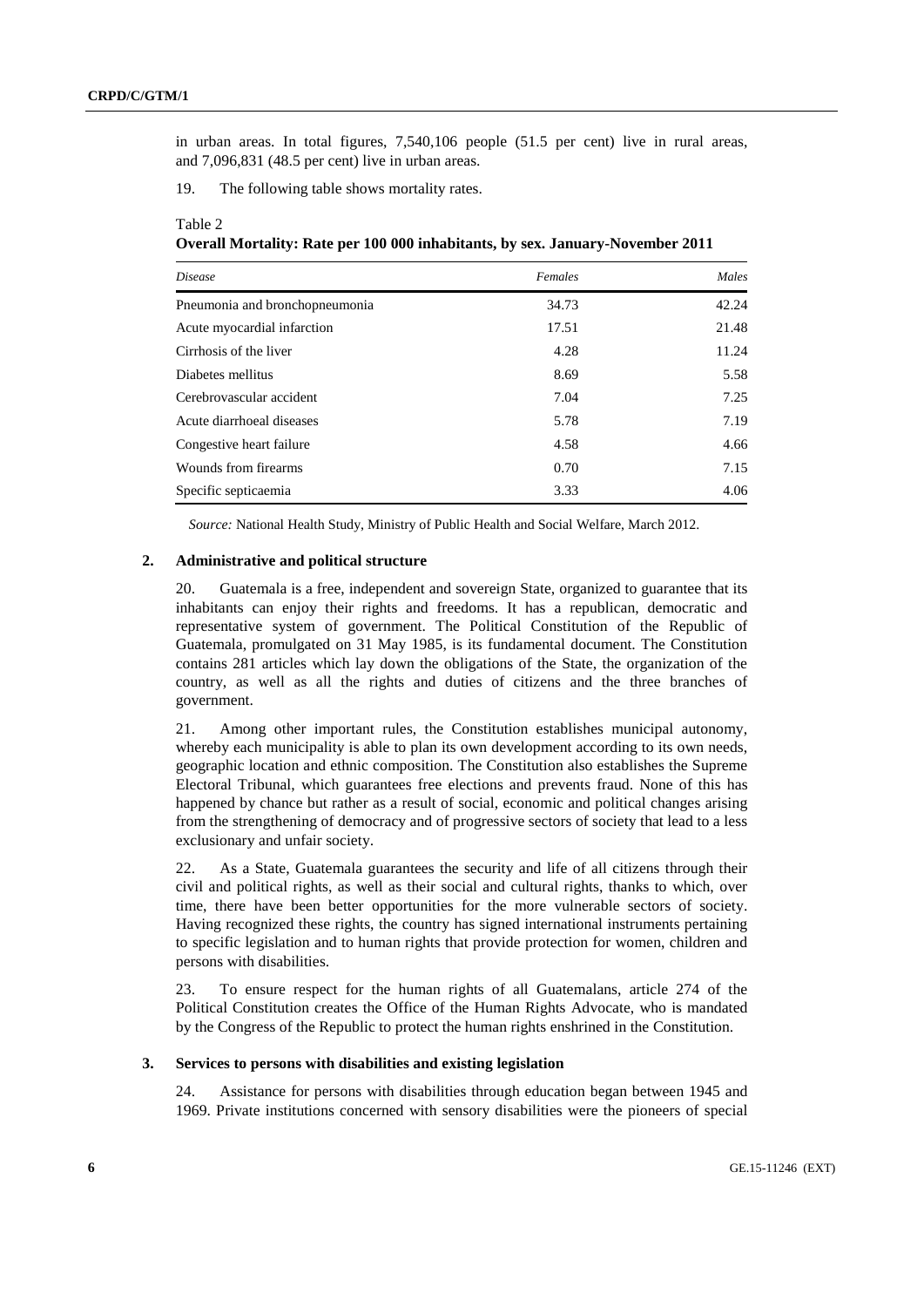education in the country. Their efforts began with the founding of the Santa Lucía schools for blind children and Fray Pedro Ponce de León schools for deaf children, under the auspices of the Benemérito Comité Pro Ciegos y Sordos de Guatemala (Committee for the Blind and the Deaf). The privately funded Neurological Institute of Guatemala, which provides services for children and young people with intellectual disabilities, was established in 1962.

25. The Organic Act on Education, Decree 317, was enacted in 1969; article 33 of the Act establishes the Directorate for Student Welfare and Special Education. In 1974, the Directorate for Rehabilitation of Subnormal Children (the name used at that time for persons with disabilities) was set up, by Government Order, as a unit of the Secretariat for Social Affairs of the Office of the President of the Republic. In 1976, it became the Directorate for Special Educational Assistance. In the late 1970s, other special education initiatives were developed; in particular, some universities began to offer courses for technical-level degrees in special education.

26. In 1985, the Department of Special Education was set up under the Directorate for Student Welfare and Special Education of the Ministry of Education to implement the Integrated Classrooms Programme in the regular primary schools of the capital city. Around the 1990s, the parents of children and young people with disabilities began to mobilize and promote the creation of special education schools or centres in the interior of the country.

27. The National Education Act was adopted in 1991 by Decree 12-91. Chapter III of the Act deals with special education. The first posts for special education teachers were created in 1995. The following year, the Congress of the Republic adopted the Assistance to Persons with Disabilities Act (Decree 135-96), and the National Council for Persons with Disabilities was created. Since 1996, the Association for Technical Training in Education and Disabilities has been working for the benefit of persons with disabilities, offering training (diplomate for community facilitators), orientation and monitoring of special education centres.

28. The Multisectoral Commission on School Integration was created in 1997 to address the need for special education. With the elimination of the Directorate for Student Welfare and Special Education, the Department of Special Education was integrated into the Teacher Improvement and Curriculum Accommodation System, which is charged with setting standards, providing coordination and advising the Ministry of Education.

29. The Ministry established the educational access policy and set standards for people with special educational needs in 2000. Implementation of this policy and the government modernization process led to administrative deconcentration, including the creation of departmental special education coordination offices.

30. Several articles of the Political Constitution embody the principle of non-discrimination. On 11 September 2002, the Congress of the Republic issued Decree 57-2002, adding an article 202 *bis* to the Criminal Code, which reads as follows:

Discrimination: Discrimination shall be understood as any distinction, exclusion, restriction or preference based on gender, race, ethnicity, civil status or any other grounds, reason or circumstance, that might prevent or hinder a person, groups of persons or associations from exercising a legally established right, including under customary law, in accordance with the Political Constitution of the Republic and international human rights treaties. Anyone who by action or omission incurs in the behaviour described in the preceding paragraph shall be liable to from one to three years imprisonment and a fine of 500 to 3,000 quetzals.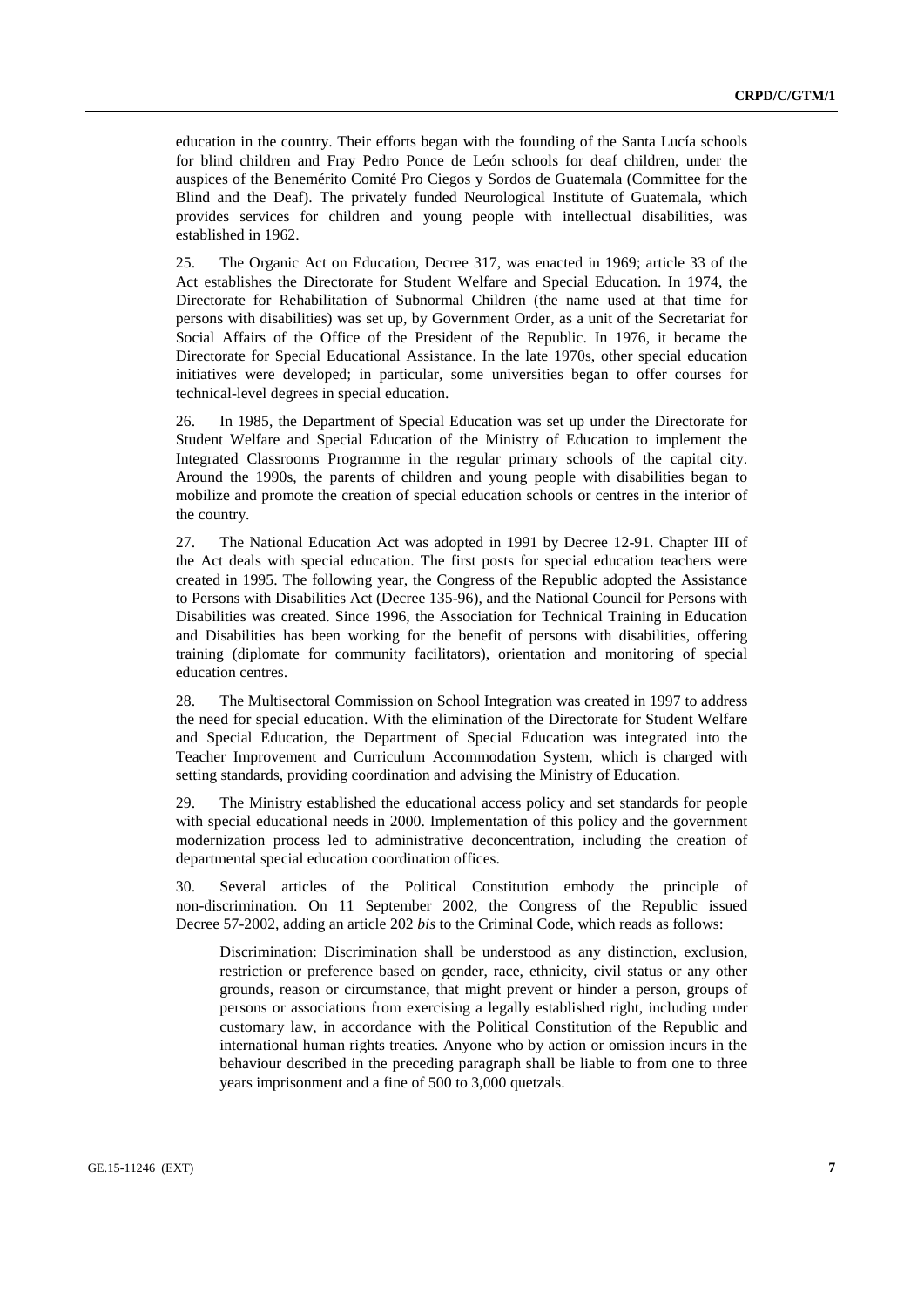31. On 15 November 2003, at the twelfth Ibero-American Summit, held in the Republic of Bolivia, the States agreed to declare 2004 as the Ibero-American Year of Persons with Disabilities. Consequently, the Congress of the Republic issued Decree 31-04, declaring that Guatemala would observe the Ibero-American Year of Persons with Disabilities in 2004, and the National Year of Persons with Disabilities in 2005, with the aim of highlighting the importance of enabling this group to participate in the economic, political and social development of the nation and to become productive persons with a strong commitment to their country. Decree 31-04 instructs the executive branch to create a Coordinating Commission for the Ibero-American Year of Persons with Disabilities comprised of representatives of public agencies, to prepare for the observance of 2005 as National Year of Persons with Disabilities. On 12 April 2005, the Office of the President of the Republic issued Government Order 118-2005, creating the aforementioned commission, which includes representatives of the ministries of education, public health and social welfare, labour and social security, culture and sports, as well as the Social Welfare Secretariat of the Office of the First Lady, the Secretariat for Peace, the National Peace Fund, the Social Investment Fund and the National Council for Persons with Disabilities. Later on, the executive branch laid down the commitments to be met by the agencies that belong to the Commission, in the context of the National Year of Persons with Disabilities.

32. The Act on Special Education for Persons with Special Capacities, Decree 58-2007, was adopted in 2007. This Act provides for the creation of the Directorate of Special Education within the Ministry of Education.

33. The National Council for Persons with Disabilities drew up the National Disability Policy in the context of the National Year of Persons with Disabilities. The policy was approved by Government Order 91-2007 and by Legislative Decree 16-2008. This policy guarantees services and care for persons who have some type of disability.

34. The Policy on Inclusive Education for Persons with Special Educational Needs, with and without Disabilities was established by Ministerial Order 34-2008.

35. The human rights of persons with disabilities are protected by laws, decrees and/or orders enacted at the national level, as well as by international human rights treaties relating to disabilities that have been ratified by Guatemala, including the following:

- United Nations Standard Rules on the Equalization of Opportunities for Persons with Disabilities. Resolution 48/96, of 20 December 1993.
- Inter-American Convention on the Elimination of All Forms of Discrimination against Persons with Disabilities of the Organization of American States. Adopted by the Congress of the Republic by Decree 59-2008.
- United Nations Convention on the Rights of Persons with Disabilities and the Optional Protocol thereto. Adopted by the Congress of the Republic by Decree 59-2008.

36. The Population Census conducted by the National Institute of Statistics does not show important data on persons with disabilities such as health, education and jobs. As a result, the first National Survey on Disabilities was conducted in 2005; it shows that four out of every 100 persons in Guatemala have some type of disability, indicating a nationwide disability prevalence rate, in that year, of 3.74 per cent.

37. Using the International Classification of Diseases (ICD-10), the National Survey on Disabilities 2005 shows which disabilities were prevalent in Guatemala at that time. In quantitative terms, it was estimated that 110,689 individuals, or 27.5 per cent, had visual disabilities; musculoskeletal deficiencies: 91,819 individuals, or 22.8 per cent; auditory disabilities: 72,685, or 18.1 per cent; intellectual disabilities: 50,787, or 12.6 per cent; deficiencies of the nervous system: 46,862, or 11.7 per cent; persons with language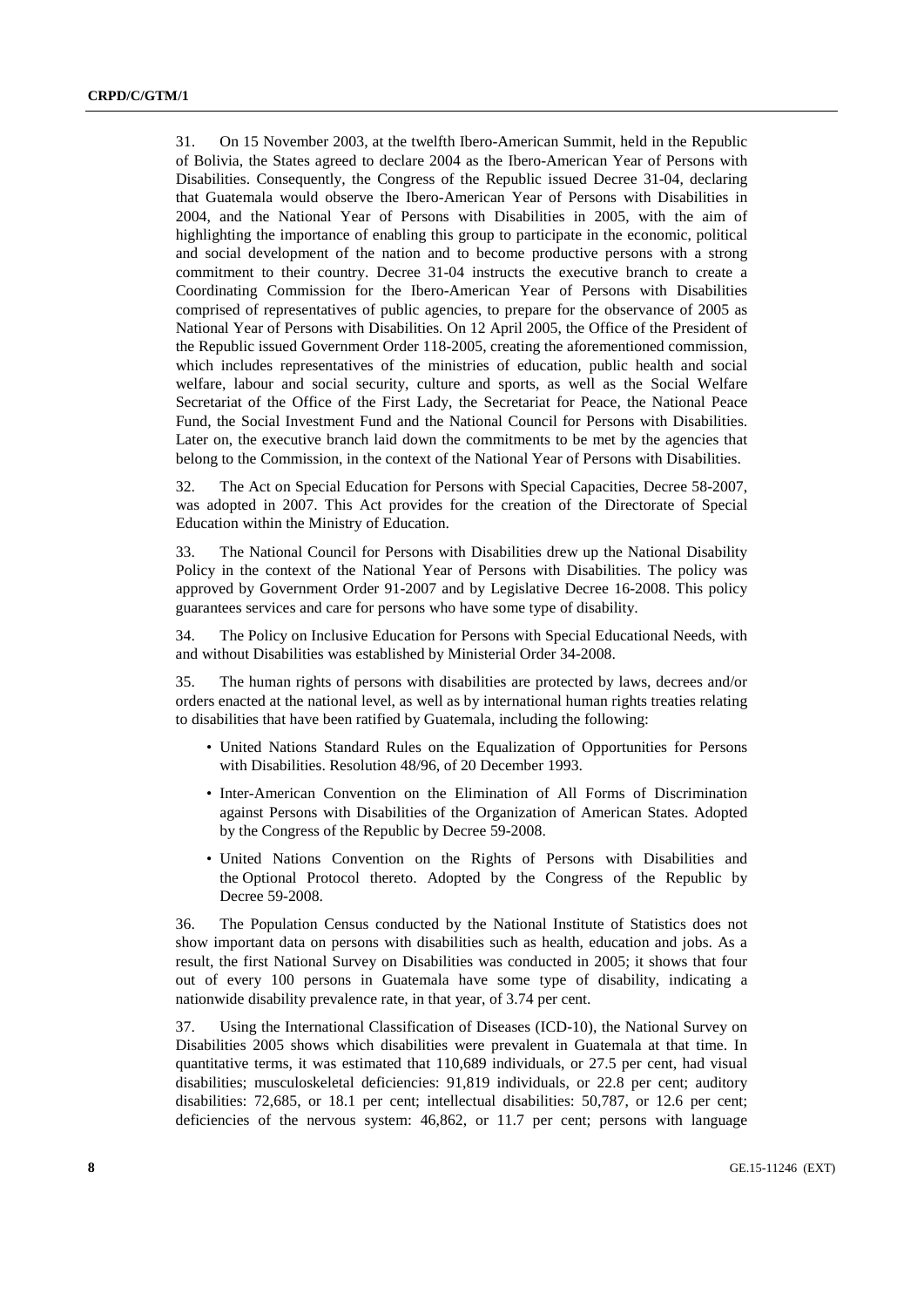problems: 25,034, or 6 per cent; and visceral deficiencies, 4,095 persons, or 1 per cent of the total population.

38. According to the Office of the Office for the Defence of Persons with Disabilities in the Office of the Human Rights Advocate, no systematized information on these issues is available. Between January and October 2011, the Office of the Human Rights Advocate received 58 complaints of potential violations of the rights of persons with disabilities caused by different types of violence; most cases of violence against women and girls with disabilities occurred in urban areas.

Table 3

|  |                      |  |  | Women with Disabilities who are victims, in rural or urban areas of Guatemala |
|--|----------------------|--|--|-------------------------------------------------------------------------------|
|  | January-October 2011 |  |  |                                                                               |

| Area of Residence | Number of Victims | $\%$   |
|-------------------|-------------------|--------|
| No data           | 31                | 53.45  |
| Urban             | 25                | 43.10  |
| Rural             | 2                 | 3.45   |
| <b>Total</b>      | 58                | 100.00 |

*Source:* Author's compilation, based on data from the Office for the Defence of Persons with Disabilities of the Office of the Human Rights Advocate.

39. As regards employment, the Ministry of Labour reports that in 2011, an effort was made to include persons with some type of disability in civil service posts. The effort was fruitless, however, and very few data on this subject are available. It is therefore difficult to carry out a statistical analysis of the employment situation of persons with disabilities.

40. The only information available was on persons with disabilities who work for the Ministry of Labour and Social Security, which as of this date, totalled [1](#page-8-0)6 individuals.<sup>1</sup> This marked the beginning of inclusive employment policies in the different ministries.

#### **4. Economic aspects**

41. In 2011, the Gross Domestic Product (GDP), defined as the value of all goods and services produced by the country, showed a growth rate of 3.8 per cent, which was higher than the  $2.8$  $2.8$  per cent of  $2010<sup>2</sup>$  According to the World Bank, the per capita GDP was US\$ 3,178 in 2011.

42. According to data from the Bank of Guatemala, agriculture was the main economic activity; it generated 25 per cent of GDP and provided jobs for 36 per cent of the country's workers. It is followed by trade, industry and services; however, the services sector has gained ground and is gradually displacing agriculture. Exports were dominated by traditional agricultural commodities such as coffee, sugar and bananas, followed by non-traditional products, such as berries, fruits and vegetables.

43. In the case of coffee production, despite the drop in international prices, coffee is one of the main sources of income from exports. Export crops play a significant role in the economy because they generate a large number of temporary jobs, especially during the harvest. Subsistence agriculture is based mainly on maize and beans.

<span id="page-8-0"></span><sup>&</sup>lt;sup>1</sup> Interview at the Department of Assistance to Workers with Disabilities of the Ministry of Labour and Social Security.

<span id="page-8-1"></span><sup>2</sup> *Source: CIA World Factbook*, January 2012.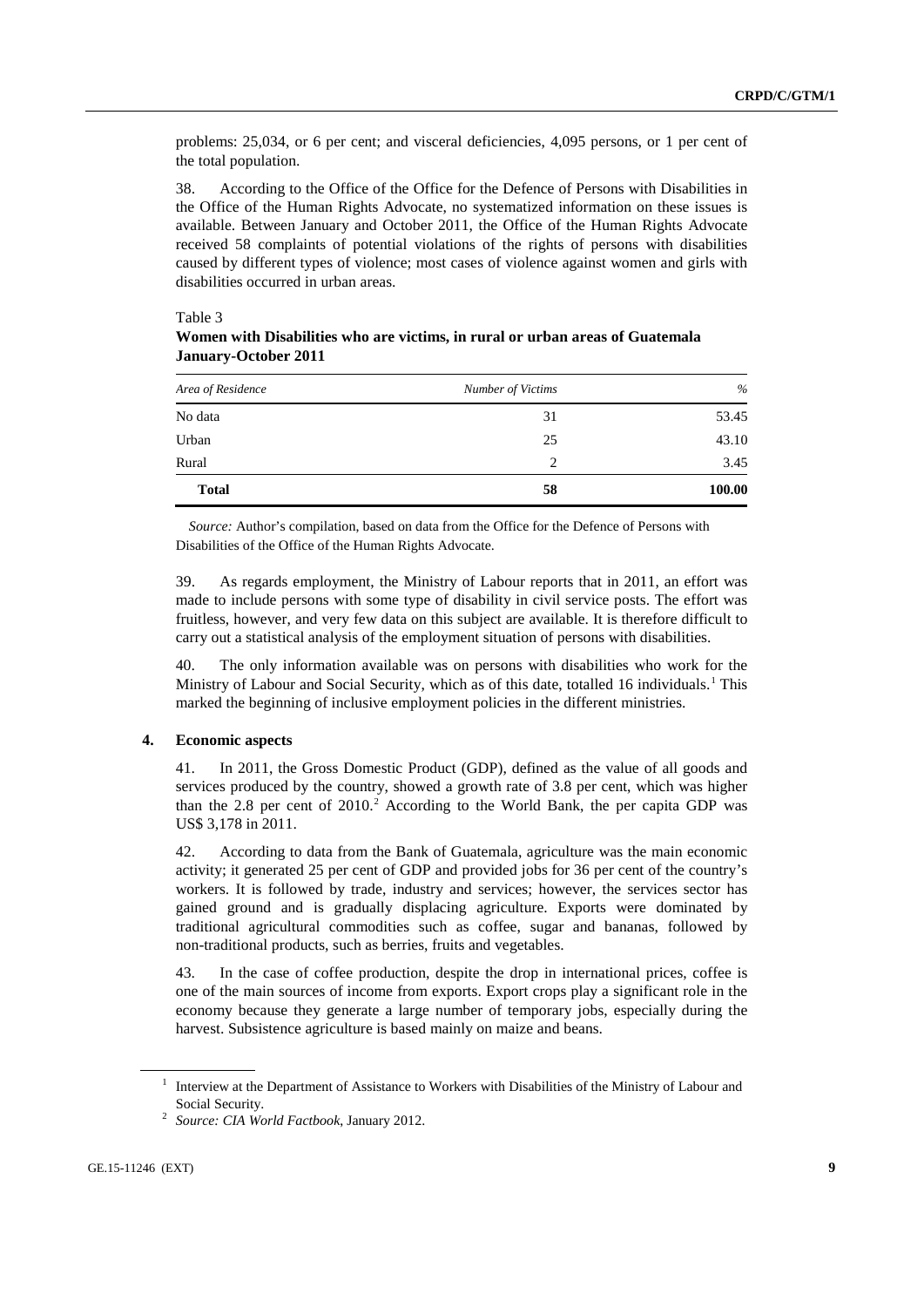44. According to the Bank of Guatemala, as of 28 February 2011, the gross domestic debt stood at 38.896 billion quetzals; as of 31 December 2007, the debt was 24.191 billion. In other words, in three years and two months, it rose by 14.705 billion, or 61 per cent.

45. Data from the Bank of Guatemala also show the public external debt at US\$ 5,539,700,000 as of 28 February 2011, while on 31 December 2007, it stood at US\$ 4,226 million. In other words, in three years and two months, it rose by US\$ 1,313,700,000, or 31 per cent. In addition, it is estimated that the floating public debt, made up of mature and pending short-term liabilities in the non-registered public sector (hence, illegal), might be around 13 billion quetzals. Thus, the actual public domestic debt is 51.896 billion quetzals, meaning that it has grown by 115 per cent since 31 December 2007.<sup>[3](#page-9-0)</sup>

#### *Employment*

46. According to the Ministry of Labour, unemployment rose dramatically in 2008, with 235,000 persons of working age unemployed. The Economically Active Population (EAP) totalled 4.9 million persons; 75 per cent of them were in the informal sector, meaning that only one million had formal jobs.

[4](#page-9-1)7. On the issue of poverty, $4$  the economic crisis resulting from the local and global crises of 2009 and 2010 had an alarming effect on the people of Guatemala, as reflected in the increase in maternal and infant mortality. This made it difficult to meet the Millennium Development Goals. According to the National Survey of Living Conditions 2011, the poverty line was set at a total expenditure for food of 4,380 quetzals per capita per year. The overall poverty line was established as a total expenditure of 9,030.93 quetzals per capita per year at the national level. Extreme poverty is the percentage ratio between the population that is below the level of consumption of the extreme poverty line and the total population; non-extreme poverty is the percentage ratio between the population that is above the extreme poverty line but below the overall poverty line and the total population. Non-poverty is the percentage ratio between the population that is above the overall poverty line and the total population. Overall poverty is the sum of extreme poverty and non-extreme poverty.

48. Worldwide, people with disabilities have generally poorer health, lower education achievements, fewer economic opportunities and higher rates of poverty than people without disabilities. This is largely due to the lack of services available to them, such as health, education, jobs, transportation or information. These difficulties are exacerbated among lower-income communities.<sup>[5](#page-9-2)</sup>

#### *National Council for Persons with Disabilities*

49. The Political Constitution of 1985 stipulates the following, in article 53: "[The] Disabled *[Minusválidos]*. The State guarantees the protection of the disabled and of those persons who suffer from physical, psychic, or sensory limitations. Their medical-social care, as well as the promotion of the policies and services that make their rehabilitation and their full reincorporation into society possible, are declared to be of national interest. The law shall regulate this matter and shall create the necessary technical

<span id="page-9-0"></span><sup>&</sup>lt;sup>3</sup> Bank of Guatemala 2011.

<span id="page-9-1"></span><sup>4</sup> Pobreza y Desarrollo: Un enfoque departamental. National Survey of Living Conditions 2011. Guatemala. November 2011.

<span id="page-9-2"></span><sup>5</sup> World Report on Disability 2011.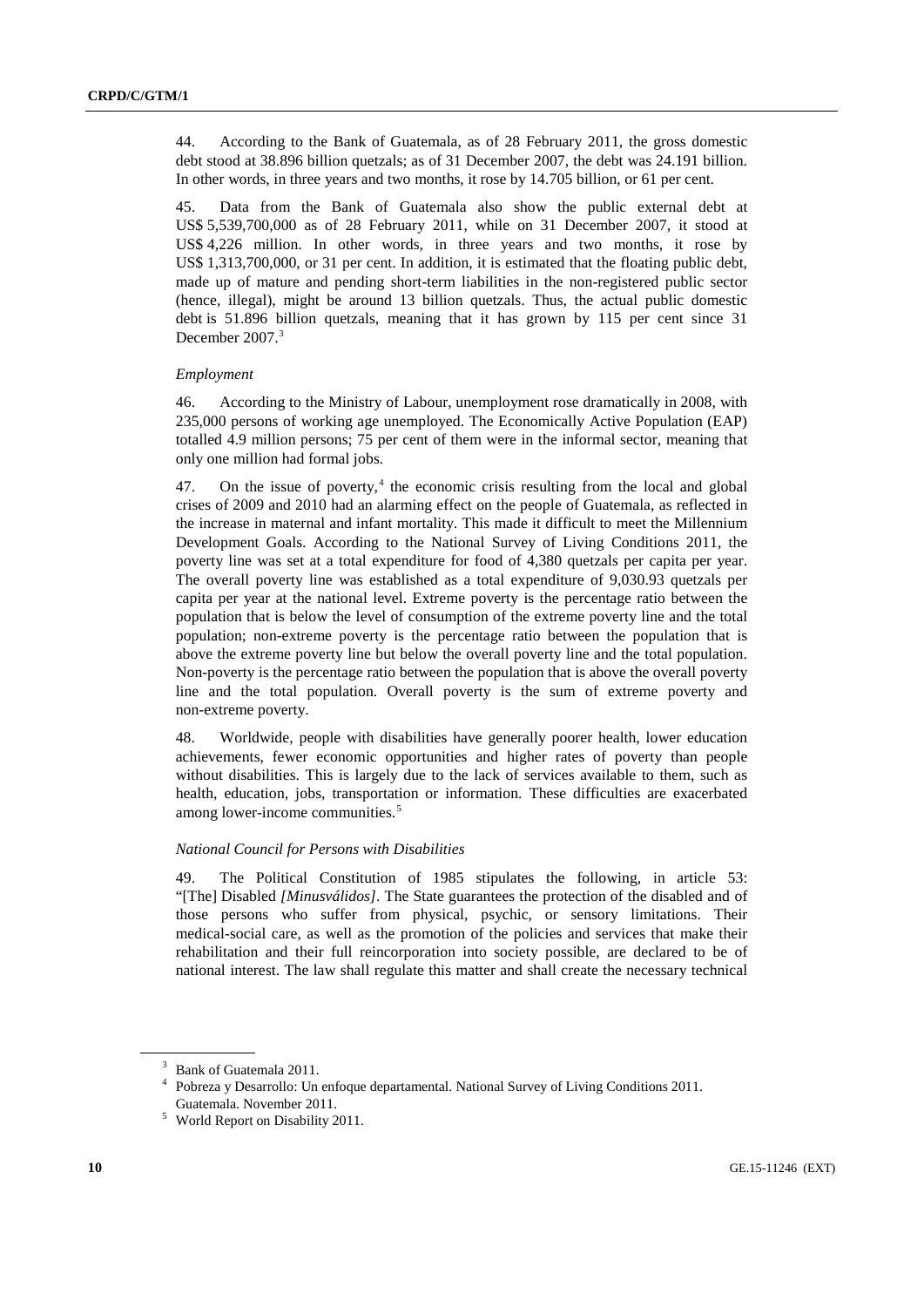and implementation agencies." Consequently, the State is required to protect the disabled<sup>[6](#page-10-0)</sup> and those persons who suffer from physical, psychic or sensory limitations; accordingly, they should not be forced to lose a legally acquired right on the grounds that they do not meet certain requirements.

50. Even after the signing of the Agreement on a Firm and Lasting Peace, Guatemala still faces human rights challenges that must be addressed in order to achieve further development. One of those challenges is the one facing persons with disabilities, who for a long time have been ignored. Progress has been made, however, in particular with the adoption, by Decree 135-96, of the Assistance to Persons with Disabilities Act, which led to the creation of the National Council for Persons with Disabilities. Before that, there were other agencies such as the National Commission on the Disabled and the National Council for Comprehensive Services for Minors with Disabilities, both of which were discontinued, and the Guatemalan Social Welfare Council, which is still active.

51. The creation of the National Council for Persons with Disabilities involved the participation of organizations that work with and advocate for persons with disabilities. This meant that the Council had to be well organized and that the participation of seven subsectors had to be distributed in such a way as to ensure that each one was represented and allowed to participate on a fair and equal footing.

52. The National Council for Persons with Disabilities is an autonomous entity charged with strengthening and promoting the inclusion of persons with disabilities in the different spheres of Guatemalan society, with equal conditions and opportunities.

53. The National Disability Policy was developed in five stages, namely, formulation, implementation, management, monitoring and evaluation. It covers seven thematic areas so as to ensure the involvement of different public entities and non-governmental organizations (NGOs), as well as persons with disabilities, through the national system of urban and rural development councils.

54. To fulfil its mandate, the National Council for Persons with Disabilities has a budget of only 10 million quetzals, the amount established by the Congress of the Republic in the Act on the General Budget of Income and Expenditures of the State for fiscal year 2011, Decree 54-2010. The National Council for Persons with Disabilities has worked to improve the living conditions of persons with disabilities and has signed a number of important agreements, such as the following:

#### *Letter of Understanding with the National Literacy Committee*

55. To promote literacy among different groups of persons with disabilities, the National Council for Persons with Disabilities, as the agency responsible for coordinating, advising on0 and promoting national disability policies, and the National Literacy Committee, as the lead agency for promoting literacy, undertook, in early 2010, to coordinate their work in the context of ratification of the Convention on the Rights of Persons with Disabilities. Thus, in order to help improve the quality of life of persons with disabilities who did not know how to read or write, a letter of understanding between the two agencies was signed on 27 December 2010.

<span id="page-10-0"></span><sup>6</sup> At that time, the term "disabled" was used to refer to persons with disabilities. One of the challenges currently faced by the organizations that make up the National Council for Persons with Disabilities is to bring the legislation into line with the current reality.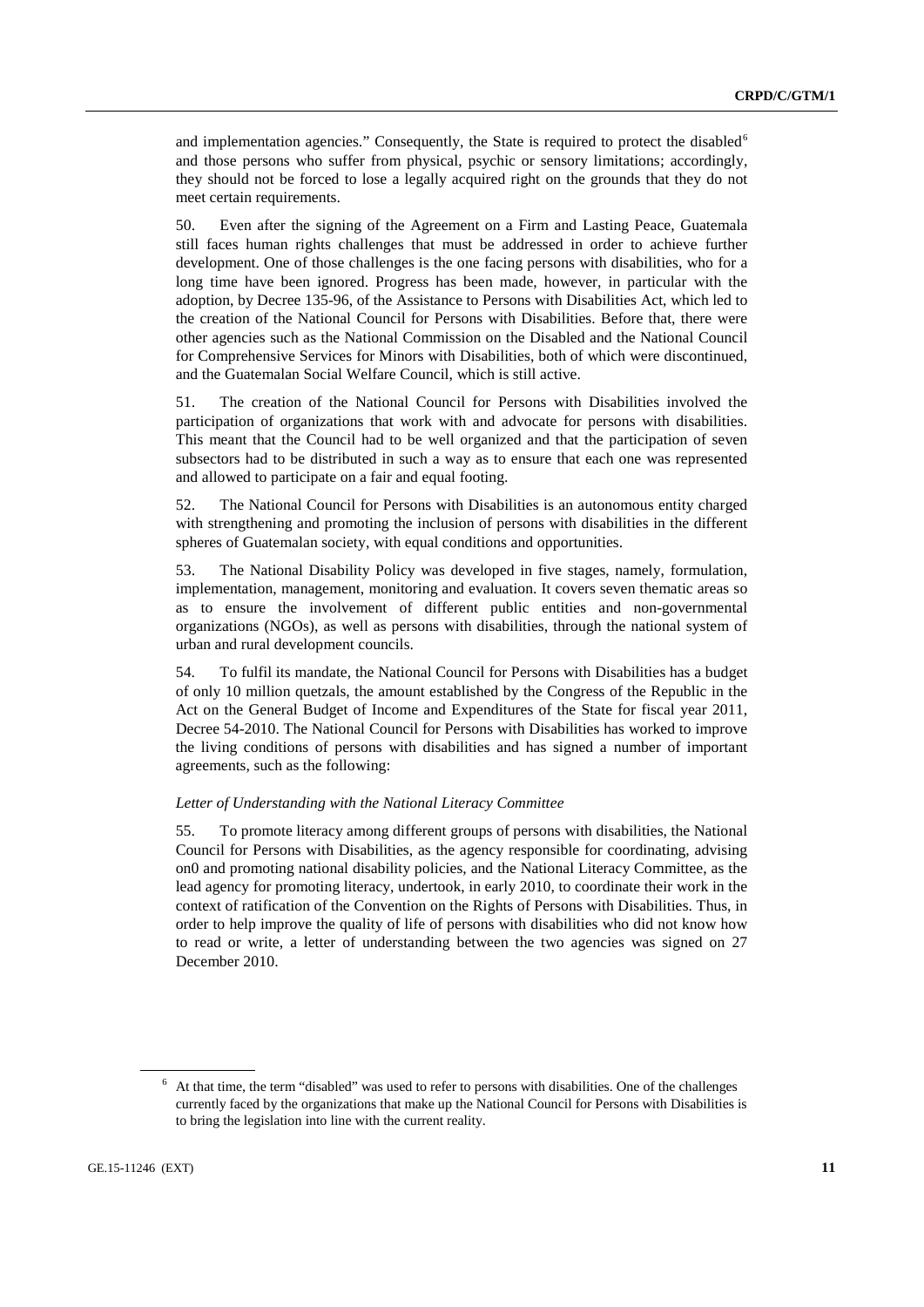*Agreement with the National Registry of Persons*

56. To promote support for and identification of persons with disabilities, the National Council for Persons with Disabilities and the National Registry of Persons signed a cooperation agreement on 15 December 2011.

57. The purpose of the agreement is to promote the identification of persons with disabilities, to train Registry personnel to assist persons with different types of disability (visual, auditory, physical, intellectual, cerebral palsy and others) and to help improve quality of life for these individuals so that they can develop the necessary skills to ensure their effective inclusion in society.

58. Staff training on national and international legislation on behalf of persons with disabilities was begun in July 2011.

# **B. Preparation of the initial country report**

59. Pursuant to the mandate on preparation and submission to the Committee of initial country reports, the State of Guatemala issued Government Order 78-2009, of 17 March 2009, entrusting the National Council for Persons with Disabilities with responsibility for compliance with and implementation of the Convention on the Rights of Persons with Disabilities, as well as with preparing the reports called for in the Convention.

60. The relevant documentation was reviewed, and work began on preparation of the initial country report. A participatory method was followed which involved discussions and consultations with organized civil society at the national level.

61. A national meeting with government agencies and civil society organizations was held towards the end of 2010 for the purpose of discussing the drafting of the initial country report on compliance with the Convention.

#### **1. Participation of organized civil society**

62. Bearing in mind that Guatemala is a pluricultural and multilingual country, three regional meetings were held in 2011 in Guatemala, Cobán, Alta Verapaz and Quetzaltenango. Men and women of all ages belonging to the Maya, Garífuna, Xinca and Ladino people groups, took part in those meetings, the purpose of which was to discuss the country report outlining the progress made in implementation of the Convention on the Rights of Persons with Disabilities.

63. The participants, who were persons with disabilities, shared their own experiences with the assistance offered by government institutions, offering their perspective on the quality of services and actions undertaken by the State through its institutions. This target group also made recommendations for improvements in the existing services, as well as for institutional actions that would improve the living conditions of people with disabilities and minimize the factors that cause disability.

### **2. Participation of public institutions**

64. To continue with the consultations and coordination efforts, two informationgathering meetings were held with government agencies. They were presented with the guidelines issued by the Secretary-General of the United Nations, as well as with guidelines for review and evaluation of the work plans of individual institutions. The idea was to draw up a report on the programmes of these institutions, which would then be included in the first draft of the initial country report.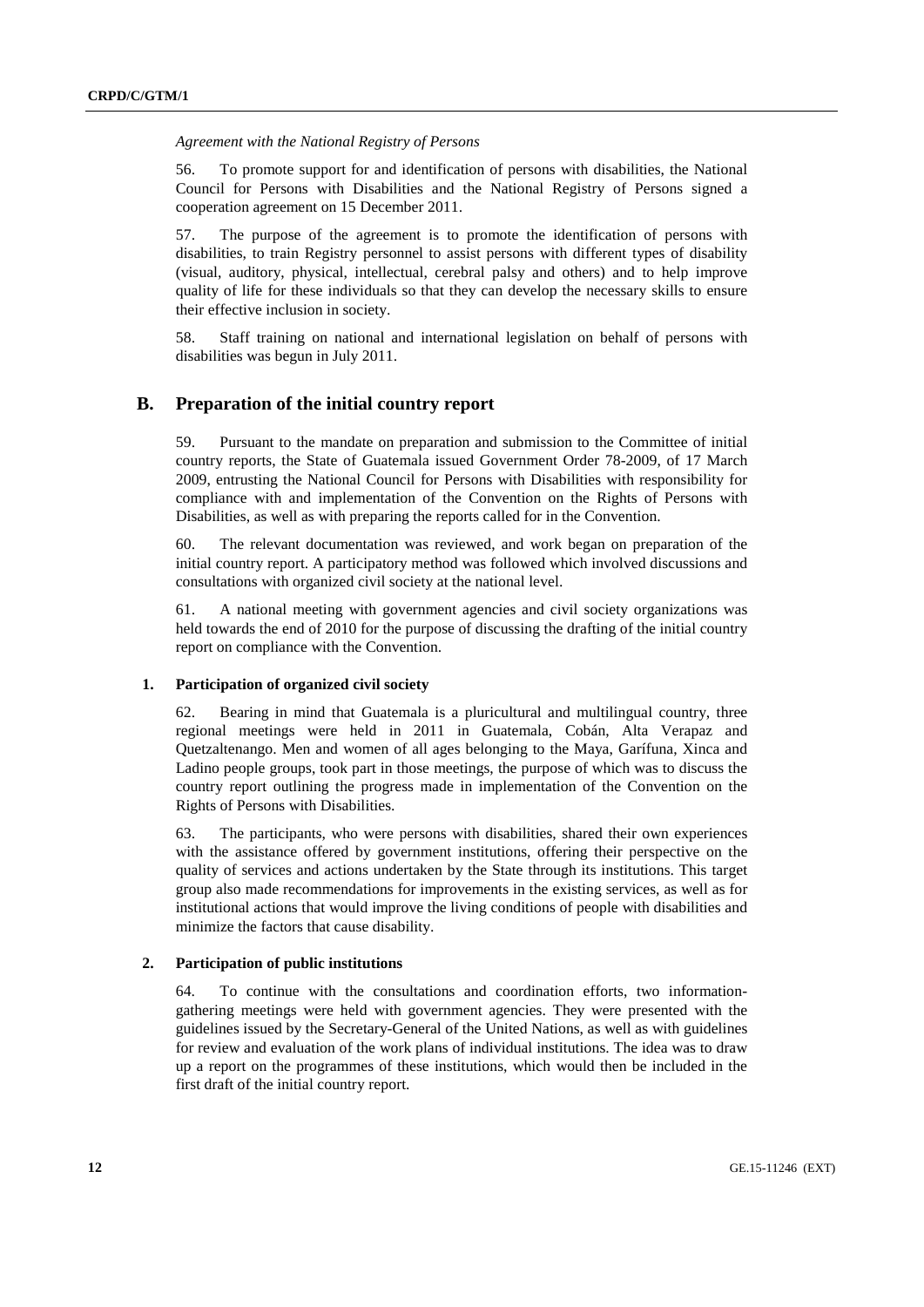65. A map of key actors was drawn up for the purpose of planning visits and interviews with representatives of public institutions concerned with disability issues and obtaining official information to develop an overall picture of how the issue is addressed.

66. The reports on the government agencies were compiled, and work on the first draft of the report to the Committee was begun. During 2012, the first draft was reviewed and discussed, and after further consultations with the agencies, through structured interviews, the available information was completed, and the full report was drafted. This draft was discussed and submitted to review and validation, after which the final report was prepared for submission to the Secretary-General of the United Nations for transmission to the Committee, pursuant to article 35 of the Convention.

# **IV. Specific document**

# **A. Articles 1–4 Purpose, Definitions, General principles and General obligations**

67. The National Survey on Disabilities includes data on the situation regarding disability in the country; however, the challenge for the State is to conduct a national census that will provide reliable data on the number and the geographic distribution of people with disabilities who live in the country.

68. Some of the people groups in Guatemala are more vulnerable than others; for instance, children and older adults are more likely to suffer disability. Older adults are especially vulnerable, not only because of their age but also because of the indifference of society. A measure intended to benefit older adults is included in the articles of the Political Constitution mentioned below, as well as in laws and decrees enacted on behalf of the population with disabilities. Article 51 of the Constitution reads as follows: "Protection of Minors and the Elderly. The State shall protect the physical, mental, and moral health of minors and of the elderly. It shall guarantee their right to food, health, education, and security and social security." This led to the enactment of the Act on Protection of the Elderly, Decree 80-96, as amended by Decrees 2-97 and 51-98, and the regulations to the Act, by Government Order 135-2002, further affirming the State's obligations with regard to that segment of the population.

69. Decree 85-2005, Act on the Programme on Economic Support for Older Adults and the amendments thereto in Decree 39-2006 and Decree 25-2009, and regulations to the Act, contained in Government Order 86-2007. This Act is aimed at providing a pension for older adults who have no social welfare benefits, amounting to 400 quetzals (equivalent to US\$ 50), so as to enable them to fulfil their minimum basic needs for food, health and clothing. Implementation of the Act is the responsibility of the Ministry of Labour and Social Security, which set up the Services for Older Adults Programme. Priority in processing the pension is given to requests from older adults with disabilities.

70. Article 2 of the Act on Prevention, Punishment and Eradication of Domestic Violence, Decree 97-96, provides special protection for the elderly and for persons with disabilities. Like the Act on Protection of the Elderly (Decree 80-96), it provides punishment for families that practice violence, or rob from or abandon the elderly and persons with disabilities.

71. The State provides protection for workers through the Labour Code, Decree 1441, which deals with old age and disability compensation, as well as pension obligations to be covered by the Guatemalan Social Security Institute. Article 317, paragraph 2 of the Civil Code, Decree 106, excuses persons aged 65 from exercising *tutela* (guardianship) and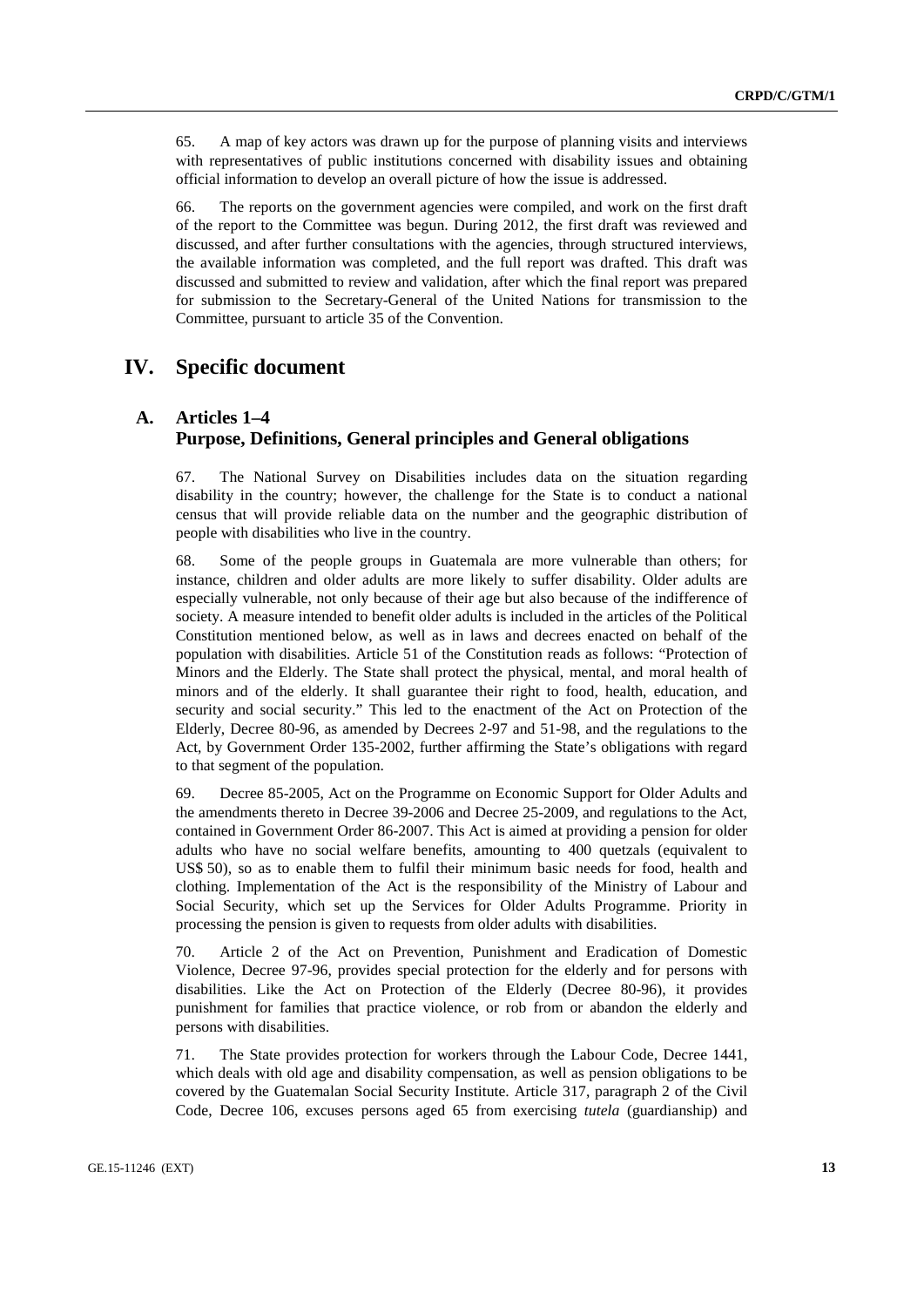*protutela* (curatorship). Article 48 of the Criminal Code, Decree 17-73, stipulates that prisoners over 60 years old re not required to work.

72. The Civil Service Act, Decree 1748, provides retirement for persons over age 50 who have served for ten years.

[7](#page-13-0)3. In absolute terms,<sup>7</sup> up to 2005, there were  $401,971$  individuals with disabilities in Guatemala, including 205,930 men and 196,041 women. The National Survey on Disabilities shows, with a fair degree of accuracy, a prevalence of disability in Guatemala that appears to be lower than previously estimated by international agencies such as the Pan American Health Organization (PAHO) and the World Health Organization (WHO), which placed it at around 10 per cent. The prevalence of disability according to ethnicity (classified only as indigenous and non-indigenous persons) is markedly higher among the non-indigenous group; 66 per cent of all persons with disabilities belong to that group, whereas only 34 per cent of persons with disabilities belong to an indigenous group.

74. The data presented provide information on the prevalence of disabilities among the people of Guatemala, as well as on actions being taken at present. The challenge is to decide how to implement measures to provide comprehensive care of this sector of the population and to promote the full enjoyment of the rights enshrined in the Convention, without discrimination on based on disability.

75. Prior to the entry into force of the Convention on the Rights of Persons with Disabilities, Guatemala took steps within the framework of its domestic legislation, and pursuant to the provisions of the Political Constitution, through the Assistance to Persons with Disabilities Act, Decree 135-96; the Executive Branch Act, Decree 114-97; the Social Development Act, Decree 42-2001 and the Act on Urban and Rural Development Councils, Decree 11-2002, which provide for the participation of representatives of civil entities, including organizations of persons with disabilities, in decision making at the municipal level; the Municipal Code, Decree 12-2002; and the General Act on Decentralization, Decree 14-2002, which provides for the participation of the general public (understood to include persons with disabilities) in local administration. In terms of legislation in favour of persons with disabilities relating to implementation of the Convention, the Congress of the Republic adopted the National Disability Policy, embodied in Legislative Decree 16-2008, which provides for an allocation of 5 million quetzals, equivalent to approximately US\$ 500,000. The State realizes that the budget initially provided for the Policy is inadequate; bearing in mind the importance of having a document establishing lines of action, the executive branch had previously approved the policy by Government Order 91-2007. The challenge for Guatemala is to increase the budget for implementation of the Policy and to carry it out through the institutions that comprise the administrative apparatus of the State.

76. The National Disability Policy<sup>[8](#page-13-1)</sup> was formulated bearing in mind the abovementioned legislation, as well as the Health Code, the Labour Code and the General Education Act, thus making it possible to cover different sectors. In terms of international law, the Policy takes into consideration International Labour Organization (ILO) Convention 159 and ILO Recommendation 168, Vocational Rehabilitation and Employment (Disabled Persons); the Inter-American Convention on the Elimination of All Forms of Discrimination against Persons with Disabilities and the Standard Rules on the Equalization of Opportunities for Persons with Disabilities adopted by the United Nations Commission for Social Development.

<span id="page-13-1"></span><span id="page-13-0"></span><sup>7</sup> National Survey on Disabilities.

<sup>8</sup> National Disability Policy, National Council for Persons with Disabilities, 2012.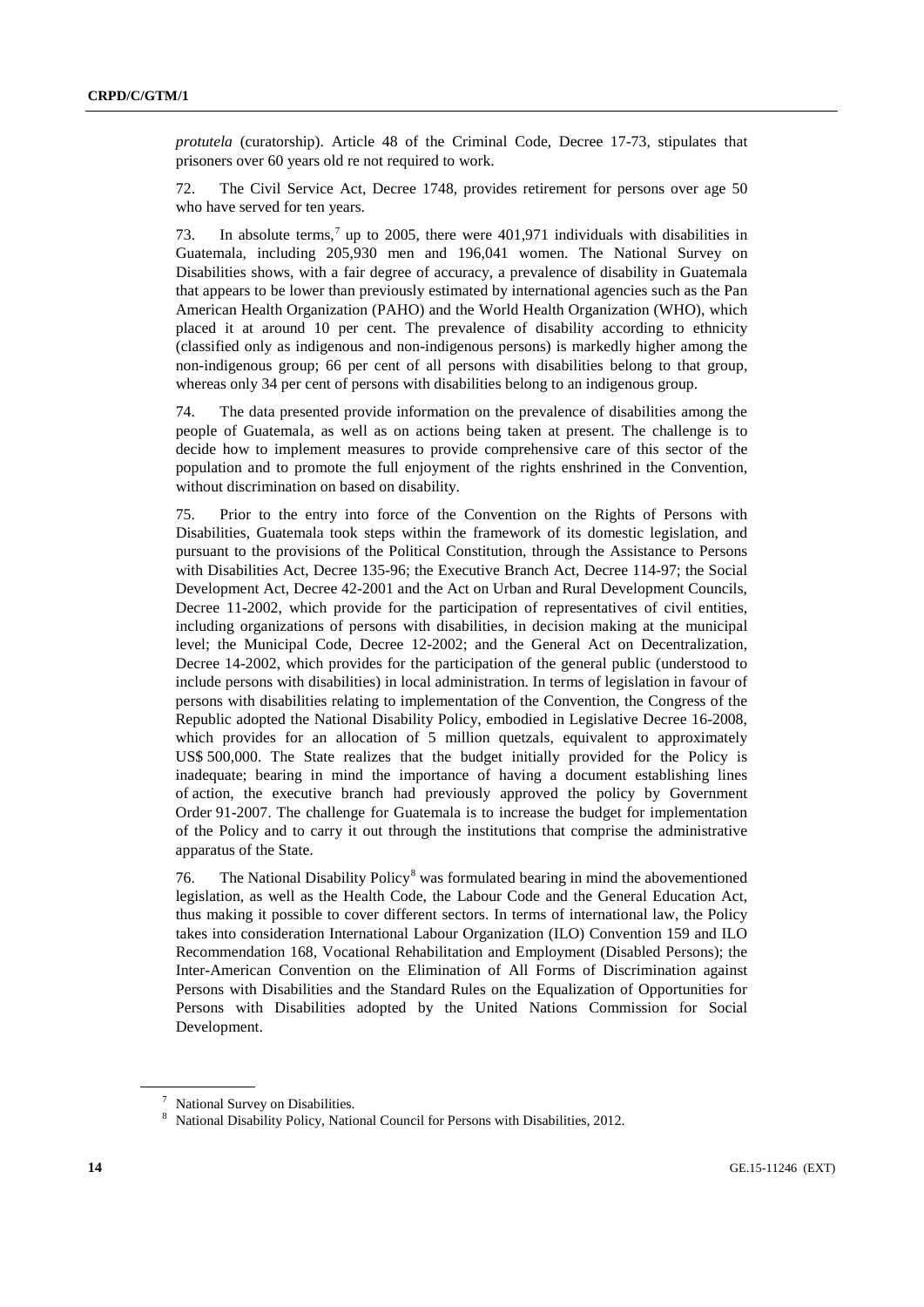77. Despite the existence of legislation aimed at improving living conditions for persons with disabilities, the monitoring and evaluation mechanisms are not reliable enough to ensure compliance and produce a noticeable impact. This remains an issue that must be addressed by the State and the different sectors of society.

# **B. Analysis of the legal context for implementation of the National Disability Policy as the operational framework for the Convention**

78. Article 53 of the Political Constitution reads as follows: "[The] Disabled *[Minusválidos]*. The State guarantees the protection of the disabled and of those persons who suffer from physical, psychic, or sensory limitations. Their medical-social care, as well as the promotion of the policies and services that make their rehabilitation and their full reincorporation into society possible, are declared to be of national interest..."[9](#page-14-0) The Assistance to Persons with Disabilities Act (Decree 135-96) is based on the idea that this population group should have equal opportunities for achieving comprehensive development through participation in the economic, social, cultural and political development of the country<sup>[10](#page-14-1)</sup> and accordingly, the Act provides the legal basis for enabling persons with disabilities to achieve their maximum development, to participate in society and to exercise the rights and duties established in the legal system.<sup>[11](#page-14-2)</sup>

79. Article 53 of the Political Constitution is reflected in legislation that promotes citizen participation, inclusion in society and respect for the human rights of persons with disabilities. Laws such as the Development Councils Act are aimed at building an inclusive society, in other words, promoting an inclusive State that l establishes obligations but also facilitates rights. That is the aim of the Assistance to Persons with Disabilities Act, although at present it has become a panacea for persons with disabilities who invoke it when seeking action to improve their living conditions. These laws can serve as a good parameter for following up on and evaluating efforts to improve the quality of life of persons with disabilities.

80. This Assistance to Persons with Disabilities Act also includes very specific objectives and goals for guaranteeing the development of persons with disabilities in communities, such as providing universal coverage, improving the quality of services and giving the relevant institutions the necessary resources.<sup>[12](#page-14-3)</sup> It establishes priorities<sup>[13](#page-14-4)</sup> which persons with disabilities may also claim under the Constitution, for benefits relating to education, health and social welfare, citizen security, environment and natural resources, agriculture, communications, infrastructure and housing, the economy and recreation and sports, among others.

81. In 2005, the National Council for Persons with Disabilities began promoting the participation of organizations representing persons with disabilities in the departmental development councils in the departments of Izabal, Alta Verapaz, Baja Verapaz, El Progreso, Quetzaltenango and Totonicapán; steps are being taken to include them also in the departments of Sololá, Jutiapa and Jalapa.

82. In addition, as an advocacy strategy for implementing the Convention, the National Council for Persons with Disabilities participates in the Socio-Environmental Cabinet, which is presided over by the Vice-President of the Republic and is made up of

<sup>&</sup>lt;sup>9</sup> Political Constitution of the Republic of Guatemala. Chapter II, Section One, Article 53.

<span id="page-14-0"></span><sup>10</sup> *Ibid.* Chapter I. General Principles. Article 1.

<span id="page-14-2"></span><span id="page-14-1"></span><sup>&</sup>lt;sup>11</sup> *Ibid.*, Chapter I. General Principles. Article 2 (a).

<span id="page-14-4"></span><span id="page-14-3"></span><sup>12</sup> *Ibid.*, Article 5.

<sup>13</sup> *Ibid.*, Article 7.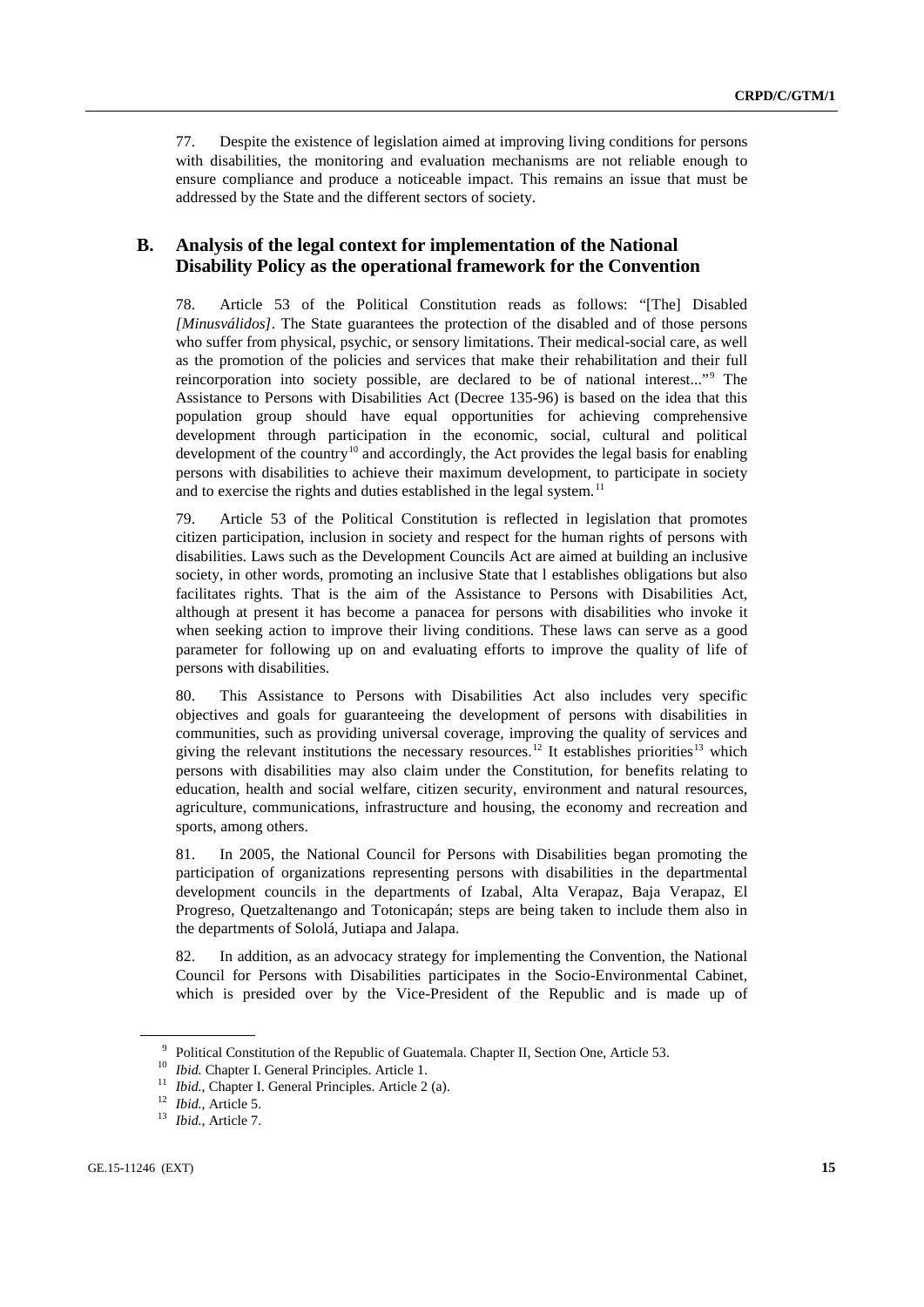representatives of agencies in the executive branch, including the Ministry of the Environment and Natural Resources, the Planning and Programming Secretariat of the Office of the President, the Ministry of Agriculture, Livestock and Food and the Ministry of Public Health and Social Welfare. It receives support from the Food and Agriculture Organization of the United Nations (FAO), the United Nations Children's Fund (UNICEF) and the United Nations Development Programme (UNDP). The Socio-Environmental Cabinet makes decisions that make it possible to carry out programmes in compliance with the laws and administrative regulations of the country.

83. Since January 2011, the National Council for Persons with Disabilities has carried out programmes, in the 22 departmental capitals and in some municipalities, aimed at complying with the Convention on the Rights of Persons with Disabilities and the National Disability Policy. These programmes have been implemented through a process of consultations, dissemination and implementation, with the general objective of creating opportunities for the integration and participation of persons with disabilities in Guatemalan society, and the following strategic objectives:

- To promote prevention of disabilities, access to health care, empowerment and comprehensive rehabilitation for persons with disabilities;
- To promote access to formal and non-formal education, culture, recreation and sports for persons with disabilities, at the public and private levels;
- To promote educational and training programmes and jobs, as well as activities that generate income and occupations, for persons with disabilities;
- To promote equality of opportunities for access to physical spaces, housing and means of transport for persons with disabilities and their families;
- To promote access to information and the media for persons with disabilities and their families, through systems that are adapted to their needs;
- To promote access to the courts, citizen security and human rights for persons with disabilities and their families;
- To promote and strengthen organizations of and for persons with disabilities, as well as parents' organizations.

84. As part of the implementation strategy and in line with the objectives of the National Disability Policy, the National Council for Persons with Disabilities has set up 18 departmental disability commissions, which represent organizations of persons with disabilities in each department. The commissions work to facilitate the inclusion of all persons with disabilities in development activities and to establish linkages with local government so that they can be actively involved in decision making. Departmental disability commissions will also be set up in the remaining four departments of the country. Some commissions are represented in their respective departmental, municipal and community development councils.

85. An effort is also being made to promote the creation of units on disability in government institutions, with a view to promoting the inclusion and social integration of persons with disabilities. The Congress of the Republic is expected to approve the creation of a legislative disability commission in order to ensure that proposals and requests of people with disabilities are addressed and included in national development agendas.

86. The Congress of the Republic has allocated funds for organizations such as the Fundación Pro Bienestar del Minusválido (Disabled Persons Welfare Foundation) which work to provide comprehensive rehabilitation, especially for children with physical disabilities, and the Margarita Tejada Foundation, which provides services for children, youth and adults with Down syndrome.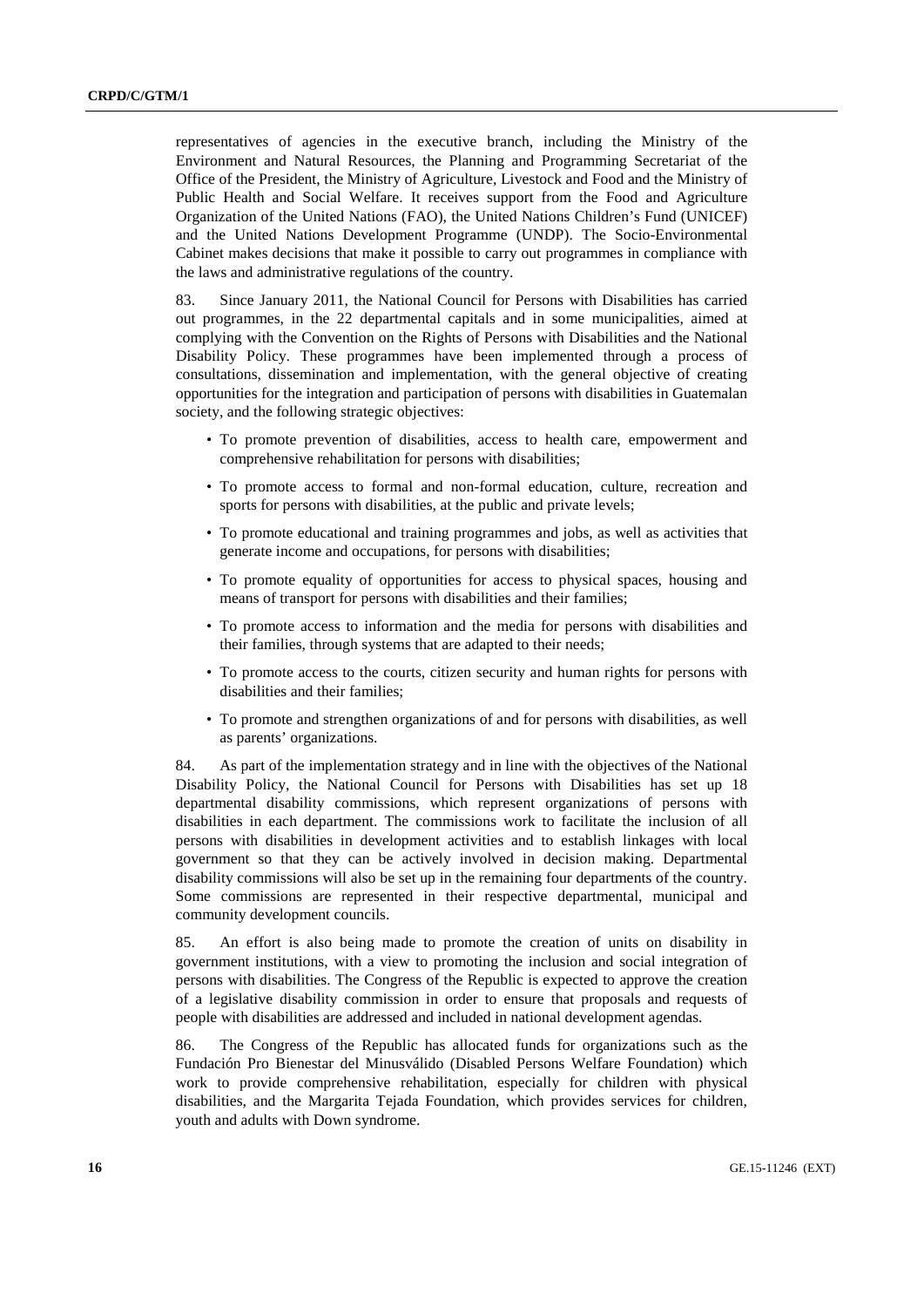87. Another important action was the adoption, by Decree 5-2011, of amendments to articles 1 and 3 of the Assistance to Persons with Disabilities Act. These amendments are designed to include coverage for persons with disabilities related to size and genetic weight, either congenital or acquired, among persons with disabilities. Enabling individuals with these disabilities to attain full development and to participate on an equal footing with others in the educational, economic, social and political development of the country, was declared to be of social benefit.

88. The Supreme Electoral Tribunal produced ballots in Braille so that persons with visual disabilities or impairment could vote in the general elections of September and November 2011. Voting centres throughout the country were revamped, as ramps were installed to facilitate access for persons with reduced mobility, and polling booths were placed at a height of 70 cm for use by voters with achondroplasia or in wheelchairs. The National Council for Persons with Disabilities and the Electoral Institute of the Supreme Electoral Tribunal organized a team of volunteers to assist persons with disabilities so that they could exercise their right to vote.

89. During the 2008–2011 term, supplementary support mechanisms were implemented through policies and programmes such as Mi Familia Progresa (My Family Progresses), which provided for conditional transfers of 300 quetzals, equivalent to US\$ 38, to 887,000 low-income families with school-age children, some of them with disabilities. Another programme, Bolsa Solidaria (Solidarity Fund), provides foodstuffs to help families improve their children's' nutrition; some of the beneficiary families also have children with disabilities.

# **C. Section of the report on specific rights**

#### **Article 5**

#### **Equality and non-discrimination**

90. In Guatemala, persons with disabilities have the same rights as persons without disabilities, in terms of respect for and compliance with the Universal Declaration of Human Rights, the Convention on the Rights of Persons with Disabilities, the Inter-American Convention on the Elimination of All Forms of Discrimination against Persons with Disabilities, article 4 of the Political Constitution of the Republic and the existing legislation.

91. The State guarantees that all existing legislation is designed to provide care for all vulnerable groups on equal terms and without exceptions. Special laws have been adopted in the areas of education, health, protection and care, in order to address the concerns of persons with disabilities, as outlined below. The Congress is currently considering a bill that would make sign language an official language.

92. Nevertheless, persons with disabilities have found it difficult to exercise their rights for several reasons, in particular, the internal armed conflict that lasted for over 36 years and increased the number of person with disabilities. The Agreement on a Firm and Lasting Peace, however, promotes respect for human rights and improvements in the living conditions of the population that was affected, as action was taken to compensate victims.

93. Another factor that has made it difficult for people with disabilities to fully enjoy their rights is the architectural design of buildings and structures, which makes it difficult for them to move around and make use of institutional services. Special measures have been taken to standardize and provide equal access for everyone. The idea is to ensure that reasonable adjustments are made and that legislation serves the political purpose of including persons with disabilities in the community through programmes aimed at promoting, protecting and ensuring the full enjoyment of their rights. Although little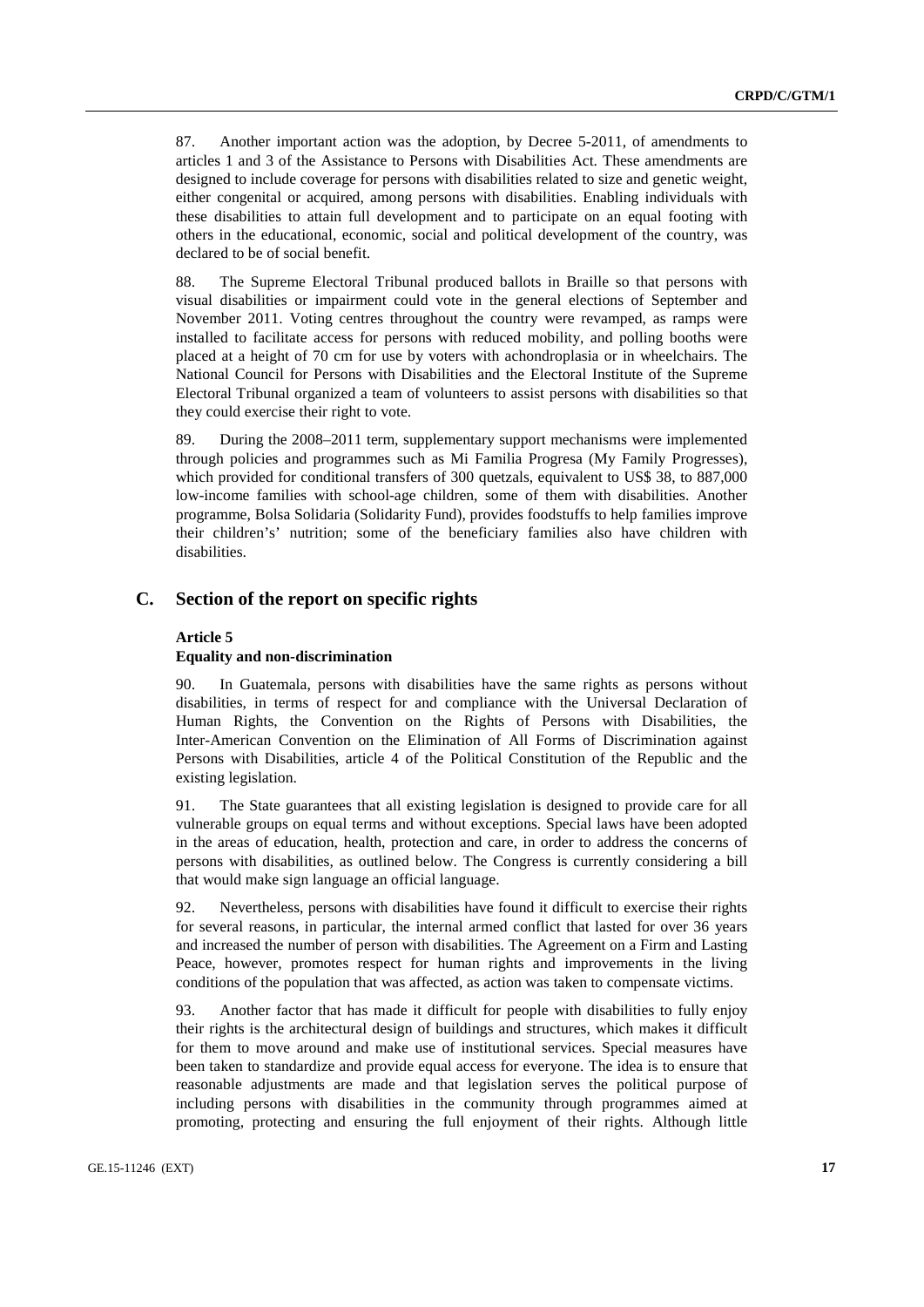progress has been made, it is nevertheless significant. The Office for the Defence of Persons with Disabilities was set up within the Office of the Human Rights Advocate to serve as the public entity in charge of ensuring the protection and promotion of the rights of people with disabilities.

94. The Office of the Human Rights Advocate drew up a national agenda for the period 2012–2016. Thanks to the joint efforts of the Human Rights Advocate and the human rights organizations throughout the country, a broad and diverse participatory process was carried out in during the electoral campaign with the aim of highlighting social concerns at the local, municipal, departmental, regional and national levels. The Advocate's agenda included cross-cutting issues, especially security and justice, so as to ensure full equality for persons with disabilities and respect for their rights.

95. On the matter of adoptions, the State promotes equal opportunities for all children through the National Adoptions Council, which is implementing the CREERE Adoption Programme for Children with Special Needs. The purpose of the programme is to encourage families to adopt orphans with disabilities and to ensure that they are cared for without discrimination and on an equal footing with children who do not have disabilities.

96. The Ministry of Culture and Sports is carrying out a cultural plan designed to promote and disseminate programmes and projects to ensure respect for cultural diversity and ethnic and gender equality, including for older adults and persons with disabilities in dance schools, in order to promote their participation in social and cultural activities on an equal footing with others.

97. Equality and non-discrimination are also addressed by the Counsel-General's Office, which represents the State in court cases. Accordingly, Order 90-2009, of 2 September 2009, expands the powers of the Unit on Women, Older Persons and Persons with Disabilities, so as to offer legal assistance to persons with disabilities and ensure that they have equal access to the courts, as well as to ensure coordination with public and private institutions to safeguard and protect persons with disabilities who are declared abandoned by a competent court.

#### **Article 6**

### **Women with disabilities**

98. The National Survey on Disabilities shows that 49 per cent of the 401,971 persons living with disabilities in Guatemala are women. In absolute figures, that means that 196,000 women have disabilities, mostly muscular-skeletal, visual and auditory disabilities. Thirty-seven per cent of the female population live in rural areas, and 18 per cent are between the ages of 18 and 59.

99. The State has taken steps to establish institutions to address women's concerns; in particular, the Act against Femicide and Other Forms of Violence against Women, Decree 22-2008, applies when there are violations of the right of women to a life free of violence in any of its manifestations, both in the public and the private spheres.

100. The Congress of the Republic adopted the Act on Prevention, Punishment and Eradication of Domestic Violence, Decree 07-96, and the regulations thereto (Government Order 831-2000), with the aim of putting an end to violence between men and women in the home. The Congress also adopted the Act on the Dignity and Full Promotion of Women (Decree 7-99), to comply with article 4 of the Political Constitution and create a legal framework for guaranteeing true equality and enabling women to enjoy their human rights.

101. To ensure women's right to health, the Congress of the Republic passed the Act on Universal and Equitable Access to Family Planning Services and their Integration into the National Health Programme, Decree 87-2005. It also adopted the Act on Healthy Maternity,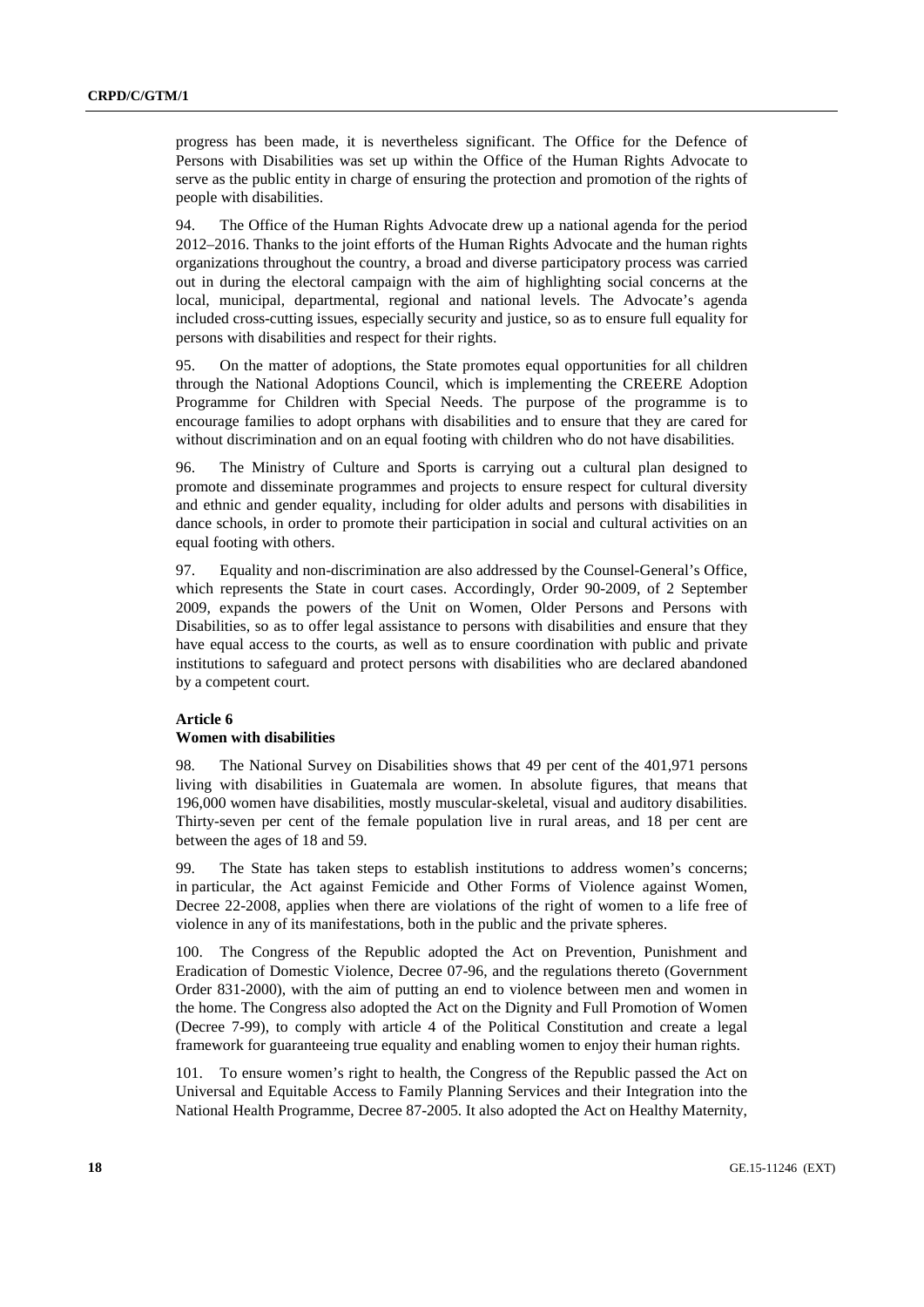Decree 32-2010, to offer women universal, timely and free access to timely, truthful and complete information on quality services during pregnancy, childbirth and the post-partum period, so as to prevent and gradually eradicate maternal and neonatal mortality and prevent disabilities.

102. The Secretariat for Women in the Office of the President of the Republic was created by Government Order 200-2000 on 17 May 2000, as a mechanism for institutionalizing the existing legislation on equality and protection for women and promoting comprehensive development for maya, garífuna, xinca and mestiza women in the economic, social, political and cultural spheres. A unit on disabilities was also set up within this Secretariat. In its capacity as coordinator for public policies on women and as advisor to agencies in the executive branch responsible for implementing the National Policy on Promotion and Comprehensive Development of Women and the Equal Opportunities Plan 2008–2023, the Secretariat for Women coordinated the efforts of different ministries to ensure that the highest authorities implement measures to protect the rights of women, as a result of which inter-agency agreements were signed.

103. The Office for the Defence of Indigenous Women was created by Government Order 525-99, of 19 July 1999, to mainstream the work on indigenous women's issues, equity and gender. This Office is responsible for monitoring situations in which indigenous women are vulnerable, unprotected and discriminated. To promote respect for and observance of their rights the agenda for maya, garífuna and xinca women includes component 2, on Comprehensive health care from the standpoint of cultural identity, in which line of action 1.7 focuses on programmes to provide professional support for the improvement of the overall health of women with disabilities and their families. The main point is that indigenous women, including those with disabilities, must be able to participate in the social, economic and political spheres on an equal footing with everyone else.

104. Guatemala recognizes that efforts to guarantee the right to education for persons with disabilities have been inadequate, and it is concerned about the high rate of illiteracy among women. The Directorate-General of Special Education has therefore begun to implement accommodations for girls with disabilities, and since 2010, the National Literacy Committee's literacy programme for persons with disabilities has focused on teaching women to read and write.

105. The Ministry of Education guarantees the equality of women and girls with disabilities. The Directorate-General of Special Education is working in coordination with the Gender Equity Unit for Ethnic Groups on a ministerial declaration on prevention through education and is carrying out a project on implementation of the strategy on comprehensive sex education for students in the 46 special education schools at the national level.

106. The labour laws do not include regulations designed specifically for women with disabilities; however, the Ministry of Labour and Social Security created the National Office for Women's Affairs and the Office for Working Women. In 2011, the National Council for Persons with Disabilities and the Technical Training Institute, working through the Assistance to Persons with Disabilities Office of the Ministry of Labour, launched a training and labour insertion project focusing on women; this project helps set up micro-enterprises with the aim of training women with disabilities, promoting their inclusion in the labour force and helping them become micro-entrepreneurs.

107. In order to ensure that State institutions include the gender component in their work plans, the Planning and Programming Secretariat created the Directorate of Ethnic and Gender Equity. This Directorate highlights social issues in its annual progress reports on policy tools, laws and other regulations, which have been included since 2010 in the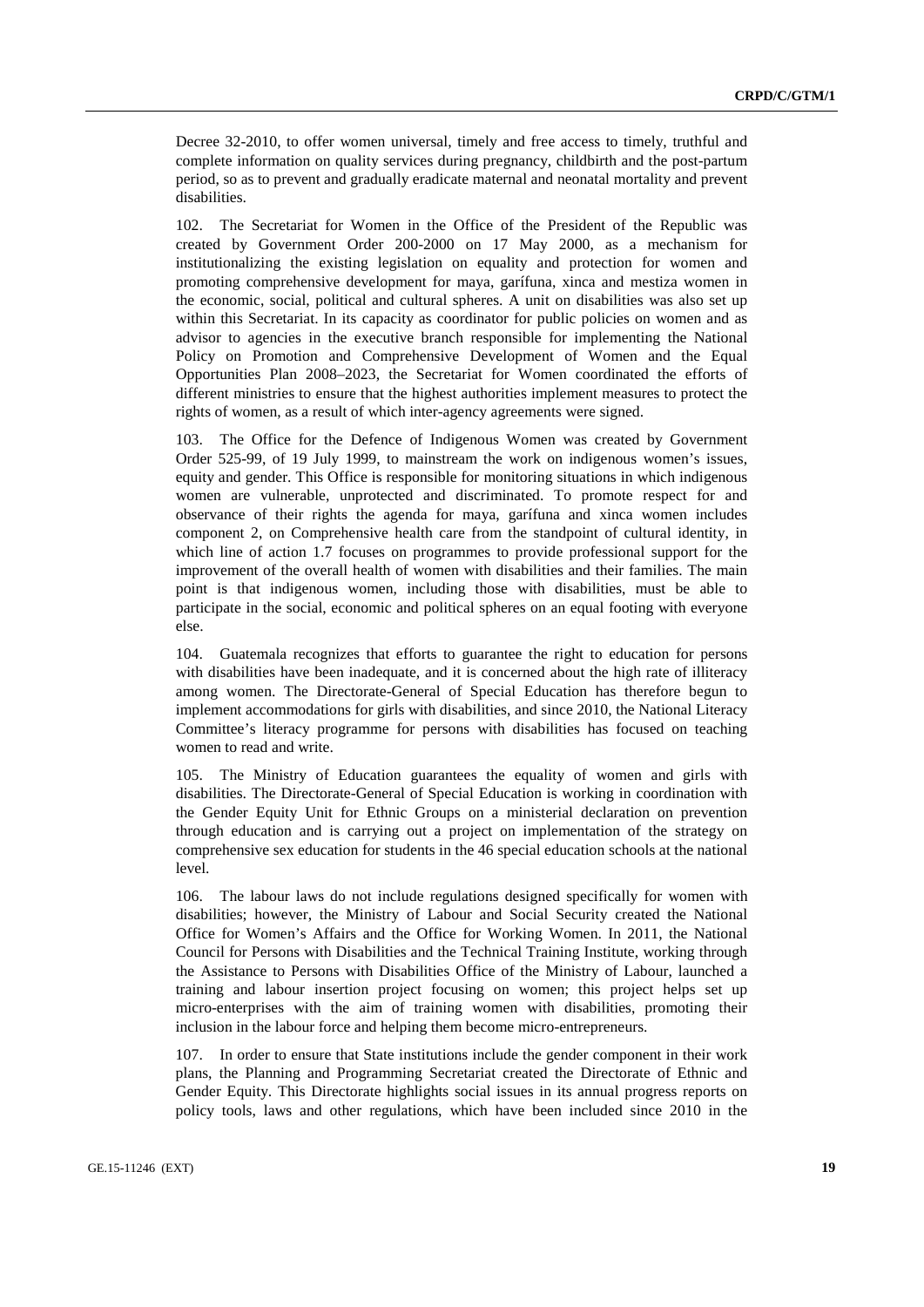President's reports in a section on sectors of society that receive special attention. This has provided an overview of the current situation of people with disabilities and the programmes and activities being implemented to help them.

108. The Women's Affairs and Gender Analysis Unit of the judiciary was established in 2006 by Order 67/06 to monitor compliance with treaties and international or national commitments on women's human rights. Special courts were also set up to combat femicide and other forms of violence against women, and the Office of Free Legal Assistance for Women Victims of Violence and their Families was set up in the Public Criminal Defence Institute.

## **Article 7**

#### **Children with disabilities**

109. Understanding that this article aims to ensure the full enjoyment by children with disabilities of all human rights and fundamental freedoms on an equal basis with other children, the State has taken measures to improve services to and recognition of the rights of these children. The Congress of the Republic has passed legislation aimed at ensuring respect for and participation by children.

110. The Ministry of Education has taken steps to ensure the full enjoyment by children with disabilities of all human rights. Thus, the Directorate-General of Curriculum Development is implementing educational reform under its thematic area entitled "Life under Democracy and a Culture of Peace". Its curriculum on gender, ethnic and social equity is tailored to the special characteristics and needs of children with disabilities, especially those who have been deprived of the benefits of education and of social services in general.

111. The description of the component on social equity specifies that special attention must be paid to children who need to overcome some form of disability. The Mi Familia Progresa programme was created to identify students with disabilities in municipalities that have priority based on the prevalence of extreme poverty. The cases of approximately 700 children were identified, and in coordination with programme staff and special education personnel of the departmental directorates of education, some of those children were enrolled in regular schools.

112. Under the National Youth Policy and with its approach to inter-cultural issues, children and young people are viewed as holders of rights, especially as regards the interaction between different peoples and cultures, without the imposition of power or superiority over others but rather promoting Integration, peaceful coexistence among cultures and mutual enrichment as a means for achieving equity and respect for ethnic and cultural differences among children and youth.

113. On 12 August 2003, the Office of the Children's Advocate was set up in the Counsel-General's Office with the aim of guaranteeing due process, the right to counsel and security and the best interests of the child. Children are given age-appropriate assistance, and children with disabilities receive assistance that is appropriate for the type of disability they have.

114. The Social Welfare Secretariat of the Office of the President revamped the Álida España Comprehensive Services Centre to expand coverage and improve services for children and young people with intellectual deficiencies and add coverage for children with auditory or visual disabilities. The Disabled Persons Welfare Foundation provides rehabilitation through physical, occupational and language therapy for children.

115. The Social Welfare Secretariat of the Office of the President is responsible for formulating, coordinating and implementing public policies on comprehensive protection of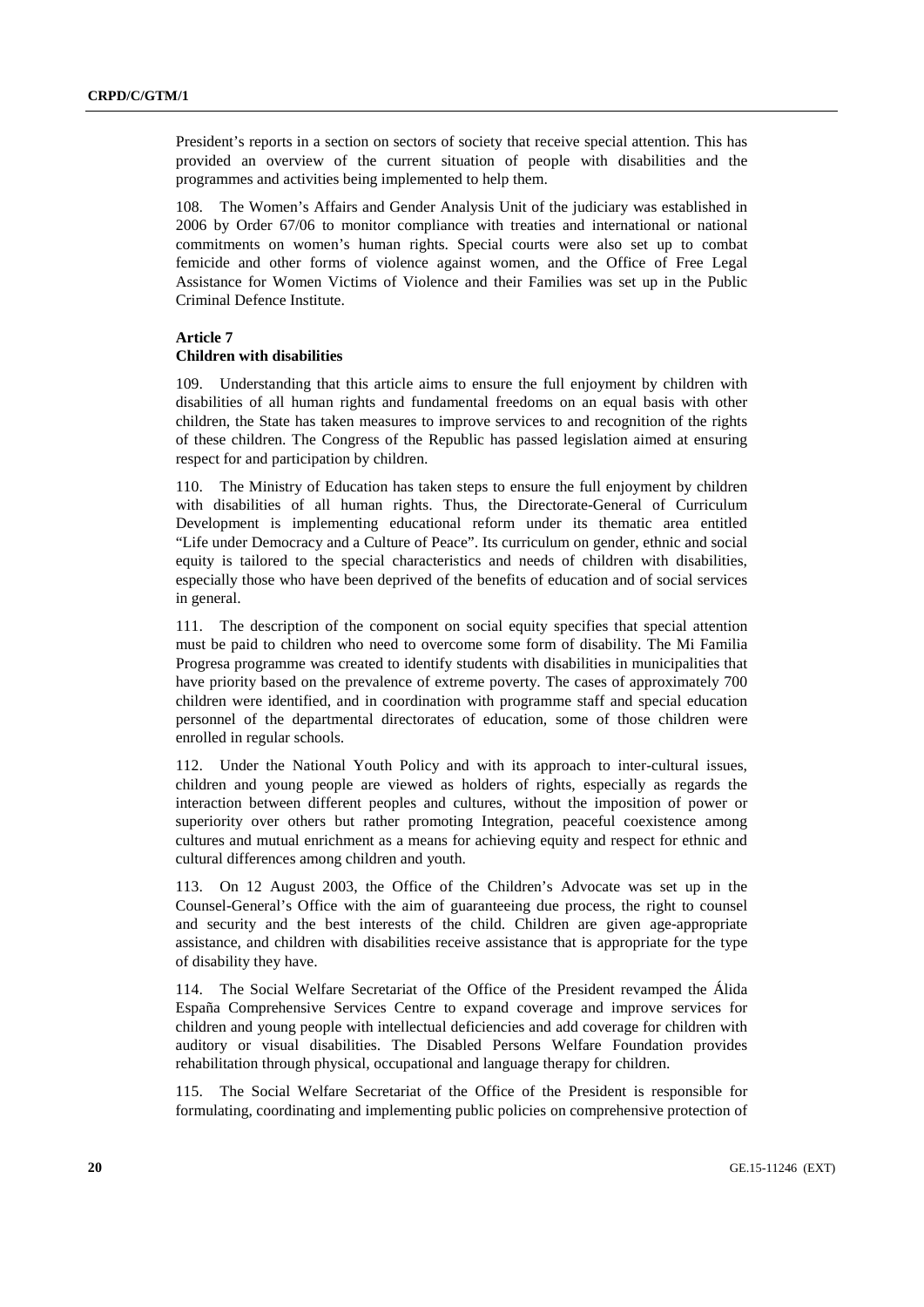children and adolescents. It works in the following three areas: prevention, protection and reinsertion. The Office of the Under-Secretary for Family and Community Support works to prevent risks that could jeopardize the rights of children, adolescents and families by promoting the preservation of the family unit and community ties through the following programmes: Comprehensive Care Centres, Programme for the Prevention and Elimination of Domestic Violence, Programme on Special and Occupational Assistance for Children and Adolescents with Disabilities, and Family Subsidies. The Social Welfare Secretariat also includes the Office of the Under-Secretary for Protection and Shelter and Family Rehabilitation and the Office of the Under-Secretary for Reintegration and Social Rehabilitation of Adolescents in Conflict with the Law.

116. Children with disabilities receive differential treatment through educational assistance to special education centres. Under Government Order 226-2008, a policy of free education was adopted whereby students with disabilities have access free of charge to all levels of public education.

117. The National Adoption Council treats all child adoption cases equally, without discrimination, including cases of children with disabilities, who have the same rights as children without disabilities. The National Adoption Council gives preferential treatment to children with disabilities; since they are institutionalized for longer periods of time, they are given priority.

118. In processing adoptions of children with disabilities, the National Adoption Council takes into account the Political Constitution; the Adoptions Act, Decree 77-2007; the Act on Comprehensive Protection of Children and Adolescents, Decree 27-2003; the Act against Sexual Violence, Exploitation and Human Trafficking, Decree 9-2009; the Convention on the Rights of the Child; the Hague Convention on Protection of Children and Co-operation in respect of Intercountry Adoption; the Protocol to Prevent, Suppress and Punish Trafficking in Persons Especially Women and Children, supplementing the United Nations Convention against Transnational Organized Crime; and the Convention on the Rights of Persons with Disabilities.

# **Article 8**

# **Awareness-raising**

119. The Ministry of Education has taken steps to raise awareness about the rights of persons with disabilities. This is reflected in the school system in textbooks for primary students published by the Ministry, which include positive images of children with disabilities. The offices of special education in the 25 departmental directorates of education conduct ongoing awareness-raising activities to publicize the Convention through workshops for parents, in which they are taught how to care for their children who have special educational needs and they are informed of their right to receive quality education at school.

120. The Ministry of Culture and Sports, the Directorate-General of Physical Education of the Ministry of Education and the Guatemalan Olympic Committee support the Guatemalan Paralympic Committee, a NGO that promotes the participation of high-performing athletes with disabilities. Guatemala was represented at the Paralympic Games in Athens 2004, Beijing 2008 and London 2012, as well as in the Parapan American Games held in Mexico 1999, Brazil 2007 and Colombia 2009.

121. As specified in the Convention, Guatemala is committed to raising awareness among the Guatemalan public in order to eliminate stereotypes, prejudices and practices that are harmful to persons with disabilities. In 2004, the Ministry of Public Health and Social Welfare created modules to raise awareness about disabilities and generate information on the issue; these programmes have been expanded and strengthened so as to promote greater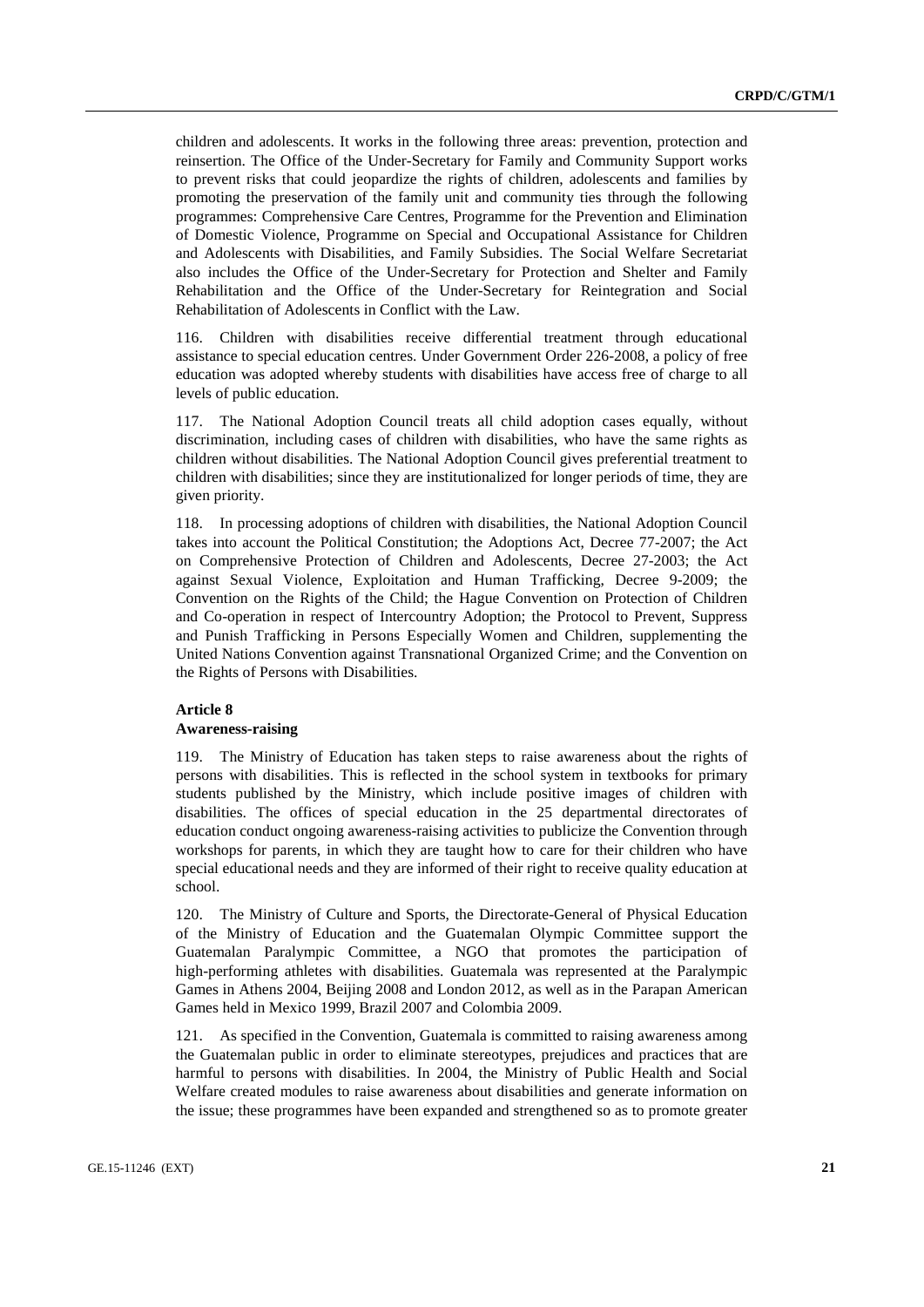understanding of disabilities. In 2010, handbooks were developed for use in training for the diplomate in comprehensive health care standards, with emphasis on adolescents.

122. To publicize the Convention and promote the participation of families of persons with disabilities, organizations representing persons with disabilities are receiving training on the subject of community-based rehabilitation (CBR). Work was begun on building a CBR network throughout the country through organizations that are receiving training in this area. Vocational training on care of persons with disabilities is being offered, and the National Reproductive Health Programme has organized quarterly refresher courses in prevention, detection and referral of disabilities for 17,575 *comadronas*<sup>[14](#page-21-0)</sup> (midwives),

# **Article 9**

#### **Accessibility**

123. The Assistance to Persons with Disabilities Act (Decree 135-96) stipulates, in article 54, that mew constructions, applications for or remodelling of public buildings, parks, sidewalks, plazas, roadways, toilet facilities and other public spaces must be built according to technical specifications designed to allow for easy access and movement of persons with disabilities to the places they visit. Article 55 further stipulates that private buildings where large numbers of people are likely to gather and where services are provided for the public, as well as multifamily housing projects... shall have the same characteristics described in the preceding article.

124. To guarantee access, ease of movement and safety in public transport, the Act provides, in article 59, that technical measures must be adopted to meet the needs of persons with disabilities; likewise, appropriate signage and orientation must be provided in physical spaces. The means of public transport must be fully accessible and adequate for the needs of all persons.

125. The Municipal Transport Company of the Municipality of Guatemala provides the Transmetro service, which is accessible to persons with disabilities. Access ramps have been built in the outdoor areas of 32 stations in the metropolitan area and in basements of buildings, and stairs at building entrances have bannisters. Assistance is also provided so that persons with disabilities can use the transport service to do errands.

126. The Assistance to Persons with Disabilities Act, Decree 135-96, devotes an entire chapter (chap. VIII) to the matter of access to information and communications for persons with disabilities. Article 61 stipulates that public and private institutions must guarantee that public information on disabilities is accessible to everyone.

127. Decree 135-96 also provides that informational programmes broadcast on television channels, either public or private, must include support services such as sign language interpretation, written texts and other means necessary to ensure that the communication reaches most of the population. It also provides that telephone companies must guarantee that everyone has access to telephones. Telecommunication companies offer telephones with programmes that are adapted for persons with visual disabilities and text messaging systems for persons with auditory disabilities.

128. To guarantee access to information, the Act requires public or private libraries that are open to the public to have appropriate equipment and furniture that can be used with ease by persons with disabilities. The National Library has had materials in Braille and sound formats for persons with visual disabilities since 1992. The Central Library of the

<span id="page-21-0"></span><sup>14</sup> *Comadrona* or *partera* (midwife): A woman without formal training or degrees who assists women in childbirth in rural areas.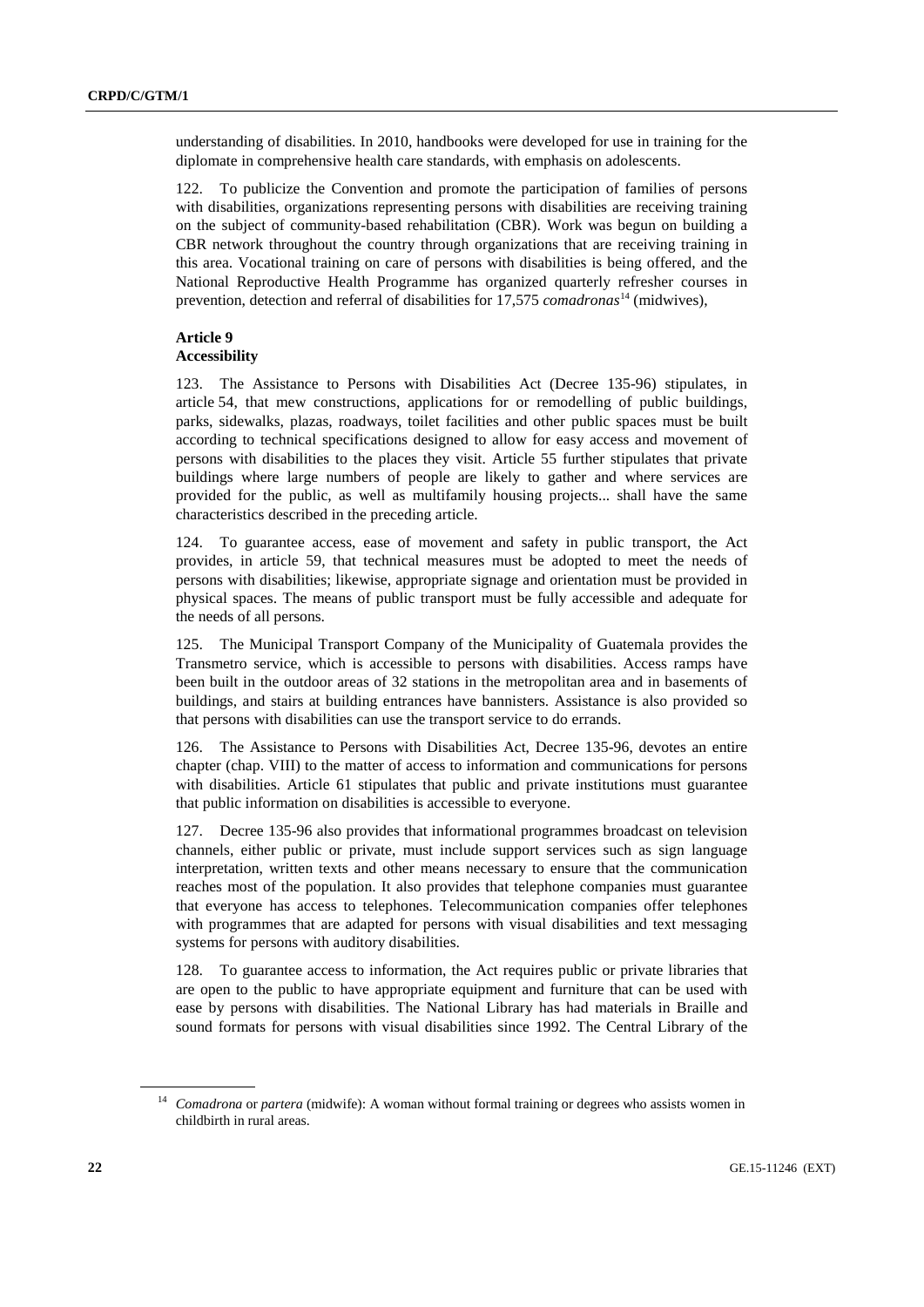University of San Carlos (a public university) has set up an area with three computers that have JAWS screen readers for use by university students with visual disabilities.

129. Article 65 of the Act governs physical spaces in general and specifies that spaces where cultural, sporting or recreational activities are to be held must be accessible to persons with disabilities. Denying participation in cultural, sporting and recreational activities to persons with disabilities is considered an act of discrimination (art. 66).

130. In 2008, the Congress of the Republic adopted the Access to Public Information Act, Legislative Decree 57-2008, in order to guarantee for all persons concerned, without discrimination, the right to request and to have access to public information that is in the possession of authorities and individuals who have the duty..., as well as to guarantee for every individual person the right to know and to protect the personal data concerning him or her in government archives, as well as updates of such data. Certain basic principles are followed in applying the Act, e.g., the procedure must receive maximum publicity and be transparent, free of charge, simple and expeditious. The State is required to take such measures as may be necessary to enable persons with disabilities to make effective use of the Act.

#### *Measures taken to guarantee accessibility*

131. In 2005, the National Council for Persons with Disabilities developed guidelines for ensuring accessibility in the form of a handbook entitled Manual Técnico de Accesibilidad de las Personas con Discapacidad al espacio físico y medios de transporte en Guatemala (Technical Manual on Accessibility for Persons with Disabilities to Physical Spaces and Means of Transport in Guatemala). This manual provides orientation for both public and private institutions as they strive to make their facilities and means of transport accessible, as in the case with Transmetro. The fourth sphere of action of the National Disability Policy is to guarantee access to physical spaces, dwellings and transport for persons with disabilities.

132. In order to ensure order and efficiency in public investment, the Planning and Programming Secretariat developed the Standards for the National Public Investment System. There are both general and specific standards which must be met by agencies involved in public investment that need budgetary resources for the fiscal year. Under these standards, when formulating projects, public agencies must comply with the accessibility requirements of the Assistance to Persons with Disabilities Act, Decree 135-96.

133. The Ministry of Education has set standards for architectural design that include providing for adequate pedestrian access in order to provide a safe space that is free of obstacles, where pedestrians can move about freely, with emphasis on the space required for wheelchairs, crutches, walkers or canes. These spaces must have adequate signage and texturizing from the lower floors of buildings and access to the different sections of educational centres.

134. The Directorate of Physical Education of the Ministry of Education, the Ministry of Labour, the Office of the Superintendent of Banks, the Guatemalan Social Security Institute and the outdoor areas of the central campus of the University of San Carlos de Guatemala (the only public university) have all revamped their facilities in order to guarantee access for persons with disabilities. The Directorate of Physical Education has offered courses on accessibility to the staff of the Infrastructure Unit so that they will have the necessary information and training to implement measures for guaranteeing access to persons with disabilities.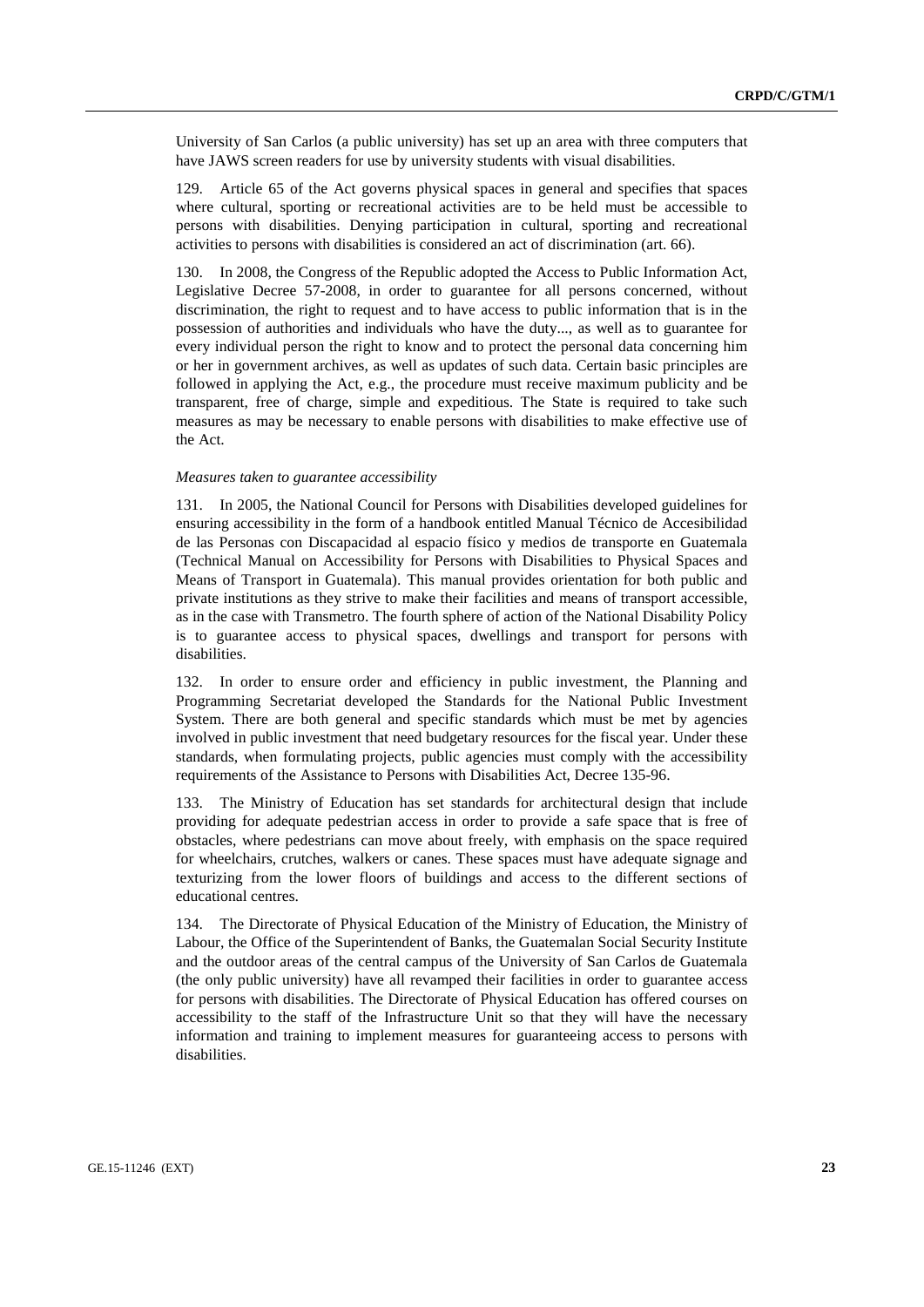#### **Article 10 Right to life**

135. The State guarantees the right to life through the Political Constitution, which stipulates in article 3 that the State shall guarantee and protect human life from conception, as well as the integrity and security of the individual.

136. Article 46 of the Political Constitution establishes the general principle that in matters of human rights, the treaties and conventions that have been accepted and ratified by Guatemala take precedence over domestic legislation. Therefore, pursuant to article 6 of the International Covenant on Civil and Political Rights, the State reiterates its obligation to protect the right to life, which is inherent to every human being, and no one shall be arbitrarily deprived of his or her life. The State does not take any type of measures intended to arbitrarily deprive persons with disabilities of their life.

137. In accordance with the existing legislation, the laws, public policies and rules in force are aimed at achieving improvements in the quality of life, inclusion and recognition of the population, so as to guarantee the effective enjoyment of health, education, justice and work for persons with disabilities on an equal footing with others. [15](#page-23-0)

#### **Article 11**

#### **Situations of risk and humanitarian emergencies**

138. With regard to the rights and dignity of persons with disabilities, the United Nations raises the point that if equality and human rights are to be guaranteed for everyone, the issue of disabilities must be taken into account in planning emergency preparedness and response measures. International plans of action and policies must pay special attention to the needs of persons with disabilities.

139. Bearing in mind that Guatemala is especially vulnerable to disasters, both natural and intentional, the executive branch created the National Coordinating Office for Disaster Reduction, by Decree Law 109-96, as the lead agency for services to persons in situations of risk and humanitarian emergencies. The Coordinating Office is made up of representatives of public institutions, private humanitarian assistance agencies, relief agencies and civil society organizations.[16](#page-23-1)

140. Guatemala applies international instruments such as the Millennium Declaration, the Johannesburg Declaration, the Yokohama Strategy and the Hyogo Framework for Action, which were the basis for the international strategy for disaster reduction. In March 2009, Guatemala established the National Round Table on Management for Disaster Reduction as a mechanism for strengthening sectoral efforts in this area. The National Round Table brings together public institutions, NGOs, civil society organizations, the private sector, the academic sector and international cooperation agencies.

141. As an accommodation for persons who are deprived of their liberty, the prison system has put in place an emergency response protocol which establishes priorities for rescue and for special care of persons with disabilities.

142. In addition to the prevention programmes developed by the National Coordinating Office for Disaster Reduction, other programmes are carried out through the Ministry of the Environment and Natural Resources in cooperation with the Ministry of Education and the National Seismological, Vulcanological, Meteorological and Hydrological Institute, which

<span id="page-23-0"></span><sup>&</sup>lt;sup>15</sup> The National Council for Persons with Disabilities was founded to ensure respect for human rights and access for people with disabilities to education, work and health, as well as to physical spaces, means of transport and communication, recreation and culture.

<span id="page-23-1"></span><sup>&</sup>lt;sup>16</sup> Information provided by the National Coordinating Office for Disaster Reduction.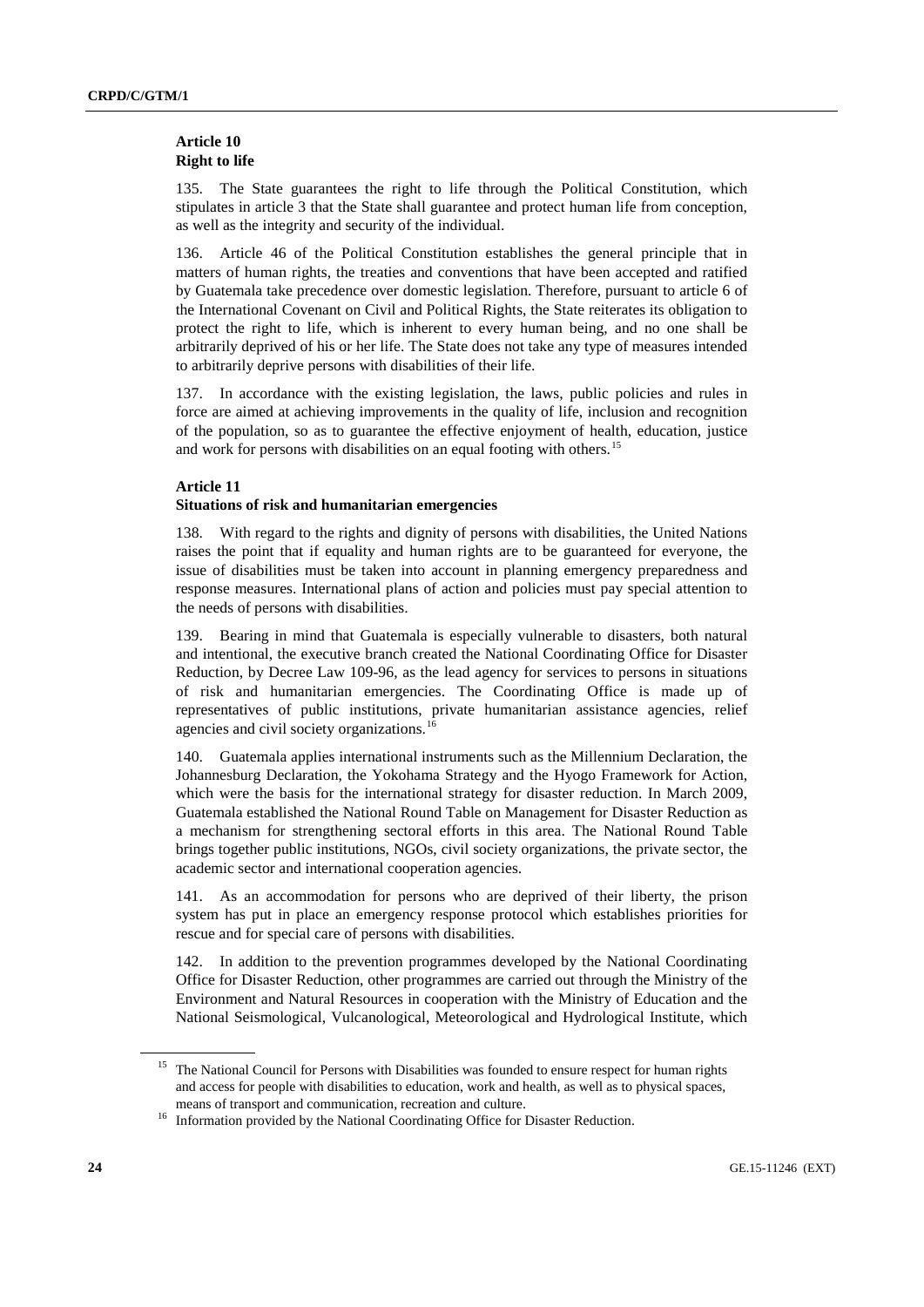have set up an early warning system that helps expedite decision making on natural phenomena and weather events.

# **Article 12 Equal recognition before the law**

#### *Measures taken to ensure the exercise of legal capacity*

143. Article 1 of the Civil Code, Decree 106, provides that legal status begins with birth and ends with death; however, the unborn are considered born for all purposes that work in their favour, provided they are viable when born.

144. The National Registry Office was created by the Congress of the Republic by Decree 90-2005. The municipal civil registries were replaced by the National Registry Office, which is responsible for organizing and maintaining the single registry for identification of natural persons, recording the facts and acts relating to their civil status, civil capacity and other identifying data from birth to death, and for issuing their personal identification documents. To promote support for and identification of persons with disabilities, the National Council for Persons with Disabilities and the National Registry Office signed an inter-agency cooperation agreement on 15 December 2011, to expedite processing of identification for persons with disabilities, train the Registry staff to help persons with different types of disabilities (visual, auditory, physical, intellectual, cerebral paralysis and others), and work to improve the quality of life of this group so that they can develop the skills necessary to ensure their inclusion in society.

145. With regard to persons with disabilities who are in an establishment providing social assistance, article 308 of the Civil Code stipulates that the directors of social assistance establishments that provide shelter for minors or disabled persons are the guardians and legal representatives of those persons from the moment they enter the establishment, and that no court order *(discernimiento)* is needed for their appointment as such.

### **Article 13 Access to justice**

#### *Measures taken to ensure access to justice*

146. Article 29 of the Political Constitution provides that everyone has free access to the courts, agencies and offices of the State, in order to exercise their actions and enforce their rights in accordance with the law. Furthermore, article 12 establishes the right to a defence, as follows: "The defence of the person and his or her rights are inviolable. No one may be sentenced or deprived of his or her rights without being summoned, heard and defeated in legal proceedings before a competent and pre-established judge and tribunal."

147. The Public Criminal Defence Institute was created by Decree 129-97 with the mandate to be the administrating agency of the public criminal defence service to provide assistance free of charge to persons with low incomes. It is also responsible for managing, administering and monitoring lawyers in private practice when they perform public defence duties. This service is provided with no discrimination whatsoever; however, the service does not have a separate office devoted to the defence of persons with disabilities. The Counsel General's Office, however, has a Unit on Women, Older Persons and Persons with Disabilities, which serves people who request legal assistance, as well as children with disabilities who have been abandoned. In some situations, it represents the State in legal proceedings relating to persons with disabilities and older adults.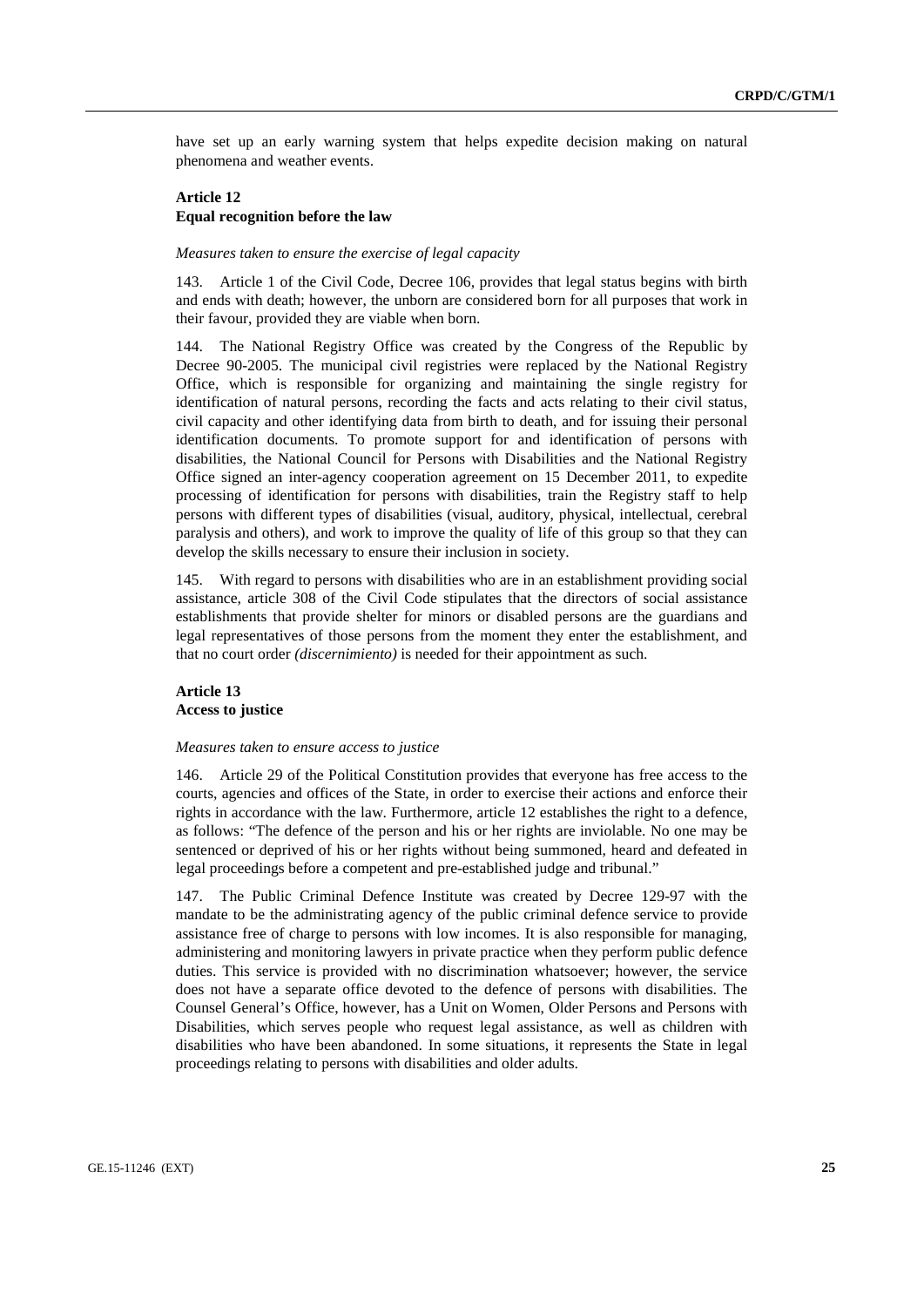#### *Measures taken to train those responsible for the administration of justice*

148. The judiciary includes the Institutional Training Unit, as well as the School of Judicial Studies of Guatemala, which carried out a distance education programme that included courses on the enforcement of human rights by the courts. The School of Judicial Studies offers continuing education, including on-site courses in human rights for court officials.

149. The School has a Master's degree programme in court management, in which the module entitled "Human Rights and Access to Justice" is offered during the first quarter, and a course on the Inter-American system for protection of human rights, during the second quarter.

#### **Article 14**

#### **Liberty and security of person**

150. The Political Constitution stipulates, in article 2, that it is the duty of the State to guarantee to the inhabitants of the Republic life, freedom, justice, security, peace and full personal development. Article 4 refers to freedom and equality, and article 5, to freedom of action.

151. In Guatemala, people with disabilities must struggle against discrimination on a daily basis. This situation limits their ability to enjoy fundamental freedoms and rights, such as equality before the law, freedom of movement and the right to vote, to education and to health, among others.

152. One of the actions promoted by the National Council for Persons with Disabilities is the National Disability Policy, the aim of which is to create opportunities for integration and participation of persons with disabilities.<sup>[17](#page-25-0)</sup> Although this policy represents a qualitative step, there are no mechanisms for implementing programmes to contribute towards ensuring the liberty and security of persons with disabilities.

153. The National Disability Policy is implemented through the different public institutions with the aim of going beyond mere public security and ensuring full security for everyone, including people with disabilities.

#### **Article 15**

#### **Freedom from torture or cruel, inhuman or degrading treatment or punishment**

154. Guatemala is a party to the Convention against Torture and Other Cruel, Inhuman or Degrading Treatment or Punishment and the Optional Protocol thereto. The Ministry of Public Health and Social Welfare has taken preventive measures and set up an Ethics and Research Commission to regulate and monitor all research done in the area of health, so as to protect everyone, with or without disabilities. Bearing in mind the internal armed conflict, strategies for preventing torture of victims were taken into account.

155. The government prison system and the medical services of the Directorate-General of the Prison System have set up procedures based on ethical principles to ensure that no experiments are conducted on persons who have been deprived of their liberty. Article 10 of the Prisons Act, Decree 33-2006, is also applied; that article reads as follows: "Article 10. Principle of humane treatment. All inmates shall be treated with the respect arising from the inherent dignity of all human beings. Inmates shall not be subjected to physical, psychological or moral torture; coercion or work that is incompatible with their physical condition; demeaning activities or exaction, or scientific experimentation." The strategic plan for the prison system provides for staff of multidisciplinary teams to be

<span id="page-25-0"></span><sup>&</sup>lt;sup>17</sup> National Security Policy, National Council for Persons with Disabilities, art. 2, May 2012.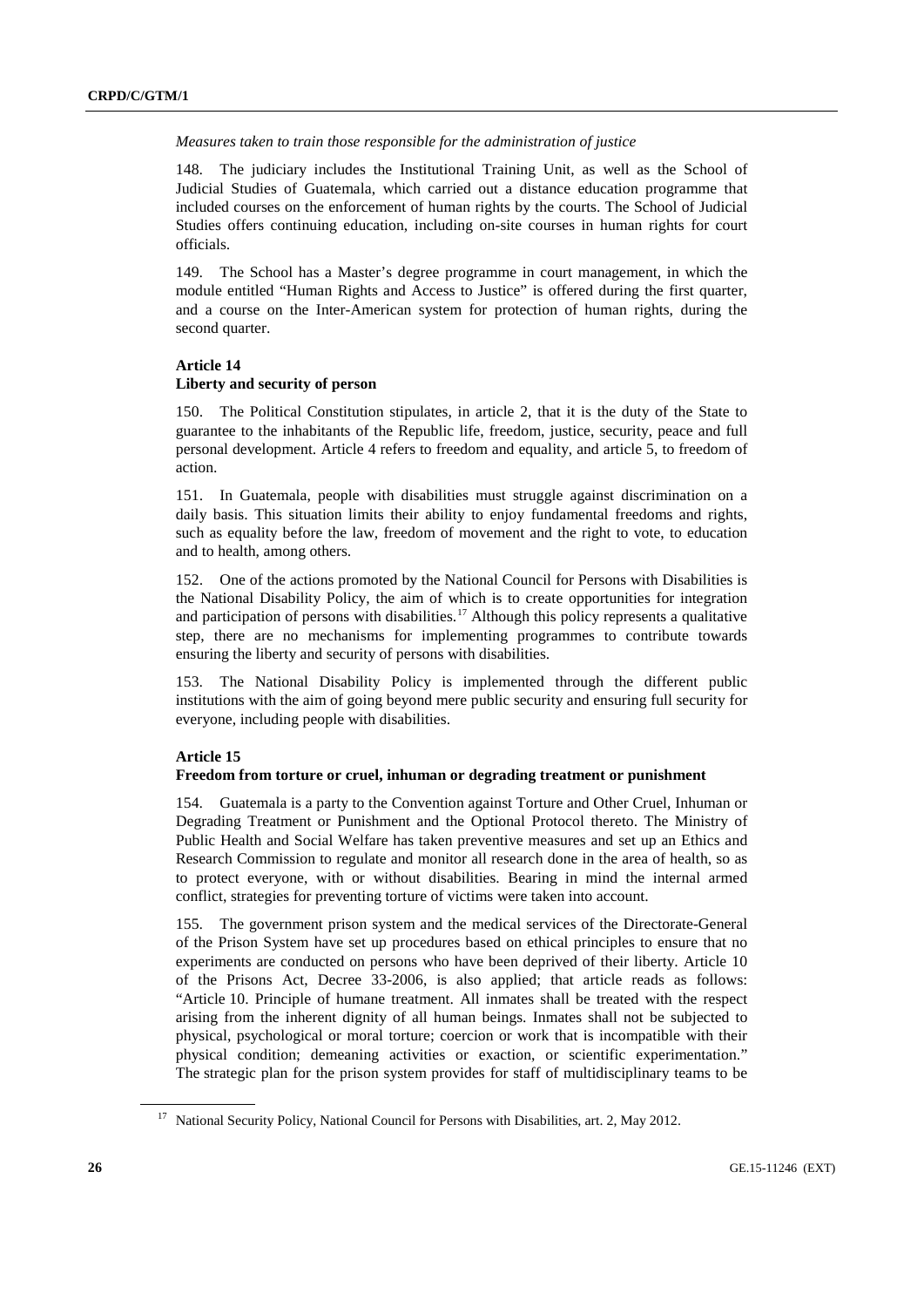trained on prevention of torture and maltreatment, with the approval of the team in charge of community studies and psychosocial action.

156. All research studies conducted by the Guatemalan Social Security Institute follow bioethical guidelines. Patients are informed, and if they wish to collaborate in the research, they sign or place their fingerprint on the "Informed Consent" document; otherwise they are not included in the study. The Guatemalan Social Security Institute has developed institutional strategies taking into account the needs of individual patients, with special emphasis on those who have disabilities, in order to ensure that they are treated with dignity and respect for their disability and their human rights.

#### *National preventive mechanism*

157. A national mechanism and an organic structure for prevention of torture and other cruel, inhuman or degrading treatment were established pursuant to articles 1 and 7 of the Act on the National Mechanism for the Prevention of Torture and Other Cruel, Inhuman or Degrading Treatment or Punishment, Decree 40-2010.

158. With the adoption of the aforementioned legislative decree, the State complied with the terms of the Optional Protocol to the Convention against Torture and other Cruel, Inhuman or Degrading Treatment or Punishment.

159. The Ethics, Assistance and Research Commission of the Ministry of Health regulates and monitors all research conducted in the area of health, thus protecting everyone, whether or not they have a disability. Bearing in mind the internal armed conflict, strategies for preventing torture take into account the organizations that represent persons who have disabilities as a result of that conflict.

160. The actions of the State of Guatemala are consistent with the decision of the Inter-American Court of Human Rights to the effect that it is not enough for States to abstain from violating rights, but rather it is imperative that they adopt positive measures, which shall be determined in the light of the special needs for protection of the subject of law, either because of his or her personal situation or because of the specific situation in which he or she finds him or herself, such as disability. It proposes the aforementioned mechanisms to prevent torture, placing special emphasis on persons with disabilities.

#### **Article 16**

#### **Freedom from exploitation, violence and abuse**

161. The State has taken protective measures such as the Act on Sexual Violence, Exploitation and Trafficking in Persons, Decree 9-2009, the purpose of which is to prevent, suppress, punish and eradicate sexual violence, exploitation and trafficking in persons, to provide care and protection for victims and to provide compensation for damages suffered. The Act creates the Secretariat against Sexual Violence, Exploitation and Trafficking in Persons. This Secretariat includes the Inter-Agency Commission against Trafficking in Persons, which was set up by Government Order 246-2007. The Commission reports directly to the Secretariat and is convened by the Ministry for Foreign Affairs. Its main role is to serve as an inter-agency body for consultation, management and formulation of initiatives and consensus building for combatting trafficking in persons, in accordance with domestic law and in harmony with international law, with no discrimination whatsoever.

162. Decree 9-2009 also provides that, without detriment to international commitments on the free movement of persons, the migration authorities must strengthen border controls so as to prevent and detect trafficking in persons and to verify identity documents, travel documents and documents pertaining to the means of transport to ensure that they are not false, among other actions.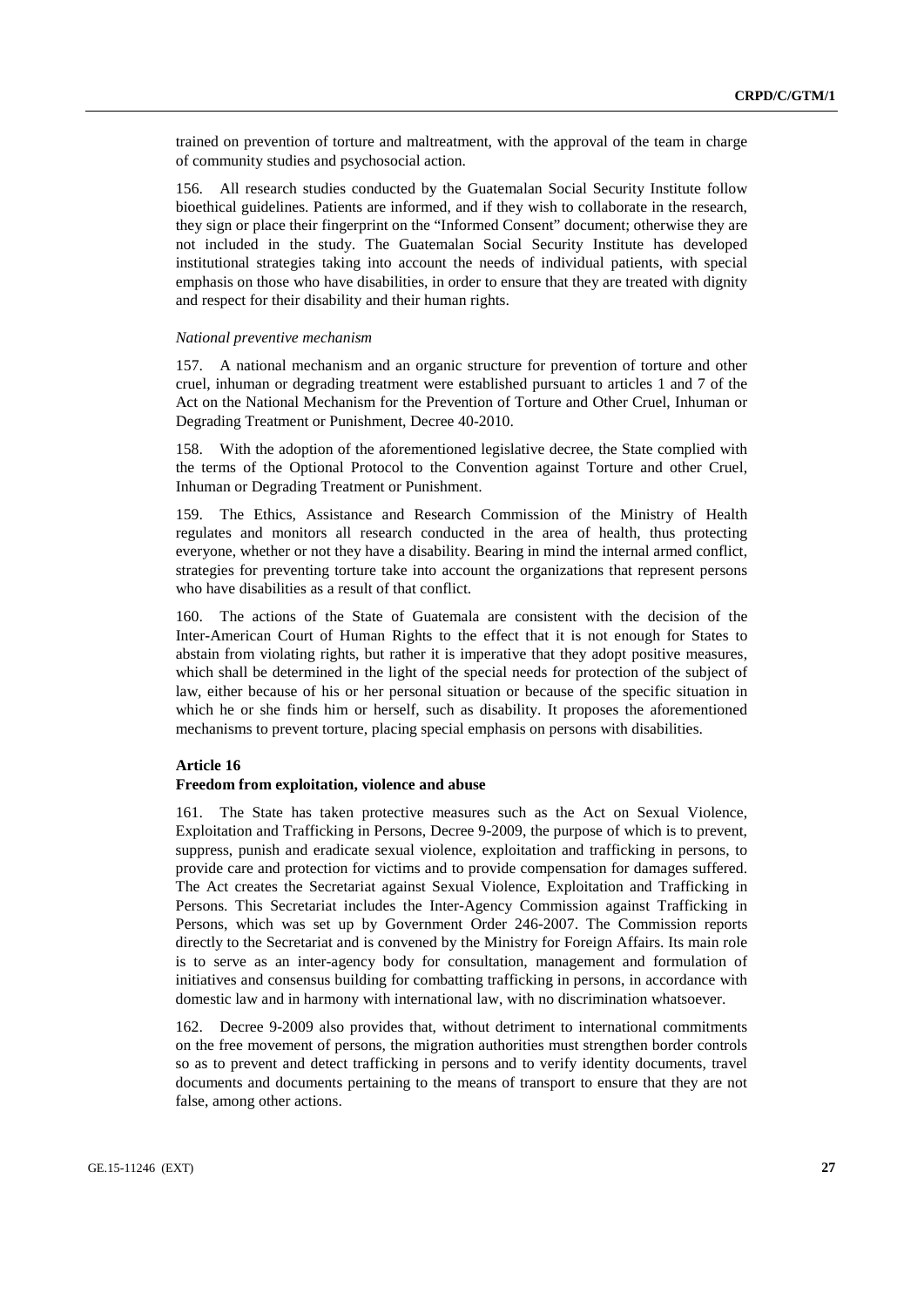#### *Regulating the offence of trafficking in persons*

163. Article 194 of the Criminal Code regulated the offence of trafficking in persons. It was repealed, however, by the Act on Sexual Violence, Exploitation and Trafficking in Persons, Decree 9-2009. The same decree adds articles 202 *ter* and 202 *quater*, which establish the offence of trafficking in persons and the offence of remuneration for trafficking in persons.

164. The Inter-Agency Commission drew up the State Policy on Trafficking in Persons and Comprehensive Protection for Victims, as well as the Strategic Plan of Action 2007–2017. The guiding principles of the policy are respect for and protection of human rights; the best interests of the child; presumption of minority, non-discrimination, immediate and full protection of victims; family reintegration into the family, medical and psychological care and reintegration into society.

165. The State Policy on Trafficking in Persons envisages five lines of action, namely, institutional strengthening, prevention, comprehensive care for victims of trafficking, protection and enforcement, and external policy and international cooperation.

166. The State of Guatemala has a number of tools for providing protection against exploitation, violence and abuse. Although the Criminal Code and other legislation refer to the subject, they do not specifically state that assistance to persons with disabilities should be consistent with their physical and mental condition. The Congress recently hired a person who is specifically assigned to advise the Board of Directors on disability issues. Although other government agencies have been concerned with the issue, they have not yet dealt adequately with the challenges faced by persons with disabilities.

# **Article 17**

#### **Protecting the integrity of the person**

167. The National Adoption Council supervises children's shelters in order to ensure that their programmes provide the necessary care and to inform them of the requirements they must meet for the wellbeing of the children, on an equal basis with others.

168. Legal standards adopted by the Board of Directors of the Guatemalan Social Security Institute (Order 410 and Order 1002) promote respect for the physical and mental integrity of all persons with disabilities who receive services from the Institute; accordingly, no medical procedures are practiced without the consent of the patient and/or a relative of the patient with disabilities. These standards are applied for services provided by the following network of hospitals: the Rehabilitation Hospital, which provides full services for patients with physical disabilities; the Centre for Comprehensive Mental Health Services, which serves patients with emotional problems; the Hospital of Gynaecology and Obstetrics, which has programmes for pre- and post-pregnancy care and for normal, highand medium-risk pregnancies; care for newborns with disabilities is provided in conjunction with the Rehabilitation Hospital; and the General Hospital for Accidents, which provides care during the acute stage and for complications after accidents, as well as physical medicine and rehabilitation.

169. In addition, the General Hospital for Common Illnesses provides acute and chronic care; the Dr. Juan José Arévalo Bermejo General Hospital offers care for illness, accidents, maternity and child care and physical therapy; the Centre for Comprehensive Medical Care for Pensioners serves retirees, older adults and persons with disabilities; as well as several hospitals and medical centres in the interior of the country that work with the Guatemalan Social Security Institute.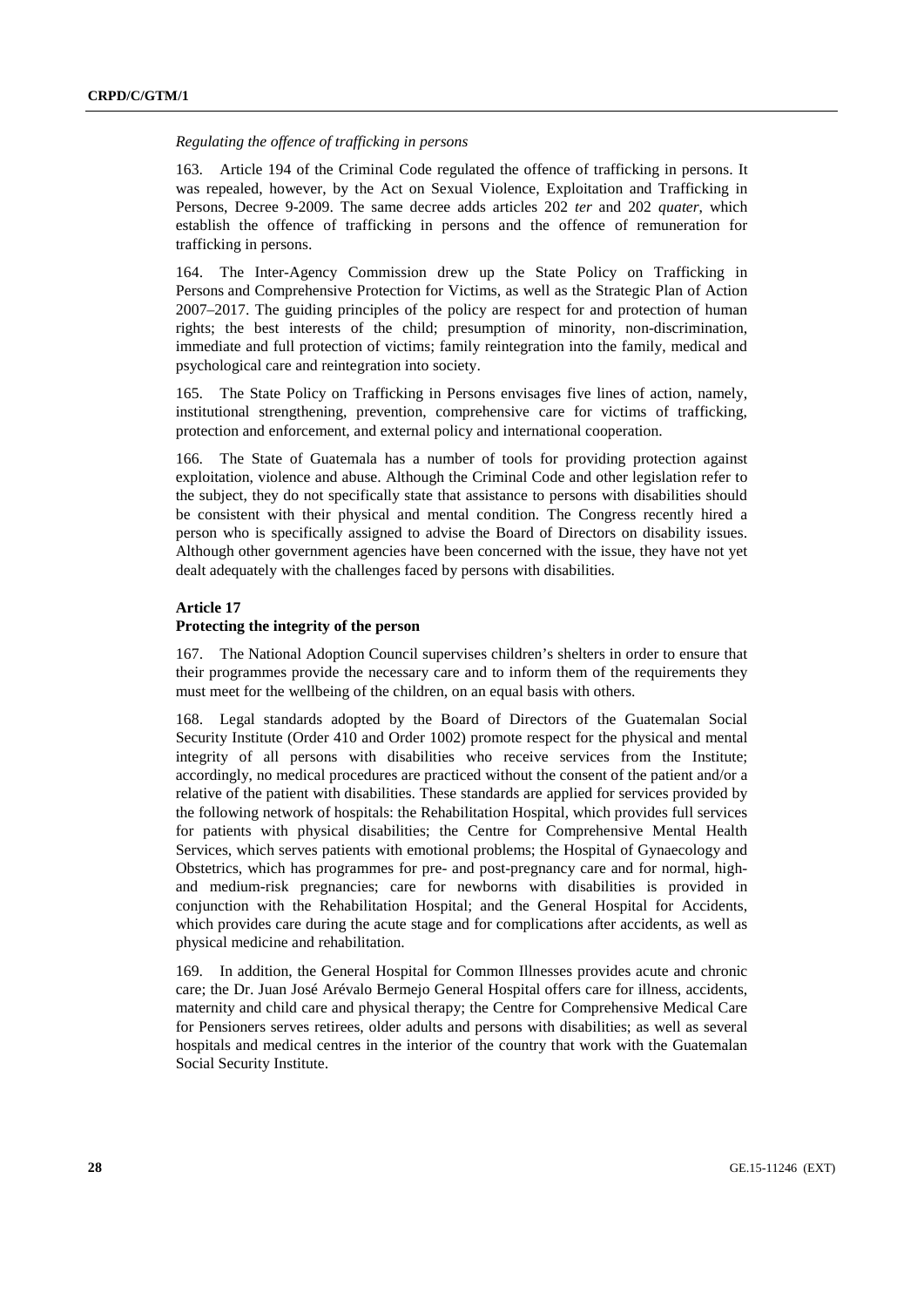## **Article 18 Liberty of movement and nationality**

170. Article 1 of the Act on the National Registry Office, Decree 90-2005 creates the National Registry Office as an autonomous entity under public law, with legal standing, with its own assets and with full capacity for acquiring rights and undertaking obligations, to be responsible for registering all Guatemalans born in the territory and children of Guatemalans residing in another country, pursuant to article 72, according to which births abroad shall be recorded at the request of the party concerned to the respective consular agent. Article 85 provides that consular agents of the Republic accredited abroad shall keep a record of births, marriages, changes of nationality and deaths of Guatemalans residing in or in transit through the countries in which those consular agents are posted.

As of 2011, the National Registry Office must be notified of all births, deaths, marriages or changes of nationality. In coordination with the National Council for Persons with Disabilities, the National Registry Office began keeping a record of persons with disabilities from birth. The Single Identification Document now includes information on the bearer's disability. The Ministry of Health guarantees that all newborns with disabilities will be registered immediately after their birth and that they will have a name and a nationality. All newborns receive a birth certificate when they are discharged from the health centre where they were born.

172. Article 26 of the Political Constitution stipulates that everyone is free to enter, remain in, pass through and exit the national territory and to change their domicile or residence, with no limitations other than those established by law.

#### **Article 19**

#### **Right to live independently and be included in the community**

173. The State believes it is important to promote the participation of persons with disabilities in society, so that they can know their rights and live independently and in harmony with others. The Ministry of Education has taken action to promote the inclusion of persons with disabilities in the national educational system, and the Government has taken steps in the area of education so as to enable persons with disabilities to be independent by acquiring knowledge and information. The following legal measures have been adopted in this regard: Ministerial Order 1961, of 25 November 2005, authorizing the adoption of a basic national curriculum for preschool education, and Ministerial Order 004-2007, approving initial training for primary school teachers which includes the area of psychology and a subarea on special educational needs; Government Order 226-2008, on the policy of free access to education so as to allow students with disabilities to enrol and receive attention at all levels of public education.

174. The Ministry of Culture and Sports promotes the participation of persons with disabilities in cultural activities and sports. The Special Capacities Programme, which promotes participation by persons with disabilities, was created by Ministerial Order 883-2009, of 20 November 2009.

175. The National Council for Persons with Disabilities provides financial support, on a yearly basis, for projects carried out by organizations representing persons with different types of disability. Funding was granted for 28 organizations in 2010 and for 23 in 2011. This support has provided persons with disabilities with resources that enable them to promote their own development and participation at the local level.

176. The Federation of Parents and Friends of Persons with Disabilities and the Ministry of Health have implemented the Community-based Rehabilitation Strategy, which allows persons with disabilities and their families to go through a process of rehabilitation that can enable them to live independently in their own community. The National Council for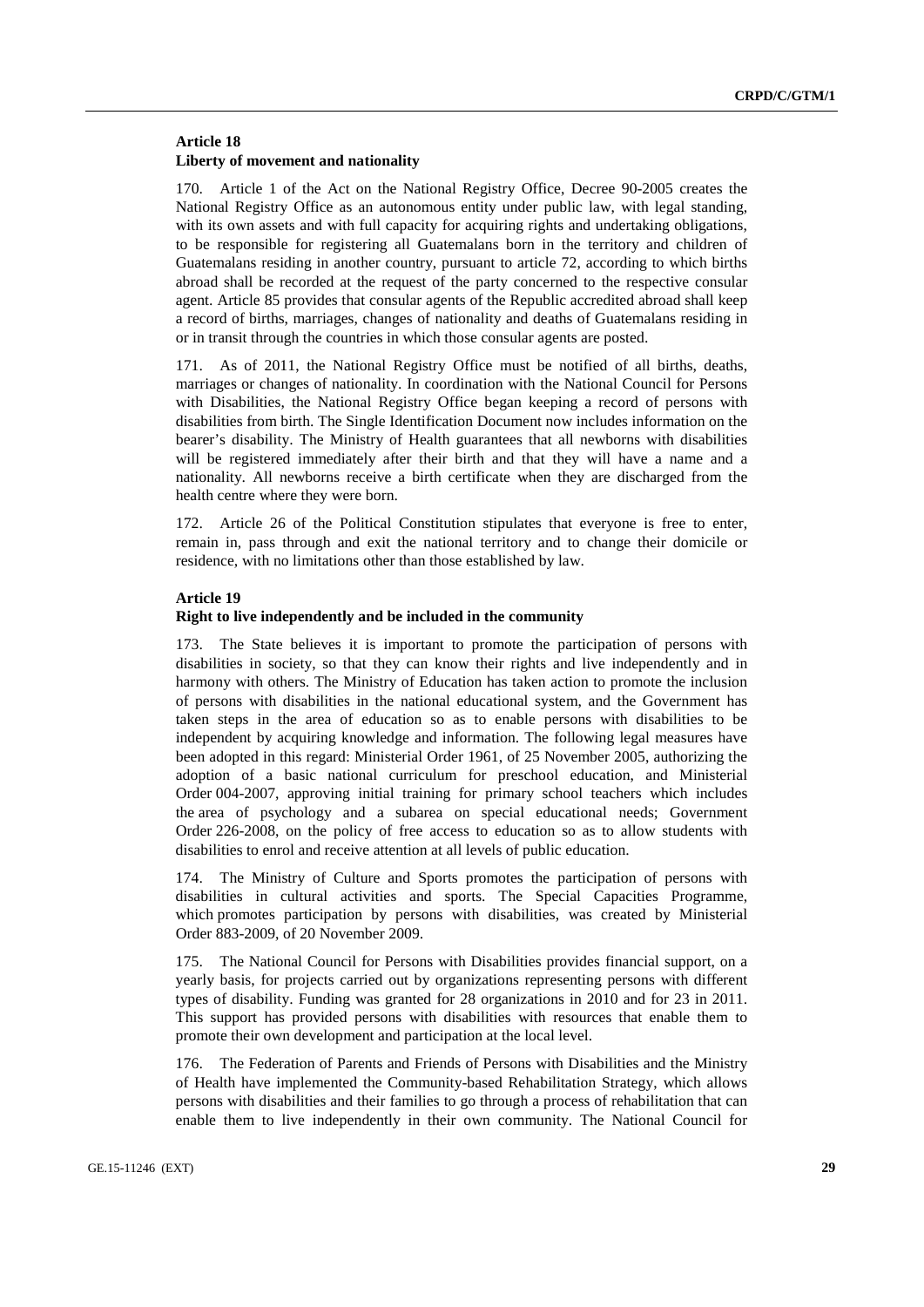Persons with Disabilities has supported the Vida Independiente (Independent Life) movement that is made up of persons with different types of disability, in order to promote their participation in social, cultural and political activities.

177. With the support of the Ministry of Culture and Sports and the National Sport System, the Guatemalan Paralympic Committee promotes the participation of athletes with disabilities in national, regional and international competitions, with a view to promoting their participation organized and power sports.

#### **Article 20 Personal mobility**

178. To address the issue of mobility of persons with disabilities, two centres produce prostheses and ortheses to improve mobility for persons with disabilities. The National Infectious Disease and Rehabilitation Hospital makes free prostheses for hospital patients or patients referred by other health services; although the prostheses are free, if any of the materials required are not available, they must be purchased by the patient.<sup>[18](#page-29-0)</sup> The Guatemalan Social Security Institute's Rehabilitation Hospital only provides services for patients who are enrolled in its system.[19](#page-29-1) Nationwide, the National Infectious Disease and Rehabilitation Hospital is the only publicly funded producer of prostheses and ortheses.

179. Different types of architectural barriers hinder the mobility of persons with disabilities, although Guatemala City has made some progress in the area of architectural design and access to transport.

180. The Ministry of Education has made adjustments in order to achieve mobility for students with physical disabilities. The departmental offices of special education work in coordination with institutions and organizations to obtain donations of hearing aids for students with auditory disabilities.<sup>[20](#page-29-2)</sup>

## **Article 21**

## **Freedom of expression and opinion, and access to information**

181. Freedom of expression and opinion is enshrined in article 35 of the Political Constitution, as follows: "Freedom of expression of thought. Expression of thought by any means of dissemination, without censorship or prior permission, is free. This constitutional right shall not be restricted by law or by government order of any kind. Anyone who in using this freedom fails to respect private life or morals will be held responsible under the law. Anyone who feels offended has the right to publish his or her defence, clarification and rectification."

182. The Congress adopted the Access to Information Act, which requires all centralized and decentralized public institutions to create and set up information offices in every institution. People have the right to information without any discrimination whatsoever; however, no provision was made for making available accessible formats, such as Braille for persons with visual disabilities and sign language interpretation for persons with auditory disabilities.

183. With support from the National Council for Persons with Disabilities, civil society sectors such as the Guatemalan Association of the Deaf submitted to Congress a bill that

<span id="page-29-0"></span><sup>&</sup>lt;sup>18</sup> Interview with Dr. Helga Luna, Outpatient Care, National Infectious Disease and Rehabilitation Hospital.

<span id="page-29-1"></span><sup>&</sup>lt;sup>19</sup> Interview with Dr. Juan Carlos Lorenti, Director of the Guatemalan Social Security Institute's Rehabilitation Hospital.

<span id="page-29-2"></span><sup>&</sup>lt;sup>20</sup> Progress report on compliance with and implementation of the Convention on the Rights of Persons with Disabilities, Ministry of Education, 2011.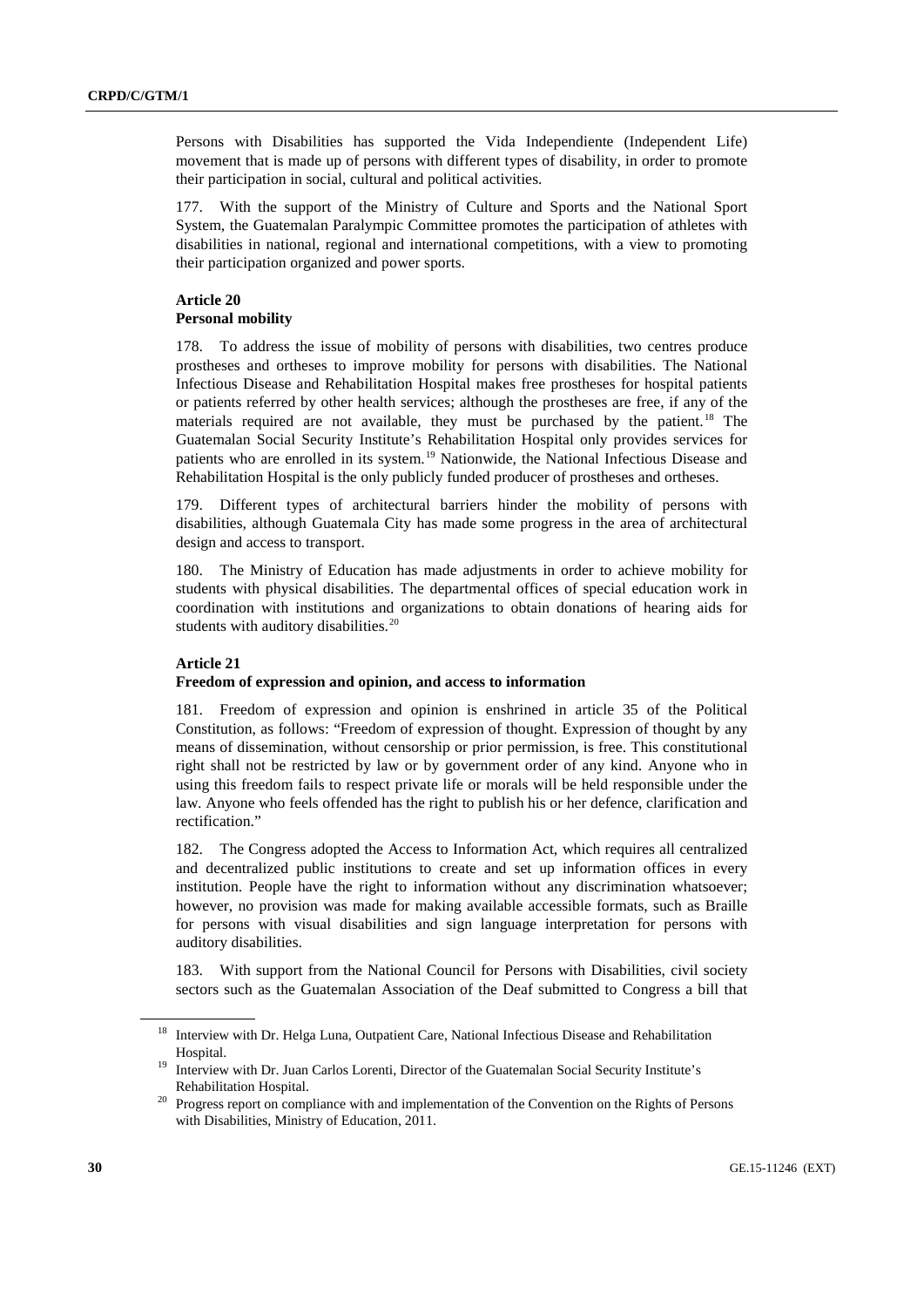would give institutional status to sign language. In addition, by its Order 90-95, the Supreme Electoral Tribunal has ordered that ballots for presidential elections should be issued in Braille for persons with visual disabilities. The Media Secretariat of the Office of the President facilitates access to the media (*Diario de Centroamérica*, TGW national radio station and Agencia Guatemalteca de Noticias, AGN) for persons with disabilities; when appropriate, communiqués and news reports are issued for persons with disabilities. Both the Ministry of Education and the Guatemalan Social Security Institute have prepared teaching materials as resources for special education, such as banners, posters, invitations, press releases, brochures and pamphlets, in formats that are accessible to persons with disabilities. In addition, informational e-bulletins on special education have been issued to inform the public on the topic of disabilities.

# **Article 22**

# **Respect for privacy**

184. Article 44 of the Political Constitution stipulates the following: "Rights inherent to the human person. The rights and guarantees granted by the Constitution do not exclude others which, even if not expressly mentioned in it, are inherent to the human person." Accordingly, the right to privacy is inherent to persons with disabilities and may not be infringed.

185. Several government offices, such as the Counsel-General's Office, have taken steps to safeguard confidentially in regard to services and procedures involving persons with disabilities. In the area of health, both the Guatemalan Social Security Institute and the Ministry of Public Health and Social Welfare have adopted internal regulations to protect confidentiality between patients, their doctors and their families, as the case may be, taking into account the patient's views, in order to protect the confidentiality of information on sicknesses, treatment and clinical diagnoses made within the health system, especially in regard to HIV-AIDS, as established in article 55 of the Health Code currently in force.

### **Article 23**

#### **Respect for home and the family**

186. The Political Constitution recognizes the family as the basis of society, and family unity is protected and promoted, as follows: "Article 47. Protection of the family. The State guarantees the social, economic and juridical protection of the family. It shall promote its organization on the legal basis of marriage, the equal rights of the spouses, responsible paternity and the right of persons to decide freely the number and the spacing of their children." This article tacitly guarantees the right of persons with disabilities to marry and start their own family; it should also be noted that it seeks to prevent concealment, abandonment, neglect or segregation of children with disabilities.

187. Both the Ministry of Education and the Ministry of Health and Social Welfare have taken steps to improve the living conditions of persons with disabilities. The departmental offices of special education conduct workshops for parents in order to provide information on their children's right to education. Communication workshops are held to promote childrearing with love for children with disabilities, and to inform participants about disabilities in general. Although there is no law about forced sterilization of persons with disabilities, the Ministry of Health advocates it when necessary, with a court order and the consent of the person exercising parental authority or the guardian of the girl or woman with disabilities.

188. In regard to legal issues, the Counsel-General's Office promotes action to protect both girls and boys through the Alba-Keneth Alert, which is intended to ensure that no child with or without disabilities is separated from his or her parents. The National Adoption Council has a programme entitled "Madres en Conflicto con su Maternidad"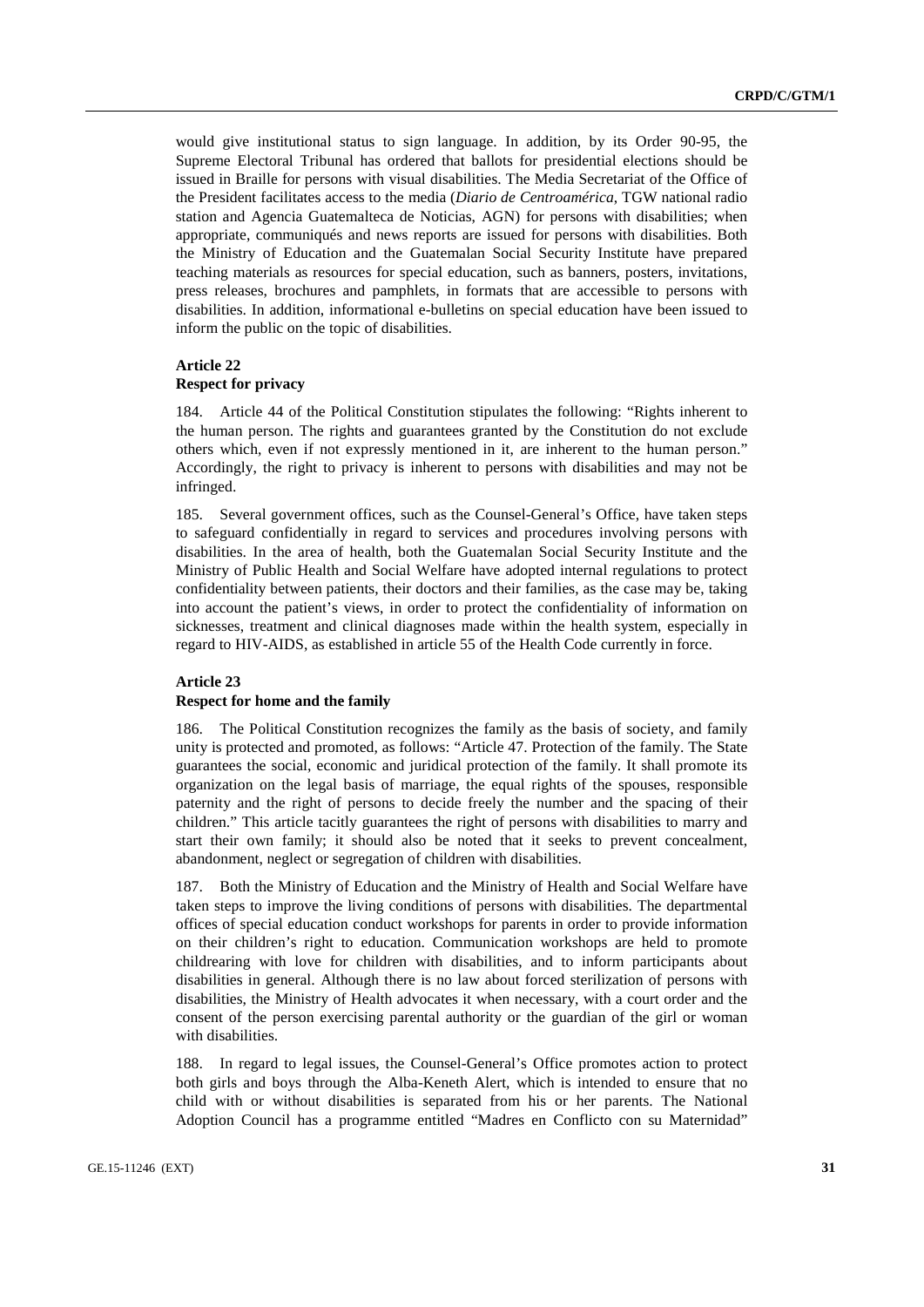(Mothers in Conflict with their Maternity), which is based on the idea that a child should stay with his or her biological family so as to preserve family integration, especially when the child has a disability.

### **Article 24 Education**

189. Article 71 of the Political Constitution guarantees the right to education: "Right to education. Freedom of education and of educational discretion is guaranteed. The State has the obligation to provide and facilitate education for its inhabitants without any discrimination whatsoever. The establishment and maintenance of educational and cultural centres and museums is declared to be of public utility and necessity." On the basis of this article, Ministerial Order 34-2008, of 11 January 2008, was adopted. This measure endorses the Policy on Inclusive Education, which aims to ensure access to quality education for children and young people with special educational needs, with or without disabilities, in a context of equal opportunities and the same conditions as those available to the rest of the population, so as to facilitate the development of their physical and intellectual capacities, abilities and skills, and enable them to participate fully in society. Scholarships for persons with disabilities who attend public establishments are facilitated by Ministerial Order 2539-2007, as amended by Ministerial Order 428-2009, of 6 March 2009. Another legal tool is Ministerial Order 826-2009, of 8 May 2009, on Regulations for the Scholarship Programme for students with disabilities, which allows for budgetary funds to be earmarked for 1,528 scholarships throughout the country for students with physical, intellectual, auditory and visual disabilities in official establishments. $21$ 

190. An important legislative measure was the adoption of the Act on Special Education for Persons with Special Capacities, Decree 58-2007, which makes it obligatory for public or private educational centres to accept persons with disabilities. In 2008, the Ministry of Education established the Directorate-General of Special Education, which is charged with promoting equitable and inclusive programmes and services of excellent quality, in the formal and non-formal educational system, for children and young people with disabilities.<sup>[22](#page-31-1)</sup>

191. Another measure on the subject was Ministerial Order 952-2009, of 1 June 2009, on Internal Regulations for the Directorate-General of Special Education of the Ministry of Education, which is responsible for monitoring implementation of the Act on Special Education for Persons with Special Capacities, Decree 58-2007.

192. Articles 40 to 45 of Chapter XIV, on Special Educational Needs, of the Regulations for Evaluation of Learning Processes (Ministerial Order 1171-2010, of 15 July 2010) refer to curriculum accommodations, evaluation, promotion records, certificates and diplomas for students with special educational needs. The Directorate-General of Special Education has created 25 posts for departmental coordinators of special education in the departmental directorates of education. These teams are supplemented by 51 itinerant pedagogical advisors, who assist in working with students with disabilities in regular schools.

193. Training has been given in the use of Braille and sign language, using the sign language course developed by the Guatemalan Association of the Deaf. With the support of the Japanese Embassy, the Association's book, *Lengua de Señas de Guatemala* (Guatemalan Sign Language), was distributed to the public schools, in coordination with the departmental special-education teams. The Fundación Sonrisas que Escuchan (Smiles

<span id="page-31-0"></span><sup>&</sup>lt;sup>21</sup> Progress report on compliance with and implementation of the Convention on the Rights of Persons with Disabilities, 2011.

<span id="page-31-1"></span><sup>22</sup> Congress of the Republic of Guatemala, 2008.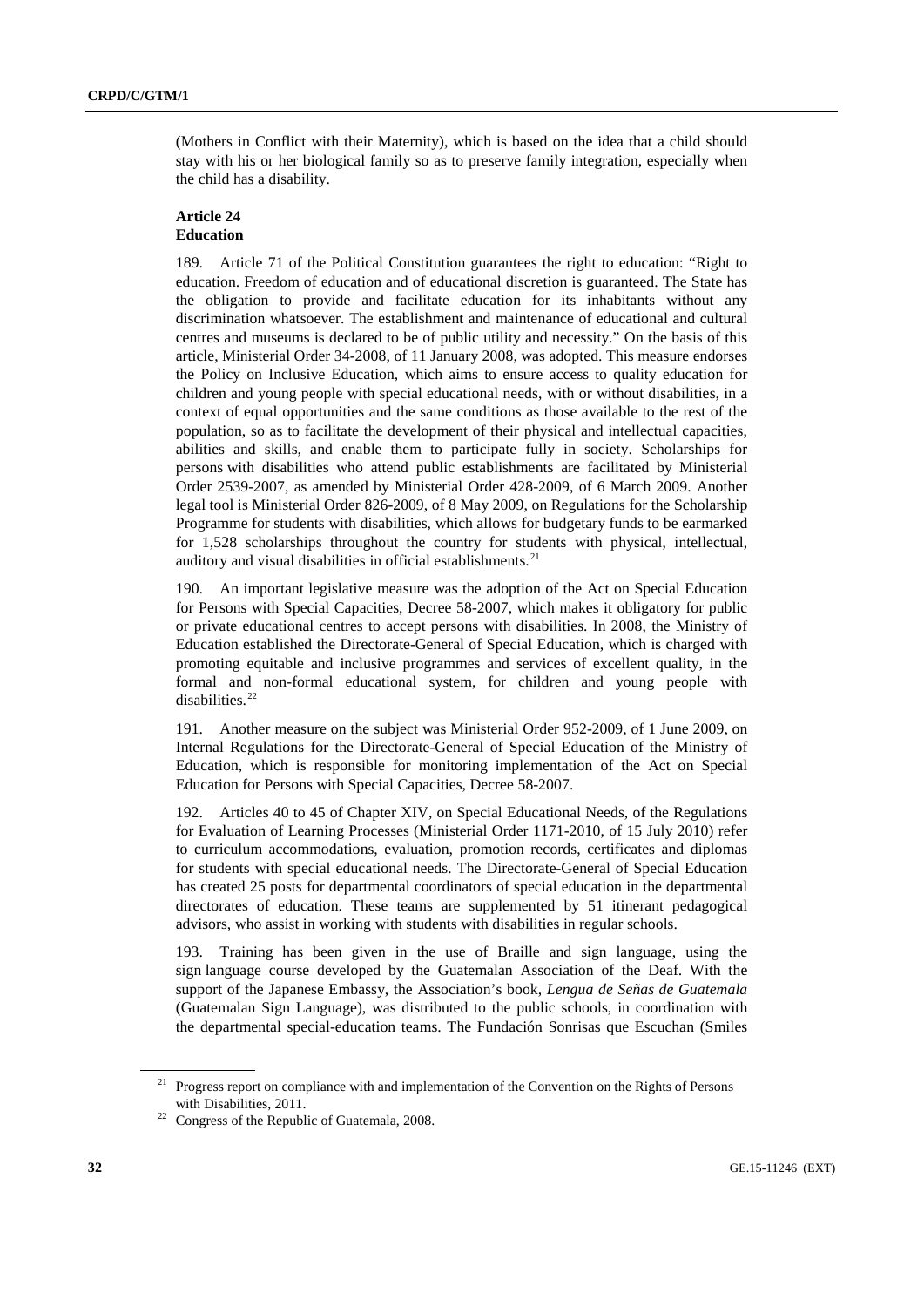that Listen), the Alex Foundation, Artes Muy Especiales (Very Special Arts) and the Pro-Blind and Deaf Committee of Guatemala were involved in this effort. Three hundred fifty teachers received training on the education of children with visual disabilities.

194. The Ministry of Education follows a model for primary and preschool education for the 2011–2012 term that covers children in the 0 to 3-year-old group, whether or not they attend school. This programme also includes children with special educational needs.

195. The National Council for Persons with Disabilities and the National Literacy Committee signed a cooperation agreement on literacy programmes for persons with disabilities. The literacy project, which reached around 500 persons, was carried out in 2011 in 15 departments of the country. In 2007, for its part, the National Council for Persons with Disabilities set up a scholarship programme whereby financial assistance is provided to students with disabilities in the preschool, primary, basic, diversified and university levels so as to enable them to continue their studies. Forty scholarships were granted in 2010, and 69 in 2011.

#### **Article 25 Health**

196. Article 93 of the Political Constitution provides that the enjoyment of health is a fundamental right of the human being, without any discrimination. Article 94 stipulates that the State shall safeguard the health of and provide social assistance to all its inhabitants, and that it shall develop, through its institutions, programmes of prevention, promotion, recovery, rehabilitation, coordination and relevant supplementary actions in order to achieve complete physical, mental and social wellbeing for the people. Government Decree 295-2008, adopted in 2008, guarantees free access to this service for all Guatemalans.

197. In regard to legislation and regulations on health issues, laws covering specific sectors or amendments to those laws have been passed, as well as more general but important regulations governing efforts in the health sector. The National Health System has focused on preventive actions such as the campaign for maternal and child health, as reflected in vaccination campaigns and educational campaigns. Standards are applied within the National Health System to guide health care; however, there are no mechanisms for ensuring compliance and impact. The Standards for Comprehensive Health Care at the first and second levels cover pregnancy, delivery and post-partum care, care for newborns, breastfeeding infants, children, adolescents and older adults and other needs. The Guidelines for Prevention of Teen Pregnancies in Guatemala, in addition to covering pregnancy and prevention among adolescents, include a chapter on persons with special capacities. The Strategic Plan for Prevention of Blindness was developed in response to the World Health Assemblies of 2003 and 2006, which urged member States to support the Global Initiative for the Elimination of Avoidable Blindness.[23](#page-32-0) In 2011, the Ministry of Health conducted research on trachoma in the departments of Sololá and Suchitepéquez to determine the incidence of this disease, which is the primary cause of infections producing blindness in the world. That research gave rise to the Comprehensive Plan for Trachoma Control in the department of Sololá.<sup>[24](#page-32-1)</sup>

198. An important qualitative step is the National Health Agenda 2007–2020, which addresses the challenge of transforming the health system, especially in regard to coverage

<span id="page-32-0"></span><sup>&</sup>lt;sup>23</sup> Reply to questionnaire by Dr. Ana Castellanos Catú, who is in charge of programmes of the Ministry of Health and Social Welfare.

<span id="page-32-1"></span><sup>24</sup> *Op. cit.*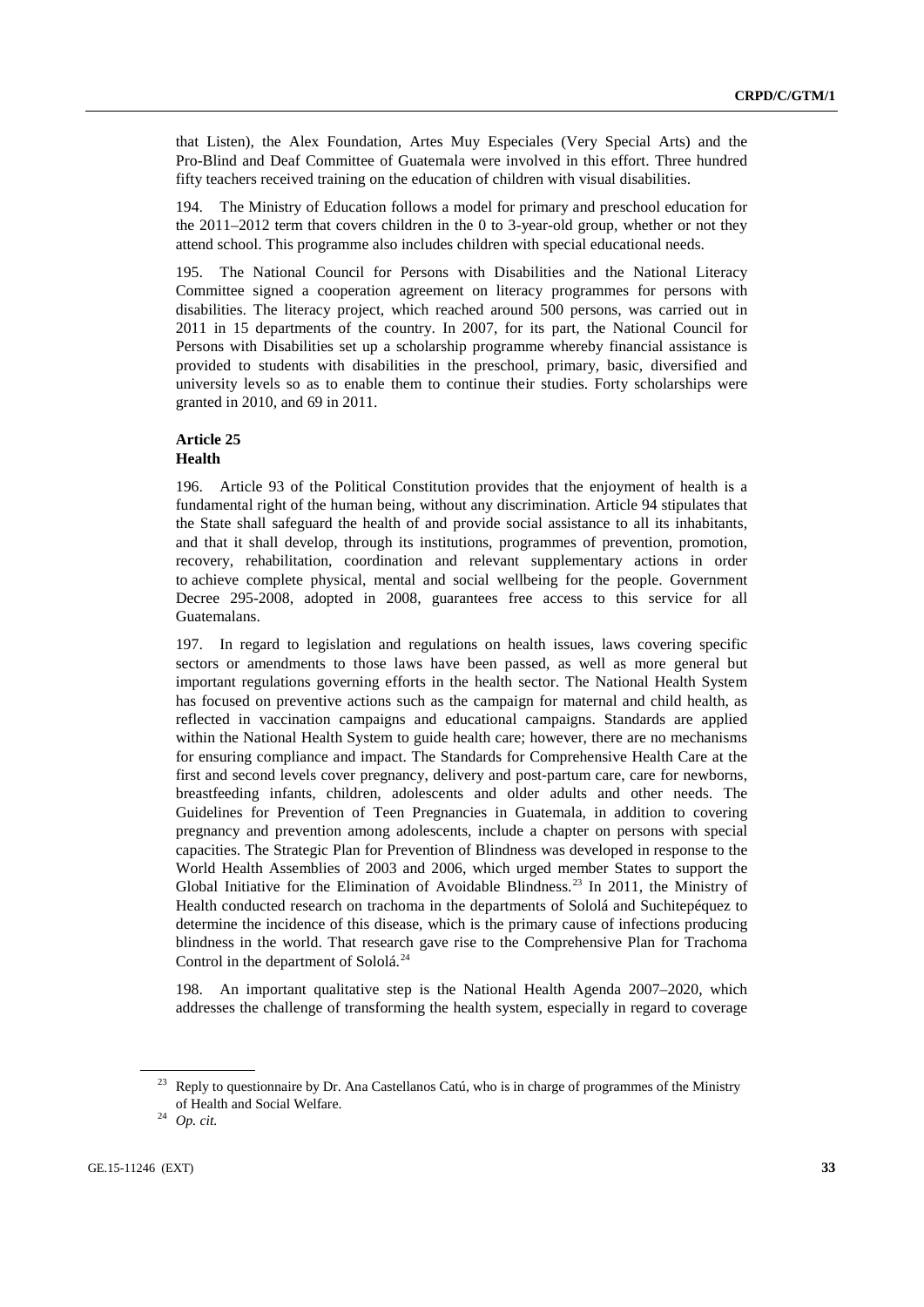and quality.<sup>[25](#page-33-0)</sup> Health services in the country must follow this agenda, which is crucial to the improvement of the quality of life of all Guatemalans, especially those who have disabilities.

199. As the lead agency for health services in the country, the Ministry of Health has promoted the necessary architectural adjustments through the Risk Management Unit, which applies the Accessibility Manual of the National Council for Persons with Disabilities in public buildings where health services are provided.

200. The Assistance to Persons with Disabilities Act, Decree 135-96, and chapter VI of the regulations thereto, relating to the issue of health, provide that persons with disabilities have the right, on the same terms as others, to receive health services, treatment for disease and rehabilitation. Health services must be provided without discrimination such as denial of services, lower quality of services or failure to provide them in the public hospital or health centre assigned to do so.

201. The State needs to put in place social and economic policies to guarantee that persons with disabilities can achieve physical, social and mental development under conditions that protect their dignity. The nationwide network of hospitals operated by the Ministry of Public Health and Social Welfare has special programmes at every level of care. At the primary and secondary levels, care is provided in 29 health areas comprised of four maternity centres, five comprehensive maternal and child health centres, 154 type B health care centres, 36 neighbourhood health clinics, 229 weekend clinics, 18 outpatient centres, 317 districts, 805 neighbourhood health clinics. At the tertiary level, there are 44 hospitals including two national referral hospitals, seven specialized hospitals, seven regional hospitals, 14 district hospitals and 14 area hospitals.

202. The Ministry of Public Health and the Guatemalan Social Security Institute offer comprehensive rehabilitation through the network of health centres or assistance centres. Workers who are enrolled in the social security system under existing rules and who suffer from a disability can opt for the retirement programme for the disabled. The Mental Health Centre provides care for patients and family members or caretakers, who are trained in techniques for the care of persons with intellectual disabilities.<sup>[26](#page-33-1)</sup>

203. As part of its programme of vocational training for the care of persons with disabilities, the Ministry of Health has trained 17,575 *comadronas*. [27](#page-33-2) Quarterly refresher courses in prevention, detection and referral of disabilities is provided through the National Reproductive Health Programme.

204. All the national health services and the Guatemalan Social Security Institute are working to prevent the causes of disabilities by keeping a stock of the micronutrients iron, folic acid and vitamin A, which are administered in accordance with the Standards for Care, based on the life cycle of the person concerned. The Ministry of Health monitors and supervises food fortification, e.g., with iodine in salt, vitamin A in sugar, and folic acid in flours, through the National Food Control Programme.

205. Specific materials are available for the prevention of disabling diseases and of HIV-AIDS. Counselling and forums, as well as programmes to promote healthy lifestyles to prevent obesity, diabetes, cancer and hypertension, are other tools available. The National Commission on Prevention of Chronic Diseases was set up, and protocols for care

<span id="page-33-0"></span><sup>25</sup> Ajustes, reforma y resultados: las políticas de salud de Guatemala, 1985–2010. Cuaderno de Desarrollo Humano, UNDP 2010.

<span id="page-33-1"></span><sup>&</sup>lt;sup>26</sup> Interview with Dr. Juan Carlos Lorenti, Director of the Rehabilitation Hospital of the Guatemalan Social Security Institute, 2012.

<span id="page-33-2"></span><sup>27</sup> *Comadrona* or *partera* (midwife): A woman without formal training or degrees who assists women in childbirth in rural areas.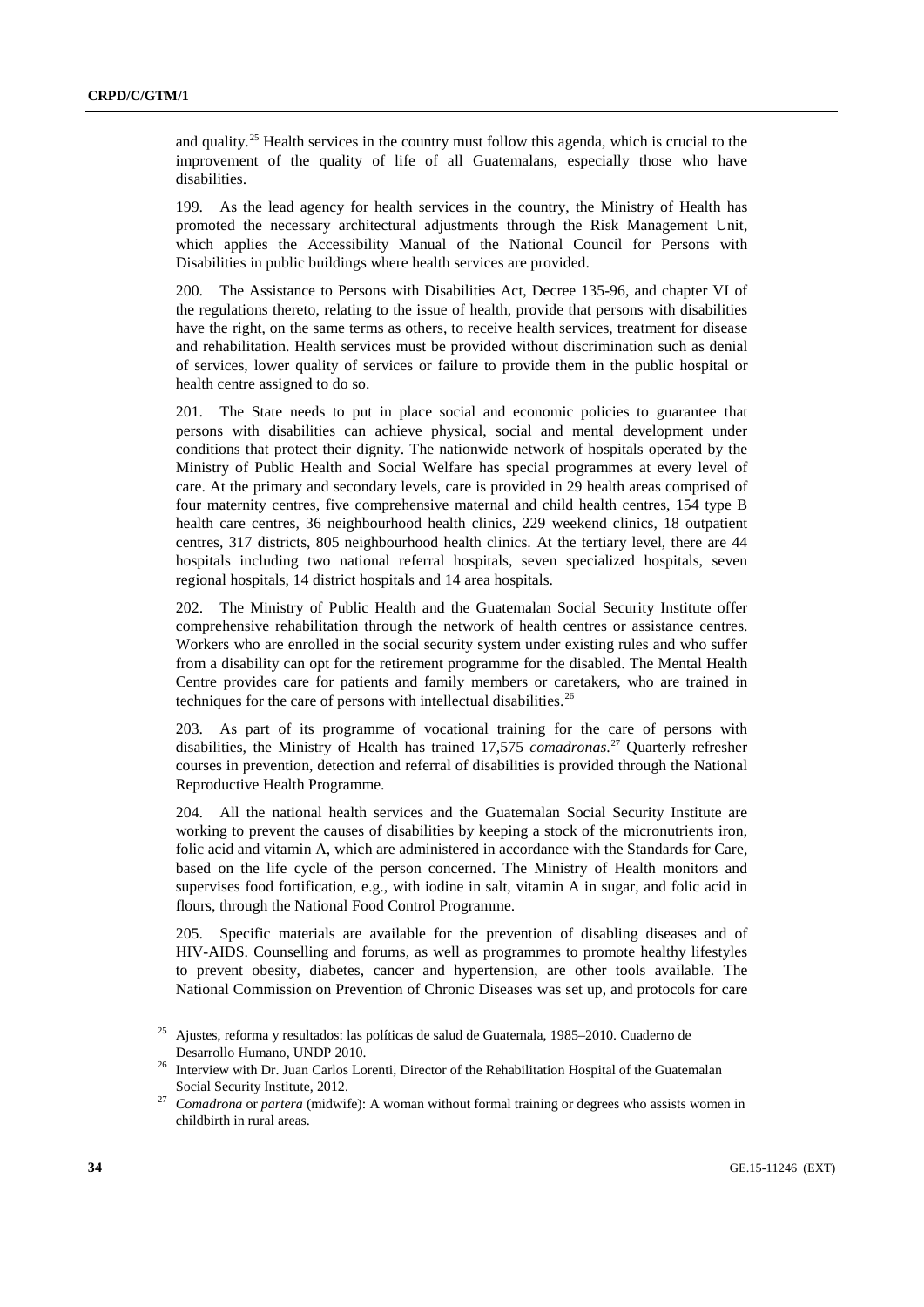in specific cases are in place, such as the protocol for an intercultural approach to comprehensive health care for victims of child abuse, published in November 2010, and the protocol for culturally relevant comprehensive health care for children and adolescents at risk of being subjected to the worst forms of child labour, published in June 2012.<sup>[28](#page-34-0)</sup> Both of these protocols strengthen comprehensive health care.

206. The National Council for Persons with Disabilities and WHO/PAHO have promoted the CBR Guidelines. The Ministry of Health has a National Commission on CBR Implementation.<sup>[29](#page-34-1)</sup> Diplomate programmes for staff members include training on and evaluation of the application of health-care standards. In 2012, 2,315 health professionals in different areas of the country received training.

207. The Children's Hospital for Infectious Diseases and Rehabilitation started a post-graduate programme in physical medicine and rehabilitation with the aim of improving care and training doctors to offer and improve services in national hospitals.<sup>[30](#page-34-2)</sup>

208. The Ministry of Public Health and Social Welfare has two programmes that guarantee care for persons with disabilities, namely, the Food Security and Nutrition Programme, which focuses on prevention, and the Disability Programme, which deals with cross-cutting health issues. The purpose of these programmes is to guarantee support and care for persons with disabilities.

# **Article 26**

# **Habilitation and rehabilitation**

209. This article ratifies the articles on personal mobility and health and education. The State has taken action to help persons with disabilities maintain all their physical, mental, social and vocational abilities, and to enable them to participate fully and enjoy inclusion in all aspects of life. To this end, it carries out general habilitation and rehabilitation programmes in the areas of health, employment, education and social services.

210. Specific programmes are in place for rehabilitation of patients with disabilities in two public hospitals and in the Guatemalan Social Security Institute, namely, the Children's Hospital for Infectious Diseases and Rehabilitation, the Department of Physical Medicine and Rehabilitation of the San Juan de Dios Hospital and the Rehabilitation Hospital of the Guatemalan Social Security Institute. These hospitals have special units for persons with disabilities. Stakeholders in the health sector have identified the need for construction of a fourth-level, specialized hospital and the hiring of qualified specialists, as well as an expanded budget for the hospitals that currently provide care for persons with disabilities.

211. Members of the army who suffer some type of disability are cared for in the Centre for the Disabled of the Guatemalan Army. This centre guarantees rehabilitation and habilitation services for members of the armed forces who suffer some type of disability, not only in terms of medical care but also through production projects costing up to 10,000 quetzals.<sup>[31](#page-34-3)</sup>

<span id="page-34-0"></span><sup>&</sup>lt;sup>28</sup> Reply to questionnaire by Dr. Ana Castellanos Catú, who is in charge of programmes of the Ministry of Health.

<span id="page-34-1"></span><sup>29</sup> *Op. cit.*

<span id="page-34-2"></span><sup>&</sup>lt;sup>30</sup> Information provided by Dr. Helga Luna, Outpatient Care, Children's Hospital for Infectious Diseases and Rehabilitation.

<span id="page-34-3"></span><sup>&</sup>lt;sup>31</sup> Report submitted by the Guatemalan Army at the request of the National Council for Persons with Disabilities, 2011.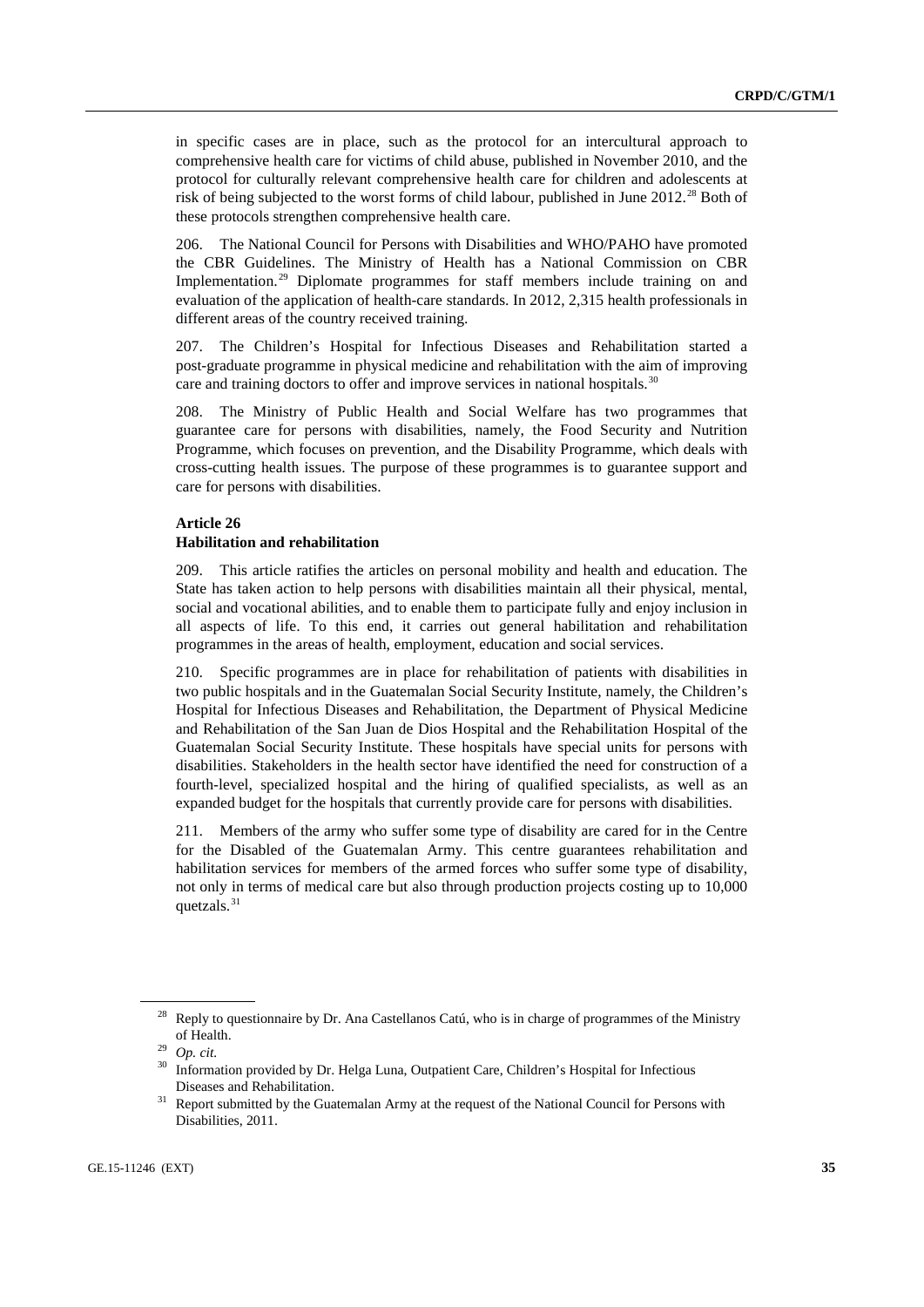#### **Article 27 Work and employment**

#### *Legislative measures against discrimination in the workplace and the right to equality*

212. Article 101 of the Political Constitution stipulates the following: "Right to work. Work is a right and a social obligation of the person. The labour regime of the country must be organized in accordance with the principles of social justice." The Department of Assistance to Workers with Disabilities of the Ministry of Labour and Social Security provides support for persons with disabilities who are looking for work through its intermediation services and visiting businesses to raise awareness about disability issues.

213. Guatemala has ratified the ILO Vocational Rehabilitation and Employment (Disabled Persons) Convention, 1983 (159). This entails formulating a State policy to generate and encourage employment for persons with disabilities. Actions in this regard must be reflected in a national policy.

214. The Assistance to Persons with Disabilities Act assigns priority to training for persons with disabilities who are over 18 years old and have not had access to education or job training.

215. The Ministry of Labour and Social Security provides training to enable persons with disabilities to enter the labour market. It offers training courses for job seekers, pre-employment skills training and computer courses for young people with auditory disabilities so that they can enter the labour force.

216. The National Council for Persons with Disabilities and 18 institutions and organizations of persons with disabilities set up the Inter-Agency Board for Job Training and Labour Insertion of Persons with Disabilities, under Agreement GMS-1535 and with the Technical Training Institute, they implemented the National Job Training and Labour Insertion Plan. The aim is to provide training for employment and self-employment, so as to enable persons with disabilities to participate in production activities as holders of rights and improve their quality of life.

217. The Plan was carried out in 2011 in the context of the lines of action set out in the National Disability Policy, in terms of: (a) training and skills development; (b) promotion and awareness raising; (c) monitoring and evaluation; (d) management and cooperation; (e) research and systematization. The results include 25 job vacancies, 10 microenterprises in the National Registry Office, nine persons placed in private companies, 20 in public institutions, creation of a database starting with 482 files for job placement, 99 persons trained for labour insertion. In addition, a forum was held with entrepreneurs and representatives of business chambers, which was attended by the Vice-President of the Republic, the Minister of Labour and the Manager of the Technical Training Institute. This helped strengthen the institutional structure of the initial labour-insertion programmes. Actions were also carried out in the departments of Baja Verapaz and Jutiapa.

218. The Ministry of Labour and Social Security is promoting an inclusive employment policy which involves encouraging government ministries to hire persons with disabilities.[32](#page-35-0) In addition, awareness-raising campaigns are conducted to promote inclusion of persons with disabilities in the private-sector job market.

219. As the lead government agency for employment policy, the Ministry of Labour and Social Security also hires persons with disabilities as part of its own staff. Sixteen persons

<span id="page-35-0"></span><sup>&</sup>lt;sup>32</sup> Interview with Ms. Brenda Santos Flores, Director of Social Security.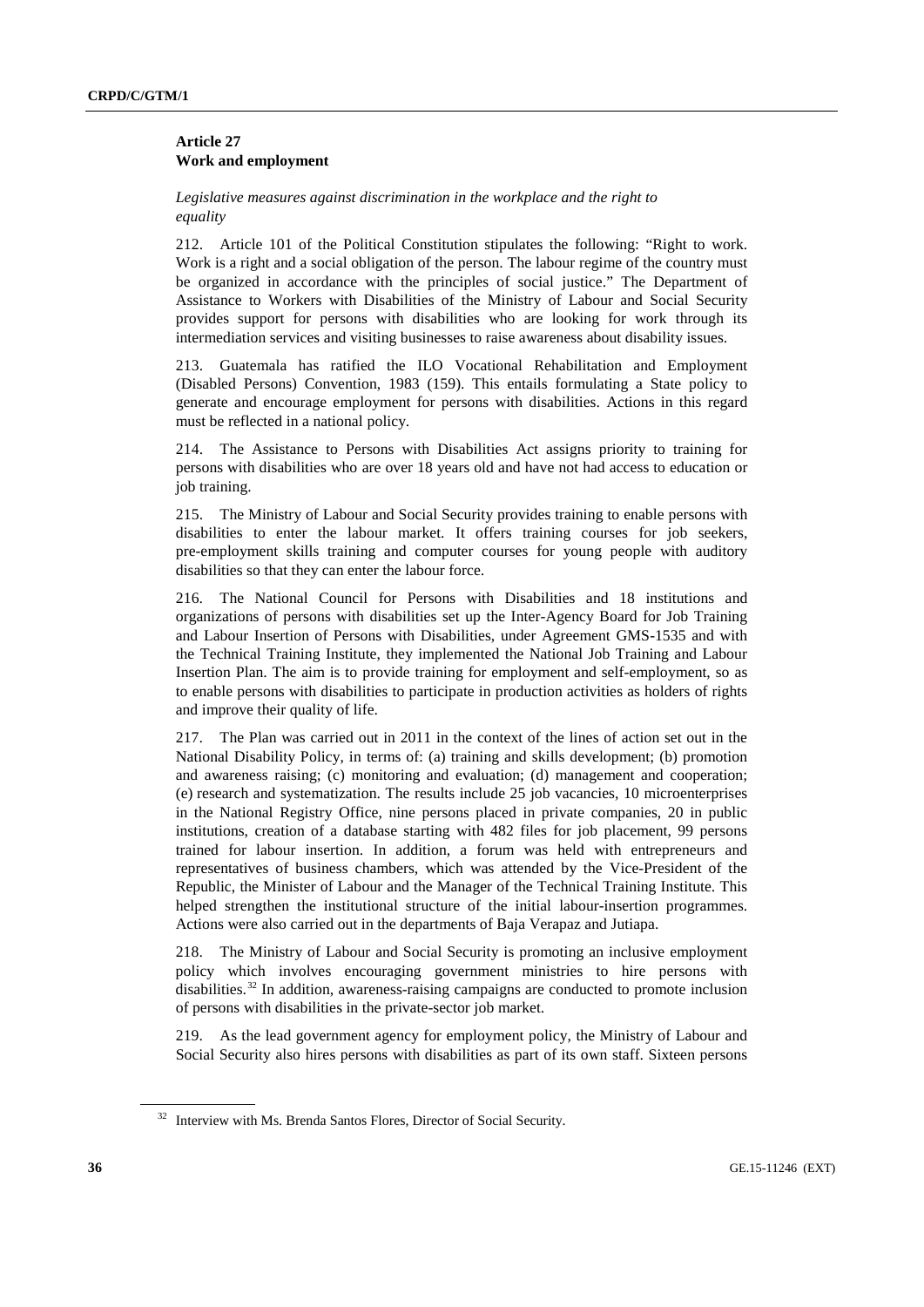with disabilities are currently working in the Ministry; however, this policy still needs to be reinforced.

220. Some public agencies have entered into collective agreements with labour organizations that include a requirement for the hiring of persons with disabilities.

221. There is no specific State policy on employment of persons with disabilities by micro-entrepreneurs; however, efforts have been made by organizations such as Trickle Up, which is funded by USAID and focuses on the inclusion of persons with disabilities in production programmes. As of this date, Trickle Up has developed micro-enterprises and set up savings groups. Production activities that are suitable for persons with disabilities are weaving and crafts and jobs in agriculture, business and commerce.<sup>[33](#page-36-0)</sup>

### **Article 28**

#### **Adequate standard of living and social protection**

222. Initiatives in this area include the Policy on Social Development and Population was created by article 19 of the Social Development Act, Decree 42-2001. This policy provides for measures to be taken in coordination with the executive branch to promote social, cultural, political, economic and legal conditions to facilitate access to the benefits of development with equity and on equal terms with others.

223. The executive branch set up the Council for Social Cohesion, by Government Order 79-2008. The Council implements social programmes such as the Mi Familia Progresa cash-transfer programme that has distributed cash allowance in the departments with the highest poverty rates, such as Alta Verapaz, Quiché, Huehuetenango, San Marcos, Sololá and Totonicapán. In addition to their high poverty rates, these departments have a large indigenous population and a large number of persons with disabilities.

224. The Bolsa Solidaria programme,  $34$  which is aimed at mitigating food shortages for low-income households, has been very well received by the beneficiary population, but benefits were not delivered consistently. The Council for Social Cohesion also set up soup kitchens<sup>[35](#page-36-2)</sup> in poor sectors of the capital city. The purpose of these programmes is to stop the cycle of poverty. Although these programmes do not directly mention the population with disabilities, they do help reduce the potential effect of disability. Under the current administration, the programmes were given permanent status in the Ministry of Social Development, which has carried out the following social programmes: (a) Mi Bono Seguro (a periodic allowance for medical services, disability assistance, education or disaster relief); (b) Mi Bolsa Segura (a periodic allowance of food, provided in kind); (c) Jóvenes Protagonistas (Young Leaders); and (d) Comedores Seguros (a soup kitchen programme).

225. According to the National Survey on Disabilities, 90 per cent of households that include persons with disabilities live in formal housing; however, 8.5 per cent live in dwellings that can be considered shanties, both because of their size, measured by the number of rooms, and of the construction materials used.<sup>[36](#page-36-3)</sup> During preparation of this report, no policy for providing housing assistance to persons with disabilities was identified.

<sup>33</sup> Information provided by Mr. Iván Juárez, of TrickleUp.

<span id="page-36-1"></span><span id="page-36-0"></span><sup>&</sup>lt;sup>34</sup> In 2008, assistance was provided in 149 shantytowns comprising 22,250 families and in 2009, to 373 shantytowns, benefitting 50,473 families.

<span id="page-36-2"></span><sup>&</sup>lt;sup>35</sup> No specific information is available on the number of beneficiaries or the impact of this programme.

<span id="page-36-3"></span>National Survey on Disabilities 2005.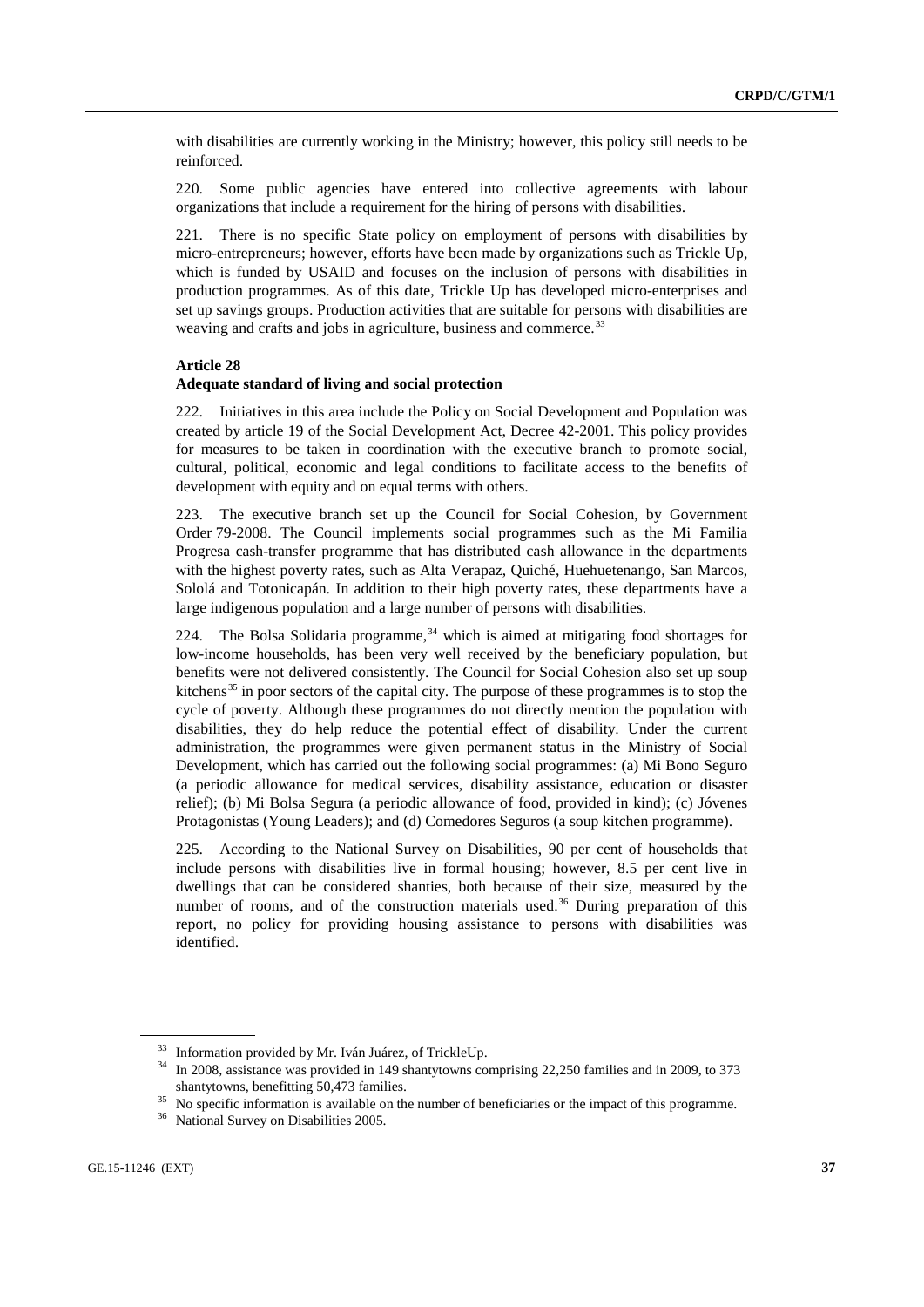#### **Article 29 Participation in political and public life**

226. During the 2007 election process, the National Council for Persons with Disabilities and three other organizations joined forces to facilitate the participation of persons with disabilities and their families. The following organizations were involved in this effort: National Association of the Blind, Association for Training and Technical Assistance in Education and Disabilities and the Guatemalan Association for Support to Persons with Physical Limitations. Consultations were held with participants in eight workshops held in the same number of regions, and the findings were recorded in a report entitled *Agenda Mïnima* (Minimum Agenda). This report was presented to the candidates for president for the 2008–2012 term. The politicians were asked to agree to it, and they undertook to work for its implementation.

227. In 2010, persons with disabilities were involved in advocacy and citizen participation, in particular in the urban and rural development councils and in the forums known as Gobernando con la Gente (Governing with the Folks), at which they stressed the importance of being included in decision making.

228. The status of implementation of the Minimum Agenda was reviewed during the 2011 election cycle. Bearing in mind that the candidates for president for the 2008–2012 term had already been approached, the proposals on persons with disabilities were revised and presented to the presidential and mayoral candidates for the 2012–2016 term. In addition, departmental and municipal forums were held to discuss the proposals that had been presented to candidates.

229. Some persons with disabilities participated as candidates for elected office for the 2008–2012 legislative term. Two persons with disabilities were candidates for deputy and one person with a physical disability ran for president. Several persons with disabilities serve on the National Council for Persons with Disabilities, to wit, the President, the Vice-President, a member of the Board of Directors and the current Director-General. Also, a person with disability is the advisor on disability matters to the Board of Directors of the Congress of the Republic.

230. The National Council for Persons with Disabilities organized nine forums and two round tables on the election process, which were attended by 1,319 persons with and without disabilities. These meetings encouraged citizens to participate and be aware of the importance of their vote.

231. The National Council for Persons with Disabilities presented the Project on Citizen Participation of Persons with Disabilities, which it and five organizations belonging to the Citizen Participation Forum promoted during the 2011 electoral process. The project presented includes three basic lines of action: coordination with the Supreme Electoral Tribunal, advocacy to persuade political parties to include disability issues in their agendas, and training on the subject for election boards throughout the country.

232. The Supreme Electoral Tribunal, in cooperation with the International Foundation for Electoral Systems, disseminated information for persons with disabilities. To educate new citizens, they worked with the Committee for the Blind and Deaf to organize children's elections.

#### **Article 30**

#### **Participation in cultural life, recreation, leisure and sport**

233. The State has taken measures to recognize and promote the right of persons with disabilities to participate on an equal footing with others, through the Assistance to Persons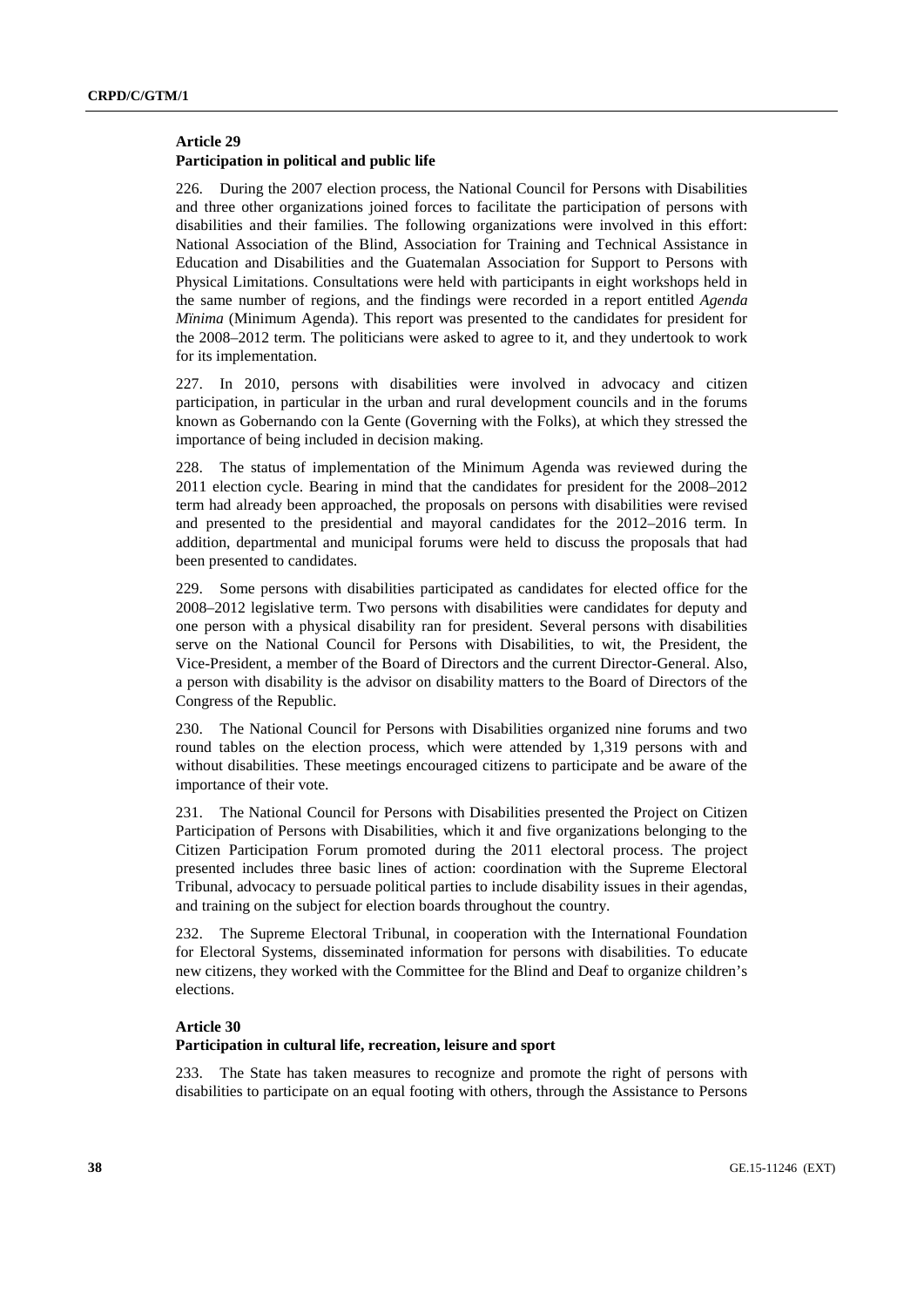with Disabilities Act and the National Disability Policy. Participation in cultural life, recreation, leisure and sports are specific objectives of both measures.

234. These measures also call for the provision of physical spaces in general and in particular, in areas where cultural, sport or recreational activities are held; such spaces must be accessible to persons with disabilities. Likewise, public and private institutions that carry out such activities must provide the necessary technical means to ensure that everyone can enjoy them and participate with the accessible means provided.

235. Access to recreation and non-organized sports. The National Council for Persons with Disabilities works in coordination with the Ministry of Culture and Sports on compliance with the National Sports Act to guarantee that all persons with disabilities are able to practice non-organized sports, physical activities and recreation, by helping to facilitate access to facilities and offering advice and technical, professional, logistical and economic support. Recreational programmes organized by the private sector must also allow for the inclusion of persons with disabilities. These actions have received the support of the Paralympic Committee and the Special Olympics; support is also provided by Organización Artes Muy Especiales (Very Special Arts Organization), which promotes cultural activities among the population with disabilities.

236. The National Council for Persons with Disabilities will encourage public and private schools that train physical education teachers and faculties of physical education in universities throughout the country to include in their curricula subjects in the area of physical education, sports and recreation for persons with disabilities.

237. The National Council for Persons with Disabilities is working to persuade the Autonomous Sports Confederation of Guatemala to include within its structure the National Sports Federation for Athletes with Disabilities and to assign a physical location for its use. The executive committees of sports clubs that own facilities are being asked to allow those facilities to be used for activities planned and scheduled in agreement with the federation of sports for athletes with disabilities. According to the rules, sports clubs must provide technical assistance in specific sports in order to improve technical and organizational performance in sports for athletes with disabilities.

238. Pursuant to article 1 of Ministerial Order 883-2009, the Directorate-General of Sports and Recreation of the Office of the Vice-Minister of Sports and Recreation of the Ministry of Culture and Sports<sup>[37](#page-38-0)</sup> set up a special capacities programme in the 22 departments of the Republic. The aim of this programme is to promote physical and cultural activities, recreation and sports as a means for achieving social integration, rehabilitation and equality of conditions among groups that need special attention.

# **Article 31**

# **Statistics and data collection**

239. The National Institute of Statistics generates official information and conducts a national population census every ten years, in order to obtain official data on the situation of the country. In 2005, it carried out the National Survey on Disabilities that made it possible to obtain data on persons with disabilities and their location throughout the country. The Survey also provided information on the situation of persons with disabilities and the classification of their disabilities.

240. In order to obtain local data on the situation with regard to disabilities, the National Council for Persons with Disabilities, with the support of Plan International, conducted a departmental survey on disabilities, especially among children, in the departments of Baja

<span id="page-38-0"></span><sup>&</sup>lt;sup>37</sup> Report of the Directorate-General of Sports and Recreation, May 2005.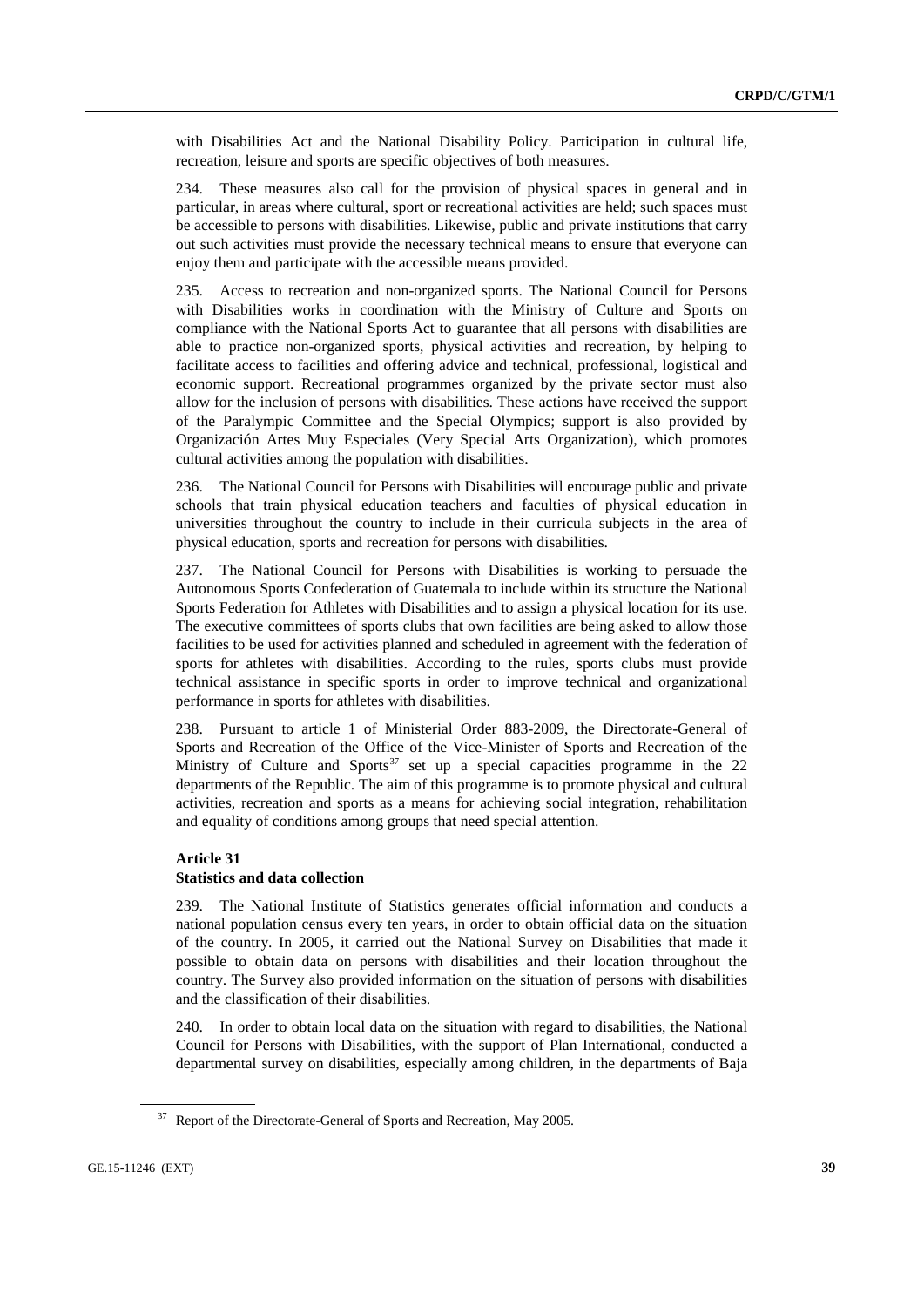Verapaz<sup>[38](#page-39-0)</sup> and Jalapa. Work has begun on the departmental survey in Izabal, also with the aim of identifying disabilities, especially among children, and obtaining statistical data at the local level.<sup>[39](#page-39-1)</sup>

# **Article 32 International cooperation**

241. The Ministry of Education created the Directorate for International Cooperation to serve as liaison with international organizations. The Directorate-General of Special Education, in coordination with the Directorate for International Cooperation, has worked on setting up projects that will benefit the population with special educational needs, with and without disabilities. The following projects are currently underway:

242. A project on best practices for educational inclusion was implemented in 2011. The project was aimed at encouraging inclusion of students with disabilities in the regular educational system, in both the public and the private sectors nationwide. The project has a budget of 171,141.29 quetzals (US\$ 22,000) provided by the MAPFRE Foundation of Spain, in coordination with the Organization of Ibero-American States (OEI).

243. During the second half of 2011, the United Nations Educational, Scientific and Cultural Organization (UNESCO) supported implementation of project 565720001GUA, System of information on the population with special educational needs, with or without disabilities. The information will be gathered throughout the country. The project has a budget of US\$ 26,000.

244. The Mi Escuela Progresa (My School Progresses) project, IDB 2018/OC-GU, Subprogramme on Quality of education, was designed for multigrade schools in the 45 priority municipalities of the country. The project involves adapting support materials for teachers in multigrade schools, including kits on inclusion and training on how to use the materials (2011–2012), to help the population with special educational needs. A budget of 2,099,979.44 quetzals (US\$ 270,000) was allocated for this project.

245. The Intergovernmental Ibero-American Cooperation Network for the Education of Persons with Special Educational Needs (RIINEE) was established in 2004. Its guiding principles are the protection of human rights and of democratic values for harmonious coexistence, recognition of the diversity of human beings and respect for their differences, equality of educational opportunities for everyone, mutual aid, cooperation and exchange of experiences among countries in the area of education for persons with special educational needs.

246. The Ministry of Education is represented in RIINEE by the Directorate-General of Special Education. The Network receives financing from the Ministry of Education of Spain and the Regional Bureau for Education in Latin America and the Caribbean of UNESCO (OREALC/UNESCO). This cooperation made it possible to establish a documentation centre specializing in educational inclusion, to carry out workshops with directors of special education in several countries of Ibero-America and the Caribbean, and to set up internships on teacher training in Colombia and Nicaragua in 2010.

247. Another example of cooperation is the methodological proposal of the Regional Education Information System on Students with Disabilities (SIRIED). The SIRIED tools were validated in public schools throughout the country by the Association for Technical Training in Education and Disabilities. Technical personnel from the Directorate of

<span id="page-39-1"></span><span id="page-39-0"></span><sup>38</sup> *Re-Habil* magazine, number 1, year 3, 2008.

<sup>39</sup> *Memoria Annual de Actividades 2011. Acción Conjunta para una participación plena.* National Council for Persons with Disabilities.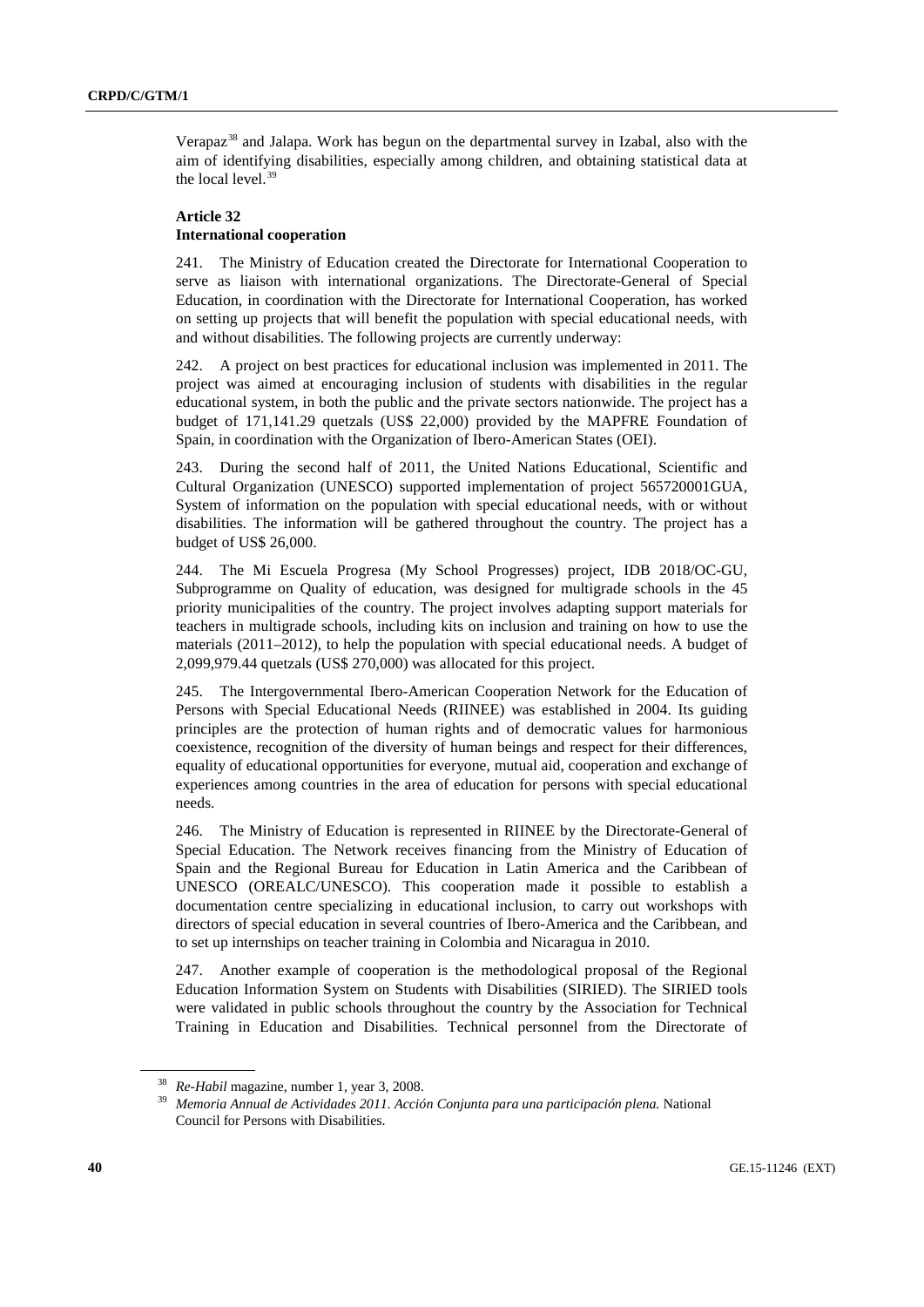Planning and the Directorate-General of Special Education participated in the process of constructing tools before and after the validation exercise, along with technical staff from other countries, given that the system is regional in scope.

248. With support from the Inter-American Council for Integral Development of the Organization of American States (OAS) and in coordination with the Secretariat of Public Education of Mexico, the Ministry of Education of Guatemala participated in the project on Strengthening of education and training for life and work for young people with disabilities in their transition to productive employment. Teachers from the special education schools of Guatemala participated in the project. A situation analysis was conducted during the period between 2008 and 2010, and a report was produced. The report, entitled "Estrategias Didácticas para Jóvenes con Discapacidad Intelectual en el Campo Laboral" (Teaching Strategies for Young People with Intellectual Disabilities in the Job Market) was distributed in 45 public special education schools.

249. With support from the USAID Education Standards and Research Program, the first set of guidelines for working with children with special educational needs was developed as a teaching resource. The handbook was distributed to 3,000 regular teachers at all levels in 2009.

250. The Guatemala office of the Japanese International Cooperation Agency (JICA) has contributed volunteers in different areas of work in the special education schools of Cobán and San Cristóbal Verapaz, in Alta Verapaz. These programmes are coordinated with the Secretariat of Planning and Programming.

251. The Institute for Development and Innovation in Education of the Organization of Ibero-American States, based in Panama, has coordinated with the Ministry of Education to exchange documentary information, both directly and virtually. Teachers and special education teams have participated in this programme since 2009.

252. The Swedish International Development Agency (Sida) and the Danish International Development Agency (DANIDA) have provided funding for the National Plan for Training and Labour Insertion of Persons with Disabilities, Reference GMS-1535, which was signed on 21 December 2009. The contribution, amounting to 460,000 quetzals (US\$ 60,000), covers education and training for employment and self-employment of persons with disabilities. The aim of the project is to promote their inclusion in production activities and their participation as agents of development for a better quality of life, through inter-agency coordination.

#### **Article 33**

#### **National implementation and monitoring**

253. The Presidential Commission for Coordinating Executive Policy in the Field of Human Rights has implemented a system for monitoring the recommendations of United Nations treaty bodies. Guatemala has not yet received any recommendations from the Committee on the Rights of Persons with Disabilities; however, of the 985 recommendations made to the State of Guatemala, eight, or 81 per cent of the total, refer to the issue of disability. Seven of those recommendations were made by the Committee on the Rights of the Child, and one by the Committee on Economic, Social and Cultural Rights.<sup>[40](#page-40-0)</sup>

254. The Committee on Economic, Social and Cultural Rights made the following recommendation: "The Committee urges the State party to address the condition of persons

<span id="page-40-0"></span>Office of the High Commissioner for Human Rights. Seguimiento a las recomendaciones de los órganos de tratados a Guatemala. Guatemala, May 2008–2011.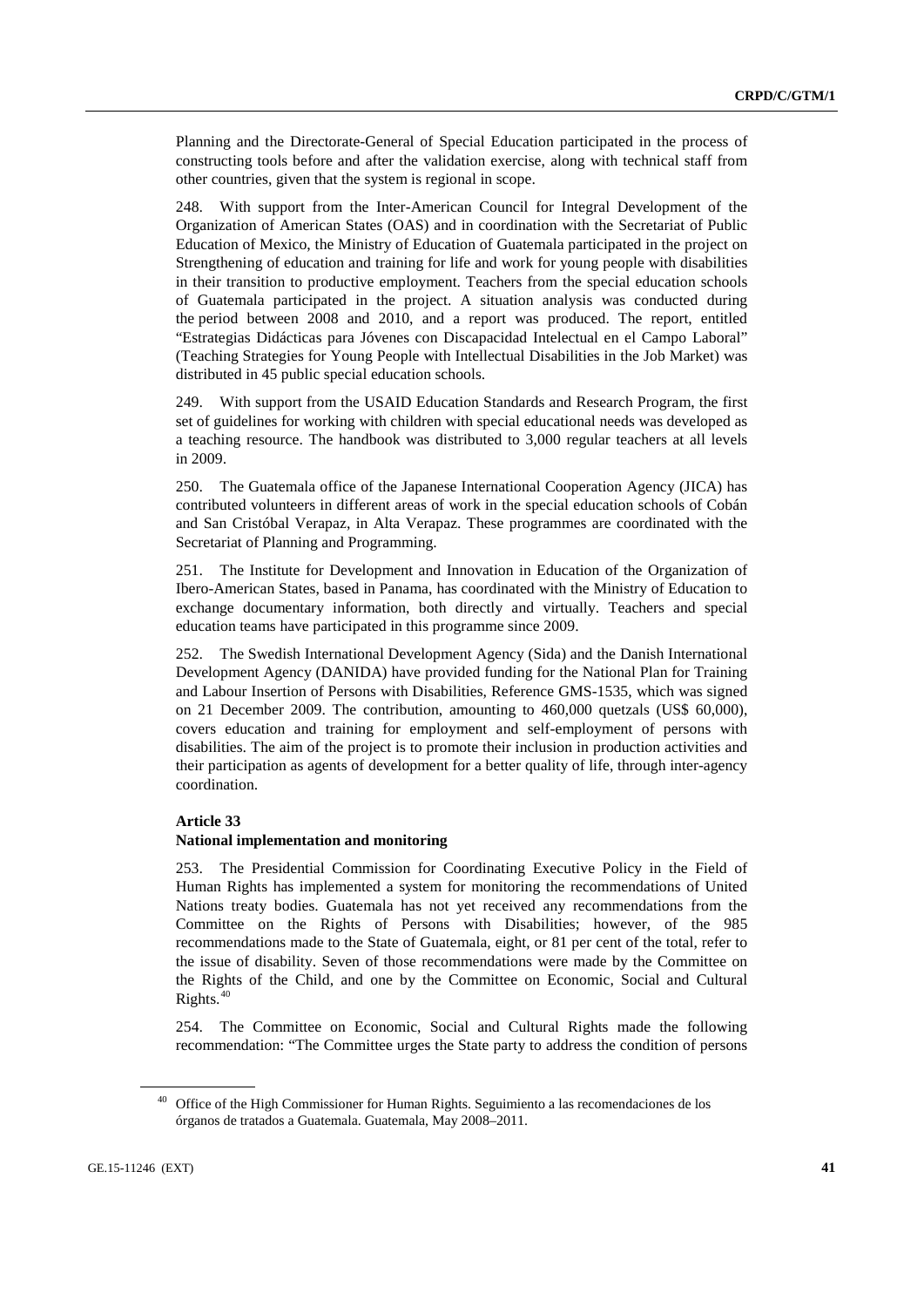with disabilities by formulating adequate implementation measures in this area. It also recommends that the State party provide in its next periodic report detailed information on measures taken and the results obtained" (E/C.12/1/Add.93, para. 36).

255. Guatemala recognizes the validity of the principles, rules and practices, both national and international, that guide nations in their efforts to maintain peace and other values that are fundamental for peaceful coexistence and full respect for human rights.

256. The following steps have been taken to feed the database of the monitoring system: matching the recommendation being implemented with the action reported for each institution, incorporating the actions of each institution, assigning the specific institution to be responsible for compliance, level of compliance weighted by the institution concerned, either partially or totally implemented. The Presidential Human Rights Commission has reorganized the Research and Reporting Department, which now has the rank of Directorate and is in charge of the monitoring system. The monitoring system has been reinforced with qualified personnel, physical equipment and software especially designed for this type of database. This Directorate has a staff of five analysts who are responsible for entering and updating data and preparing reports on the status of compliance with the recommendations. The monitoring system is described on the website of the Presidential Human Rights Commission (www.copredeh.gob.gt).

257. The Congress of the Republic allocated a budget of 5 million quetzals for implementation of the National Disability Policy and 5 million quetzals for the work of the National Council for Persons with Disabilities. This will make it possible to monitor implementation of the recommendations related to the Convention on the Rights of Persons with Disabilities.

258. To allow for direct communication with the bodies charged with ensuring compliance with each one of the recommendations made to the State of Guatemala, the Presidential Human Rights Commission set up an inter-agency forum on follow-up to the recommendations of treaty bodies to the State of Guatemala. The aim of the Inter-Agency Forum is to strengthen the national monitoring system through direct and relevant action. The Forum meets every two months, as stipulated in its Plan of Operations; the meetings are presided over by the Presidential Human Rights Commission. The Forum's work plan calls for setting up thematic groups to ensure that full attention is paid to every issue, such as disability, security and justice, women, children and indigenous peoples.

# **V. General conclusions**

259. The State of Guatemala recognizes persons with disabilities as holders of rights; through its institutions, it works for the construction of an inclusive society that is more compassionate and more respectful of persons with disabilities. Although its progress in this area seems incipient, for a developing country, its achievements are significant and offer incentives for the promotion and protection of the rights of persons with disabilities.

260. In general terms, the State of Guatemala believes that advances have been made, although not enough to meet all the needs and demands of persons with disabilities. The process of change has begun with the goal of: (a) improving living conditions for persons with disabilities, guaranteeing the full enjoyment of their human rights; (b) reducing the causes of disability in Guatemala; (c) implementing strategies for inclusion and development in the context of the Convention.

261. Advances have been made in regard to legislation, given that the country now has a legal framework for addressing the issues of persons with disabilities and protecting them in every sphere.